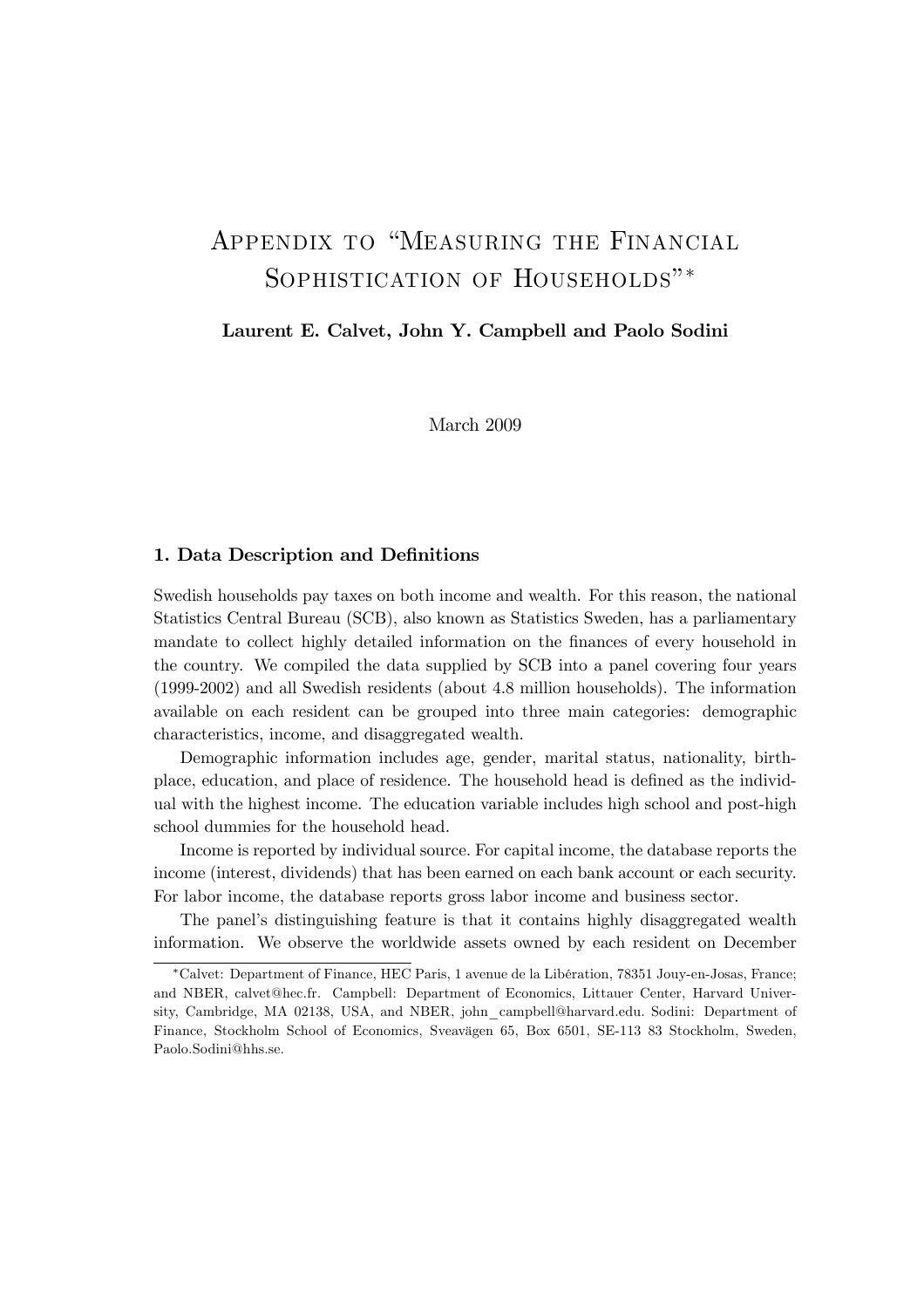31 of each year, including bank accounts, mutual funds and stocks. The information is provided for each individual account or each security referenced by its International Security Identification Number (ISIN). The database also records contributions made during the year to private pension savings, as well as debt outstanding at year end and interest paid during the year.

Following Calvet, Campbell, and Sodini (henceforth "CCS", 2007), we measure a household's total financial wealth as the sum of its holdings in these asset classes, excluding from consideration illiquid assets such as real estate or consumer durables, defined contribution retirement accounts, capital insurance products that combine return guarantees with risky asset holdings, and directly held bonds. Also, our measure of wealth is gross wealth and does not subtract mortgage or other household debt. CCS (2007) summarize the relative magnitudes of all these components of Swedish household balance sheets.

The results presented in this paper are based on households that exist throughout the 1999-2002 period. We impose no constraint on the participation status of these households, but require that they satisfy the following financial requirements at the end of each year. First, disposable income must be strictly positive and the three-year rolling average must be at least 1,000 Swedish kronor (\$113). Second, financial wealth must be no smaller than 3,000 kronor (\$339). For computational convenience, we have selected a random panel of 100,000 households from the filtered population. Unless stated otherwise, all the results in the paper and appendix are based on this fixed subsample.

#### 2. Additional Results on the Regressions Reported in the Main Text

We begin by reporting additional results on the regressions presented in Tables 1 and 2 of the main text. In Table A1, we report the cross-sectional correlation of investment mistakes in the population of households considered in Tables 1 and 2. In the top left corner, we consider the correlation of observed mistakes. We find that risky share inertia has a slight positive correlation with underdiversification and the disposition effect, while the correlation between underdiversification and the disposition effect is slightly negative. In the bottom right corner, we report the correlation of fitted mistakes, which are computed using the unrestricted regression coefficients reported in Table 1 of the main text. All three correlations are strongly positive, ranging between 53.4% and 80.9%. This suggests that it is possible to construct a single index of financial sophistication.

In Table A2, we report the simple correlation between characteristics and fitted mistakes. The fitted values are again computed using the unrestricted regression coefficients reported in Table 1. Disposable income, private pension premia, real estate wealth, the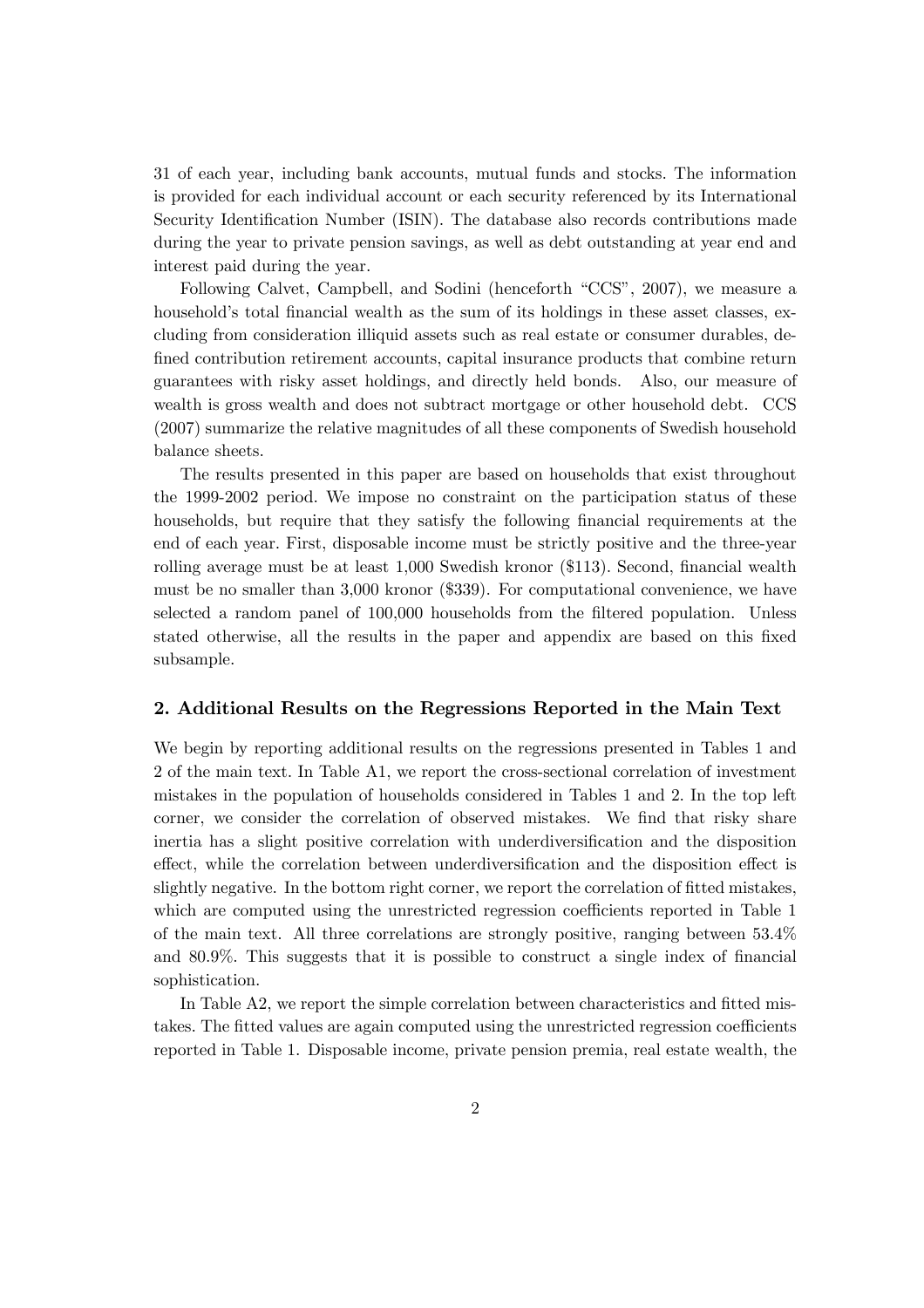post-high school dummy, and most strikingly financial wealth are all negatively correlated with the three mistakes. We conversely obtain positive correlations between mistakes and the retirement or entrepreneurs dummies. Thus, the collinearity of regressors seems to explain apparent instability in the signs of some coefficients reported in Table 1.

In Table A3, we report the restricted regression coefficients of investment mistakes on household characteristics. The results are derived from Table 2 in the main text, and have the advantage of being directly comparable to Table 1. Log financial wealth has approximately the same coefficients as the ones obtained in the unrestricted regression, while larger differences are apparent for other regressors.

#### 3. Robustness Checks

#### 3.1. Disposition Effect

Stockholders with Both Gains and Losses. In Tables A4-A6, we reestimate the sophistication regressions on the set of participating stockholders with both gains and losses in their stock portfolios. Dhar and Zhu (2006) impose a similar requirement on the set of households they consider in their analysis. As in the main text, we classify a stock as a winner if its performance during the year is higher than the unhedged version of the MSCI world index. We verify in Table A4 that financial wealth, and to a lesser extent household size and education, have a negative impact on all three mistakes, and we observe in Table A5 that the fitted values of investments mistakes have high positive correlations. As is apparent in Table A6, the reduction of the  $R^2$ coefficient in the restricted regression is modest for underdiversification and inertia, but more pronounced for the disposition effect. The index of financial sophistication increases with financial wealth, household size and education, but tends to be lower for immigrants, entrepreneurs and the unemployed. Thus, the results reported in the main text are robust to the choice of this alternative subsample.

Losers and Winners Defined by Absolute Performance During the Year. In Tables A7-A9, we classify a stock as a winner if it has a positive return during the year, and as a loser otherwise. We reestimate the sophistication regressions and mistake correlations on the set of participating stockholders with both gains and losses in their stock portfolios. Tables A7-A9 show that the results of the main text are robust to the choice of alternative stock classification and household subsample.

Disposition Effect Computed Using Full Sales Only. In Tables A10-A12, we investigate the robustness of our results when the measure of the disposition effect only takes full sales into account. We focus on participating stockholders who sell at least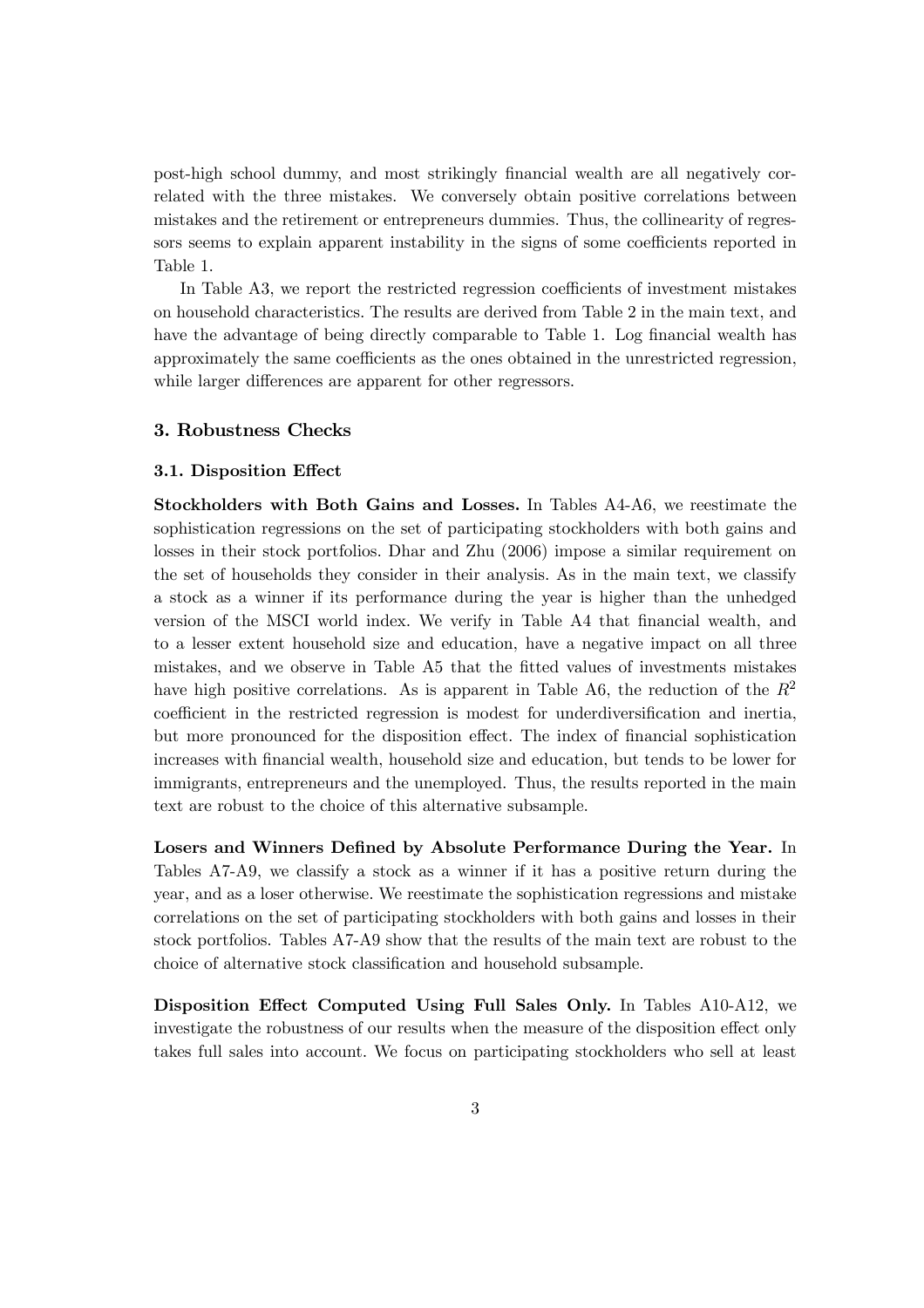one stock (either partially or fully) and experience both gains and losses in their stock portfolios during the year. Gains and losses are calculated with respect to the unhedged world index. We verify in Tables A10-A12 that the results reported in the main text are robust to considering only full sales in the disposition effect measure.

#### 3.2. Risky Share Inertia

We now consider two alternative measure of risky share inertia.

Risky Share Changes in Levels. In Tables A13-A15, we proxy inertia by the absolute value of risky share changes in levels,  $|w_{h,t+1}-w_{h,t}|$ . We obtain broadly similar, if slightly weaker, results than in logs.

Adjustment Model. In CCS (2009), we have introduced an adjustment model of the risky share. For every household h, we write the period- $t + 1$  risky share,  $w_{h,t+1}$ , as the weighted average of the households's passive share,  $w_{h,t+1}^p$ , and target share,  $w_{h,t+1}^d$ :

$$
\ln(w_{h,t+1}) = (1 - \phi_h) \ln(w_{h,t+1}^p) + \phi_h \ln(w_{h,t+1}^d),
$$

The passive share  $w_{h,t+1}^p$  is the proportion of risky assets in the complete portfolio at the end of year  $t + 1$  if the household passively holds its year-t portfolio for an entire year. The passive share can be readily computed for every household. By contrast, the target  $w_{h,t+1}^d$  is unobserved and is estimated, along with the adjustment coefficient  $\phi_h$ , by instrumental variable regression in CCS (2009).

We now use the adjustment model to define a proxy for inertia that can be readily computed for every household. The adjustment equation implies that the inertia measure  $1 - \phi_h$  satisfies

$$
1 - \phi_h = \frac{\ln(w_{h,t+1}) - \ln(w_{h,t+1}^d)}{\ln(w_{h,t+1}^p) - \ln(w_{h,t+1}^d)}.
$$
\n(3.1)

The numerator can be decomposed as follows:

$$
\ln(w_{h,t+1}) - \ln(w_{h,t+1}^d) = \Delta \ln(w_{h,t+1}) - \Delta \ln(w_{h,t+1}^d) + \ln(w_{h,t}) - \ln(w_{h,t}^d).
$$

We classify households into bins of the initial risky share  $w_{h,t}$ , and proxy the target change  $\Delta \ln(w_{h,t+1}^d)$  by the equal-weighted average of the risky share change among households in the same bin,  $\Delta T_{h,t+1}$ . If we also assume that  $w_{h,t} = w_{h,t}^d$ , then

$$
\ln(w_{h,t+1}) - \ln(w_{h,t+1}^d) \approx \Delta \ln(w_{h,t+1}) - \Delta T_{h,t+1}.
$$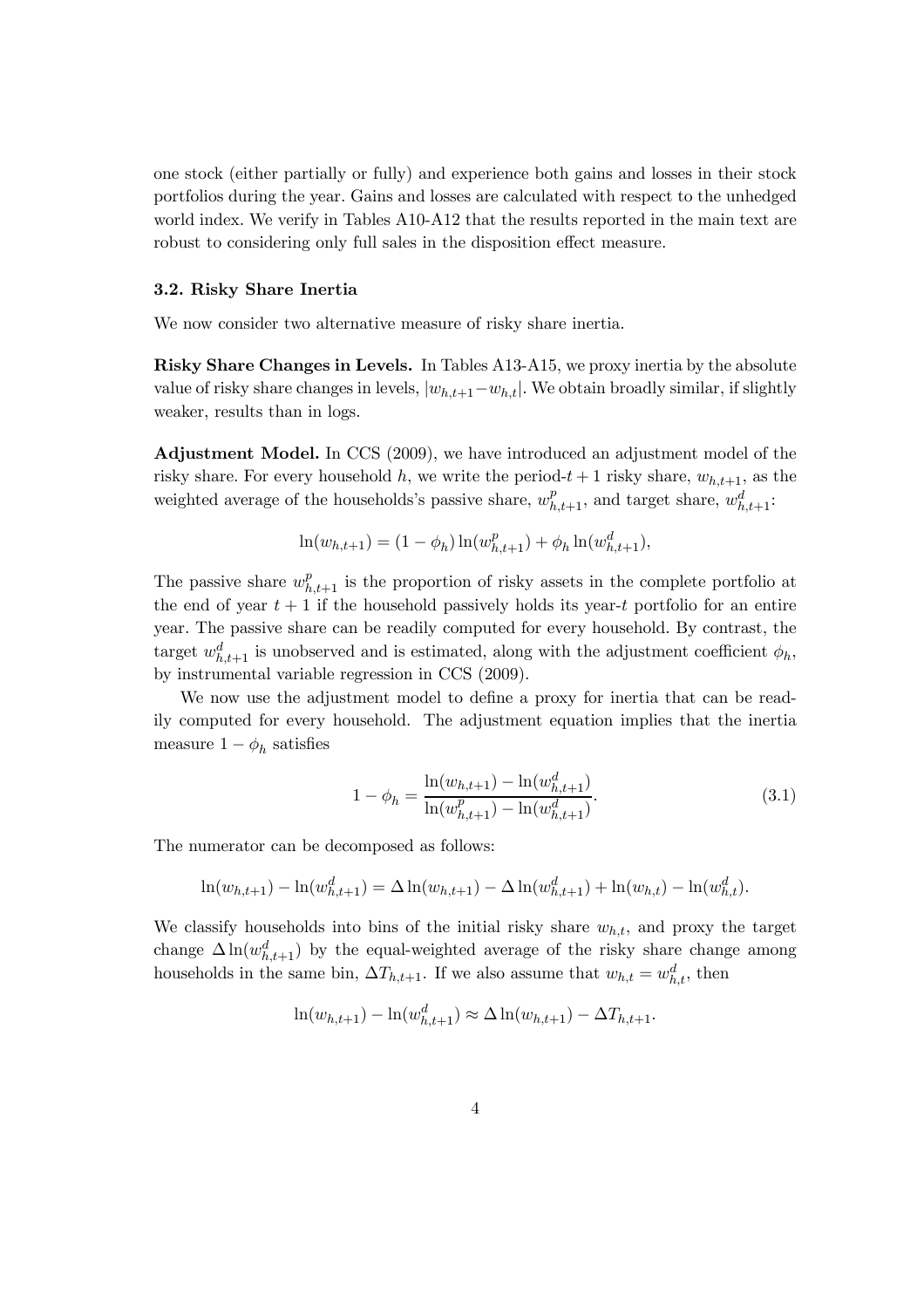Let  $p_{h,t+1} = \ln(w_{h,t+1}) - \ln(w_{h,t+1}^d)$  denote the passive change. The denominator of (3.1) can similarly be rewritten as:

$$
\ln(w_{h,t+1}^p) - \ln(w_{h,t+1}^d) = p_{h,t+1} - \Delta \ln(w_{h,t+1}^d) + \ln(w_{h,t}) - \ln(w_{h,t}^d)
$$
  
 
$$
\approx p_{h,t+1} - \Delta T_{h,t+1}.
$$

Given these approximations, we define the following proxy for the inertia coefficient:

$$
y_{h,t,2} = \left| \frac{\Delta \ln(w_{h,t+1}) - \Delta T_{h,t+1}}{p_{h,t+1} - \Delta T_{h,t+1}} \right|.
$$

Since changes in the target are poorly estimated, we take absolute values and winsorize the ratio to reduce noise.<sup>1</sup>

In Tables A16-A18, we reestimate the sophistication regressions and mistake correlations when the inertia coefficient  $y_{h,t,2}$  is winsorized at the 95th percentile. The results are broadly consistent with the findings of the main text. Significance levels, correlations, and  $R<sup>2</sup>$  coefficients are lower than in Tables 1 and 2 because of the noisiness of this alternative measure.

In Tables A19-A21, we confirm this interpretation by winsorizing the inertia coefficient at the 90th percentile. The reduction in noise leads to higher significance levels and  $R<sup>2</sup>$ , as one would expect. The correlation coefficients are slightly lower, however, presumably because winsorization reduces the covariance between the inertia measure and other mistakes. Overall, this analysis confirms that the results in the main text are robust to the choice of alternative measures of inertia based on the adjustment model.

Market Measure of Inertia. Consider a general equilibrium economy in which the representative agent holds the market portfolio. At the end of the following year, her new target risky share must coincide with her passive risky share:

$$
\omega^{p}(w_{h,t};r_{m,t+1}) = \frac{w_{h,t}(1+r_{m,t+1})}{1+r_{f,t}+w_{h,t}(r_{m,t+1}-r_{f,t})}.
$$

These considerations lead us to proxy household inertia by the market measure:

$$
y_{h,t,2} = |\ln(w_{h,t+1}) - \ln \omega^p(w_{h,t};r_{m,t+1})|,
$$

$$
\frac{\Delta \ln(w_{h,t+1}) - \Delta T_{h,t+1}}{p_{h,t+1} - \Delta T_{h,t+1}}
$$
\n(3.2)

<sup>1</sup>The following example illustrates why the measure of inertia is quite noisy. Consider a closed economy in which the representative agent passively holds the market portfolio. The numerator and denominator of

are then both equal to zero. The sign and magnitude of the ratio are thus unstable for households that are close to the mean. Since we have shown in CCS (2009) that the inertia coefficient is contained between 0 and 1 for almost all households, we reduce noise by taking absolute values and winsorizing the upper tail of  $y_{h,t,2}$ .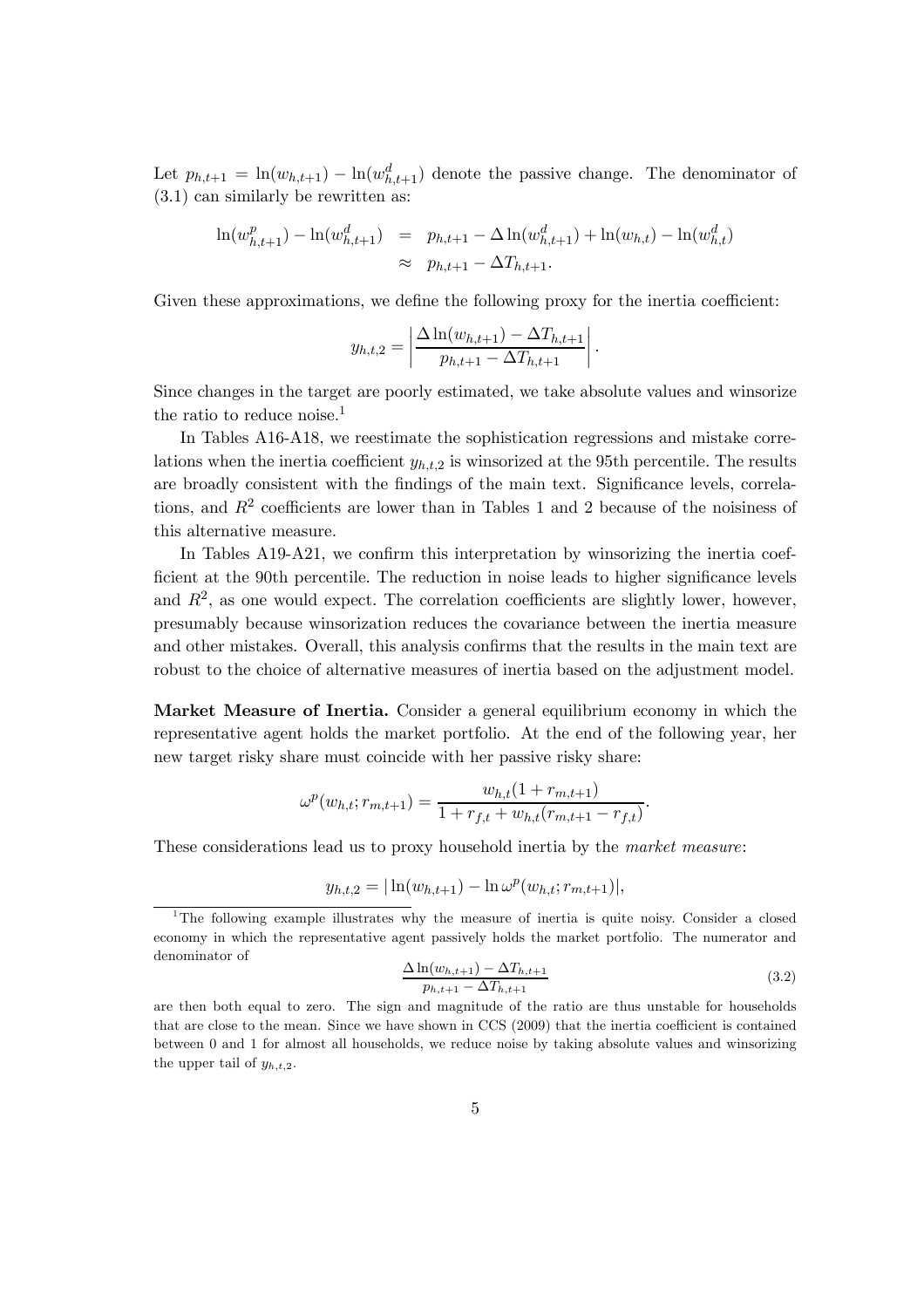where  $r_{m,t+1}$  is the return on the unhedged world index.  $y_{h,t,2}$  is the distance between the actual risky share,  $w_{h,t+1}$ , and a proxy for the target,  $\omega^p(w_{h,t}; r_{m,t+1})$ .

In Tables A22-A24, we reestimate the sophistication regressions when inertia is proxied by the market measure. The results are consistent, if slightly weaker, than the estimates reported in the main text.

#### 4. Measuring Diversification on Less Detailed Datasets

We have hitherto computed household-level Sharpe ratios from the highly disaggregated asset-level data provided by Statistics Sweden. In other countries, however, researchers often have access to more limited information on household finances, and must rely on statistics such as the number of stocks, the number of funds, and the share of funds in the risky portfolio, as diversification proxies. In Table A25, we report the cross-sectional correlation between these proxies and the actual Sharpe ratio in our dataset. Specifically, for every household h, we consider the number of stocks  $n_h$  in the risky portfolio, the number of risky funds  $m_h$ , the total number of risky assets  $n_h + m_h$ , the share of risky assets in funds  $F_h$ , and the weighted number of risky assets:  $(1 - F_h)n_h + F_h m_h$ . We also consider a more elaborate imputation method of the Sharpe ratio, which is based on the household's number of stocks and funds, the share of funds in the risky portfolio, as well as the average return, standard deviation and correlation of stocks and funds. The exact definition of the imputed Sharpe ratio is provided at the end of the section.

The share of funds in the risky portfolio is a reasonable diversification proxy, with a 0.49 cross-sectional correlation with the Sharpe ratio. The imputed Sharpe ratio performs well but provides only a tiny improvement in the correlation compared to the share of funds. Variables such as the number of stocks or the number of risky assets, however, are poor diversification proxies, as evidenced by their small or slightly negative correlation with the risky portfolio's Sharpe ratio. In Tables A26-A28, we reestimate the sophistication regressions when the share of funds in the risky portfolio is used as a diversification proxy. The results are qualitatively similar to the ones obtained in the main text.

In Tables A29-A31, we reestimate the sophistication regressions based on the imputed Sharpe ratio. The results are consistent with the ones obtained with the fund share and the actual Sharpe ratio. Predicted correlations and  $R^2$  coefficients, however, are substantially larger than with the Sharpe ratio and the fund share, which suggests that these estimates should be interpreted with caution when using the imputed the Sharpe ratio in other datasets.

Overall, the share of funds in the risky portfolio appears to be a reasonable proxy for risky portfolio diversification. This is encouraging news for household finance researchers since these measures are readily available in many countries.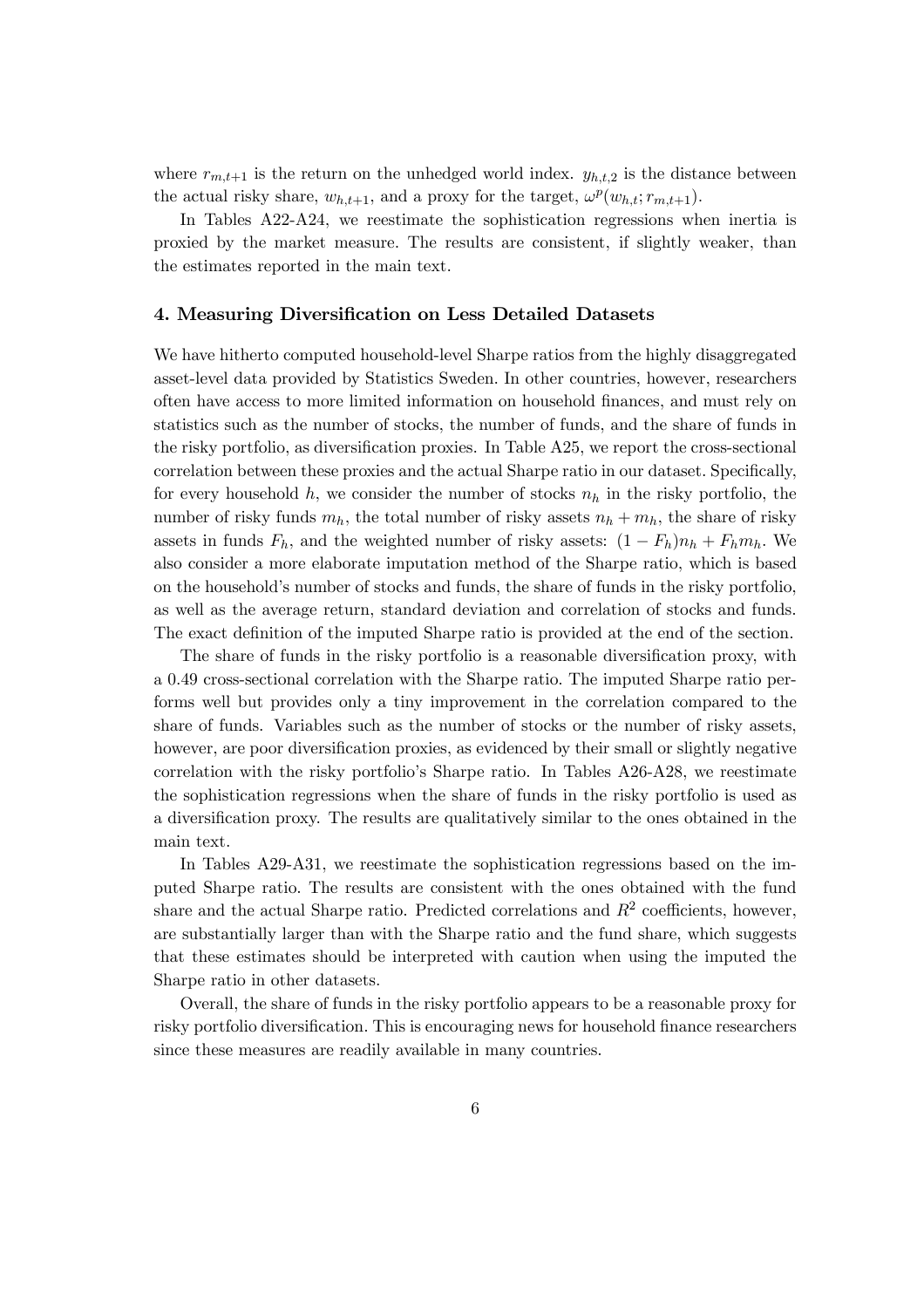#### 4.1. Imputed Sharpe Ratio

As in CCS (2007), we assume that assets are priced on world markets in dollars according to a global version of the CAPM. From the perspective of a Swedish investor, the pricing model induces a domestic CAPM in which the currency-hedged world index is mean-variance efficient. Because currency-hedging is typically unavailable to most retail investors, except perhaps the richest, we view the unhedged version of the index as more attainable. The computation of the imputed Sharpe ratio then proceeds as follows.

- The CAPM implies that the excess return on the equal-weighted Swedish index has mean  $\mu_{SI} = 7.35\%$  and volatility  $\sigma_{SI} = 31.2\%$ .
- The excess return on a stock held by a Swedish household has mean  $\mu_D = \mu_{SI}$ , average volatility  $\sigma_D = 71.61\%$ , and average pairwise correlation  $\rho = 8\%$ . The computation of  $\sigma_D$  and  $\rho$  is based on the variance-covariance matrix of excess returns implied by the CAPM.
- The unhedged world index has expected excess return  $\mu_m = 5.52\%$ , volatility  $\sigma_m = 15.98\%,$  and Sharpe ratio  $S_m = 34.56\%$  (from the CAPM).
- The average correlation between an individual stock and the unhedged index is  $\rho^* = 28.32\%.$

We now consider the household's stock and fund portfolios. The household's stock portfolio yields the excess return:

$$
r_{h,D,t} = \frac{1}{n_h} \sum_{i=1}^{n_h} r_{i,t},
$$

which has mean  $\mu_D$  and variance  $\sigma_{h,D}^2 = \sigma_D^2 \left[1 + (n_h - 1)\rho\right] / n_h$ . We assume that fund holdings are invested in the unhedged version of the world index.

Under these assumptions, the excess return on the risky portfolio,

$$
r_{h,t} = D_{h,t}r_{h,D,t} + (1 - D_{h,t})r_{m,t},
$$

has mean  $E(r_{h,t}) = D_{h,t} \mu_D + (1 - D_{h,t}) \mu_m$  and variance  $\sigma_{h,t}^2 = D_{h,t}^2 \sigma_{h,D}^2 + (1 - D_{h,t})^2 \sigma_m^2 +$  $2D_{h,t}(1-D_{h,t})\rho^*\sigma_m\sigma_D$ . We therefore proxy the household's Sharpe ratio by:

$$
IS_{h,t} = \frac{D_{h,t}\mu_D + (1 - D_{h,t})\mu_m}{\left[D_{h,t}^2 \sigma_{h,D}^2 + (1 - D_{h,t})^2 \sigma_m^2 + 2D_{h,t}(1 - D_{h,t})\rho^* \sigma_m \sigma_D\right]^{1/2}}.
$$

The corresponding underdiversification measure is  $1 - IS_{h,t}/S_m$ .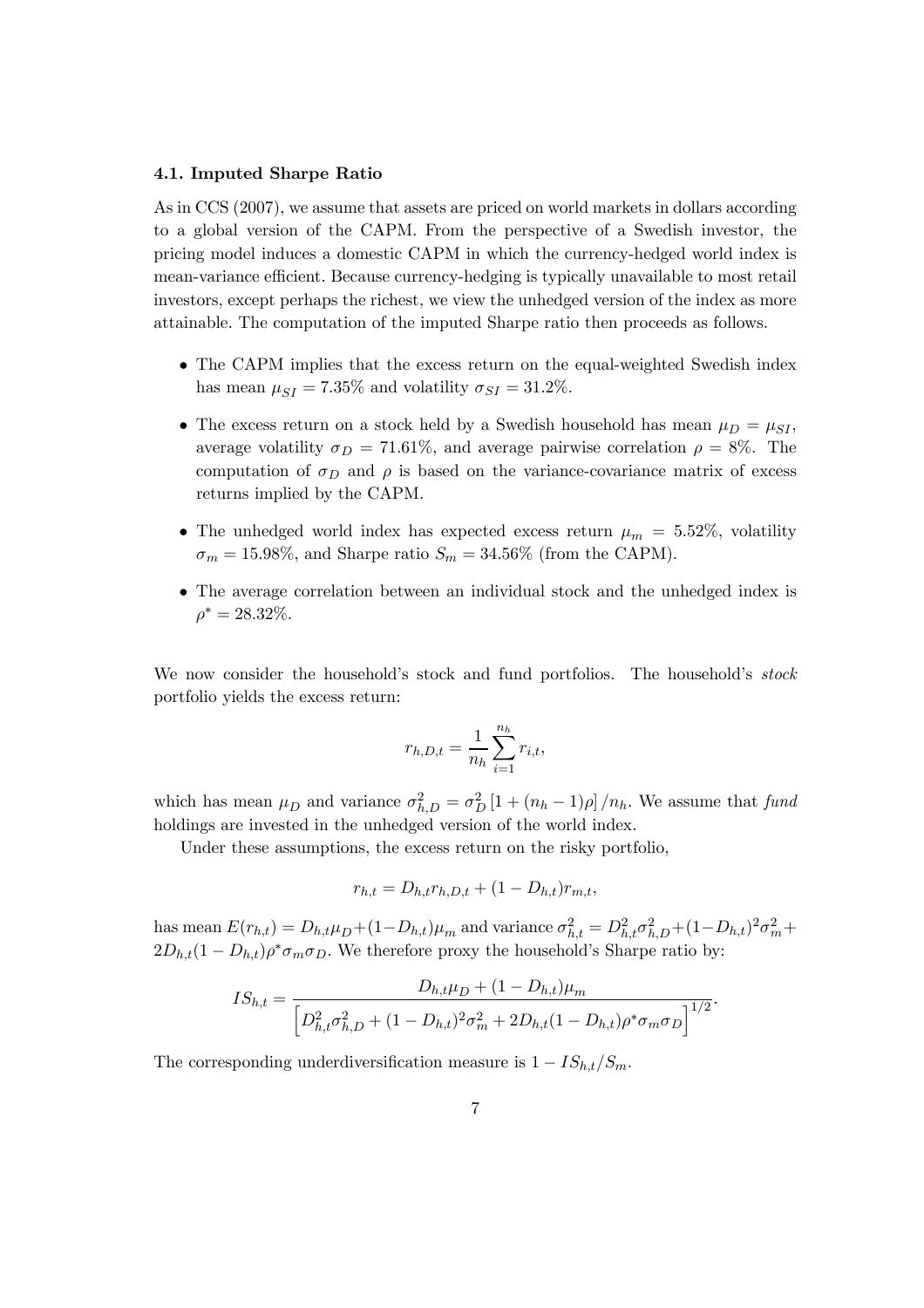#### References

- [1] Calvet, Laurent E., John Y. Campbell and Paolo Sodini, 2007, Down or out: Assessing the welfare costs of household investment mistakes, Journal of Political Economy 115, 707-747.
- [2] Calvet, Laurent E., John Y. Campbell and Paolo Sodini, 2009, Fight or flight? Portfolio rebalancing by individual investors, Quarterly Journal of Economics 124(1), 301-348.
- [3] Dhar, Ravi, and Ning Zhu, 2006, Up close and personal: investor sophistication and the disposition effect, Management Science 52, 726-740.
- [4] Odean, Terrance, 1998, Are investors reluctant to realize their losses?, Journal of Finance 53, 1775—1798.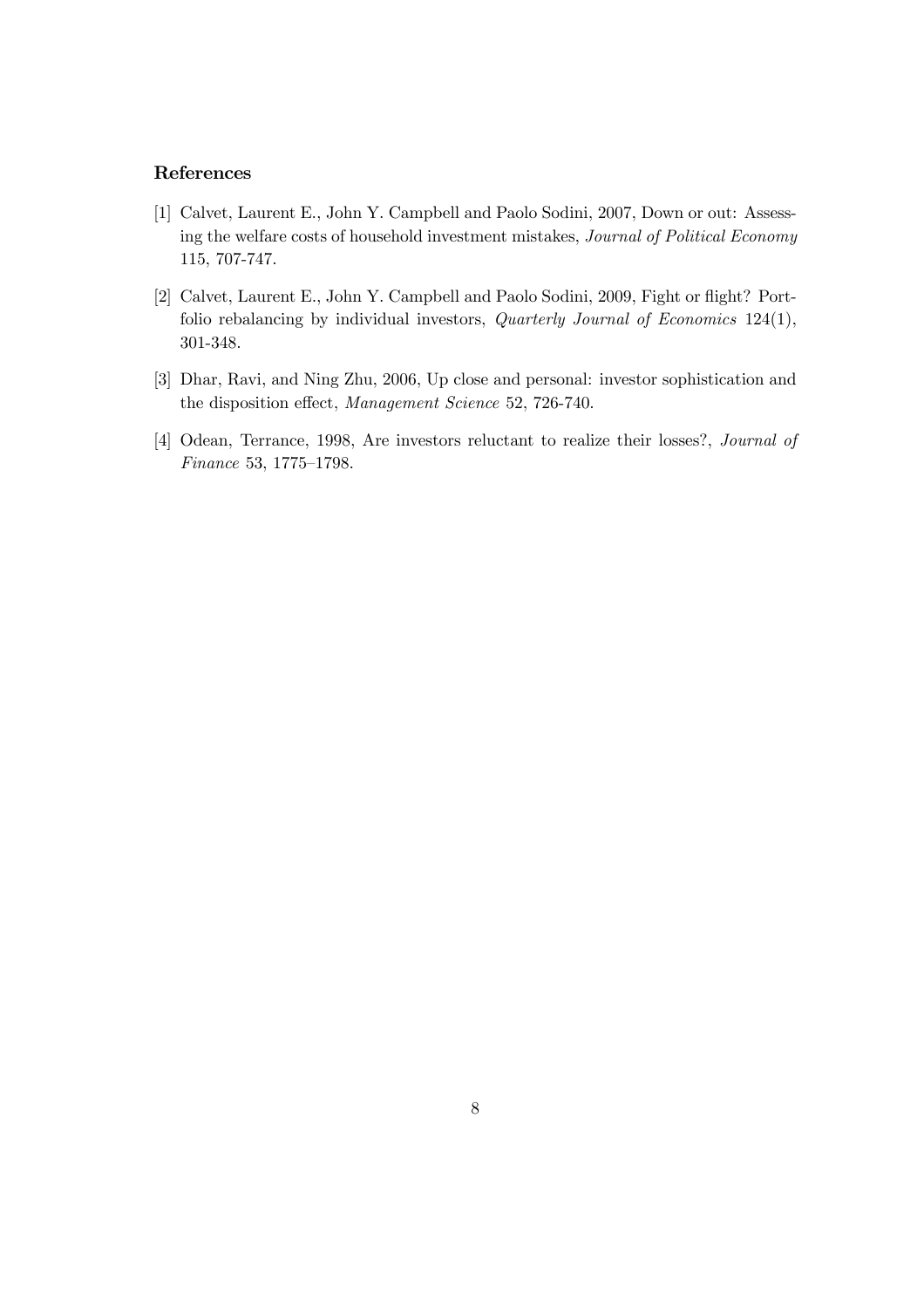## **TABLE A1. CORRELATION OF INVESTMENT MISTAKES**

|         |                      |                      | <b>Observed</b>     |                    |                      | <b>Predicted</b>    |                    |
|---------|----------------------|----------------------|---------------------|--------------------|----------------------|---------------------|--------------------|
|         |                      | Underdiversification | Risky share inertia | Disposition effect | Underdiversification | Risky share inertia | Disposition effect |
| ढ़      | Underdiversification | 100.00%              |                     |                    |                      |                     |                    |
|         | Risky share inertia  | 15.49%               | 100.00%             |                    |                      |                     |                    |
| Obser   | Disposition effect   | $-10.71\%$           | 5.08%               | 100.00%            |                      |                     |                    |
|         | Underdiversification | 26.39%               | 15.88%              | 9.45%              | 100.00%              |                     |                    |
| edicted | Risky share inertia  | 20.27%               | 20.67%              | 14.31%             | 76.81%               | 100.00%             |                    |
| ᇍ       | Disposition effect   | 14.09%               | 16.72%              | 17.69%             | 53.39%               | 80.89%              | 100.00%            |

*Notes*: This table reports the cross-sectional correlation of investment mistakes in the panel of Swedish households considered in Table 1 of the main text. In the top left panel we compute the correlation of *observed* mistakes, in the bottom right panel the correlation of *predicted* mistakes, and in the bottom left panel the correlation between predicted and observed mistakes. Mistakes are demeaned year by year, and predicted mistakes are computed using the pooled regressions reported in Table 1.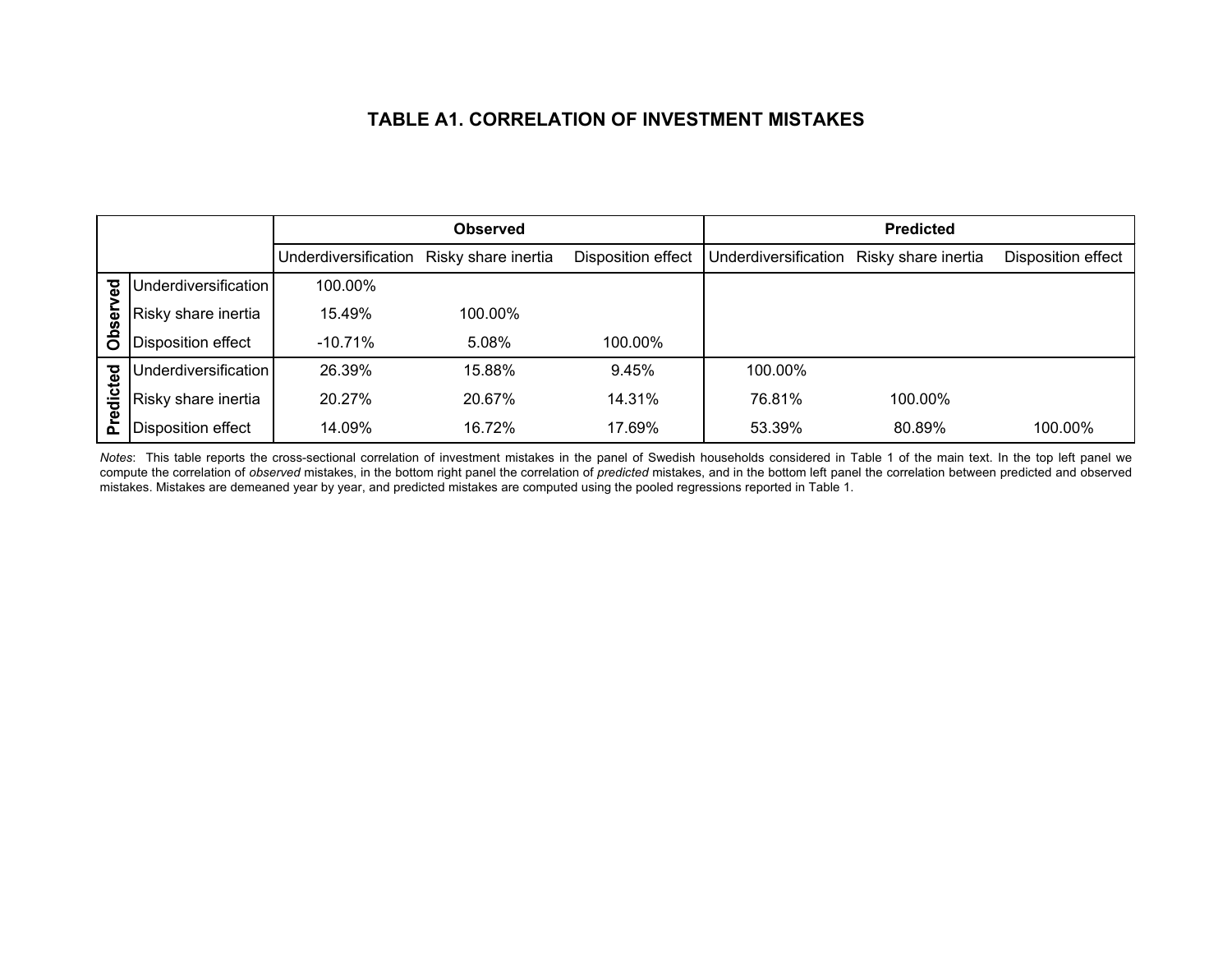## **TABLE A2. CORRELATION OF HOUSEHOLD CHARACTERISTICS AND FITTED MISTAKES**

|                                      | <b>Underdiversification</b> | <b>Risky Share Inertia</b>                                    | <b>Disposition Effect</b> |
|--------------------------------------|-----------------------------|---------------------------------------------------------------|---------------------------|
|                                      |                             | <b>Correlation with Unrestricted Regression Fitted Values</b> |                           |
| <b>Financial Characteristics</b>     |                             |                                                               |                           |
| Disposable income                    | $-0.125$                    | $-0.034$                                                      | $-0.268$                  |
| Private pension premia/income        | $-0.241$                    | $-0.097$                                                      | $-0.080$                  |
| Log financial wealth                 | $-0.765$                    | $-0.939$                                                      | $-0.848$                  |
| Log real estate wealth               | $-0.459$                    | $-0.105$                                                      | $-0.065$                  |
| Log total liability                  | $-0.151$                    | 0.203                                                         | 0.111                     |
| Retirement dummy                     | 0.168                       | $-0.246$                                                      | $-0.088$                  |
| Unemployment dummy                   | 0.100                       | 0.083                                                         | 0.147                     |
| Entrepreneur dummy                   | 0.003                       | 0.166                                                         | 0.176                     |
| Student dummy                        | 0.100                       | 0.030                                                         | $-0.021$                  |
| <b>Demographic Characteristics</b>   |                             |                                                               |                           |
| Age                                  | 0.122                       | $-0.307$                                                      | $-0.159$                  |
| Household size                       | $-0.509$                    | $-0.077$                                                      | 0.155                     |
| High school dummy                    | $-0.251$                    | 0.031                                                         | $-0.172$                  |
| Post-high school dummy               | $-0.187$                    | $-0.091$                                                      | $-0.373$                  |
| Dummy for unavailable education data | 0.263                       | $-0.167$                                                      | $-0.094$                  |
| Immigration dummy                    | 0.220                       | 0.133                                                         | $-0.152$                  |

*Notes*: This table reports the simple correlation between fitted mistakes and household characteristics in the panel of Swedish households considered in Table 1 of the main text. All mistakes and characteristics are demeaned year by year, and continuous characteristics are also standardized year by year. Fitted mistakes are computed using the regression coefficients reported in Table 1 of the main text.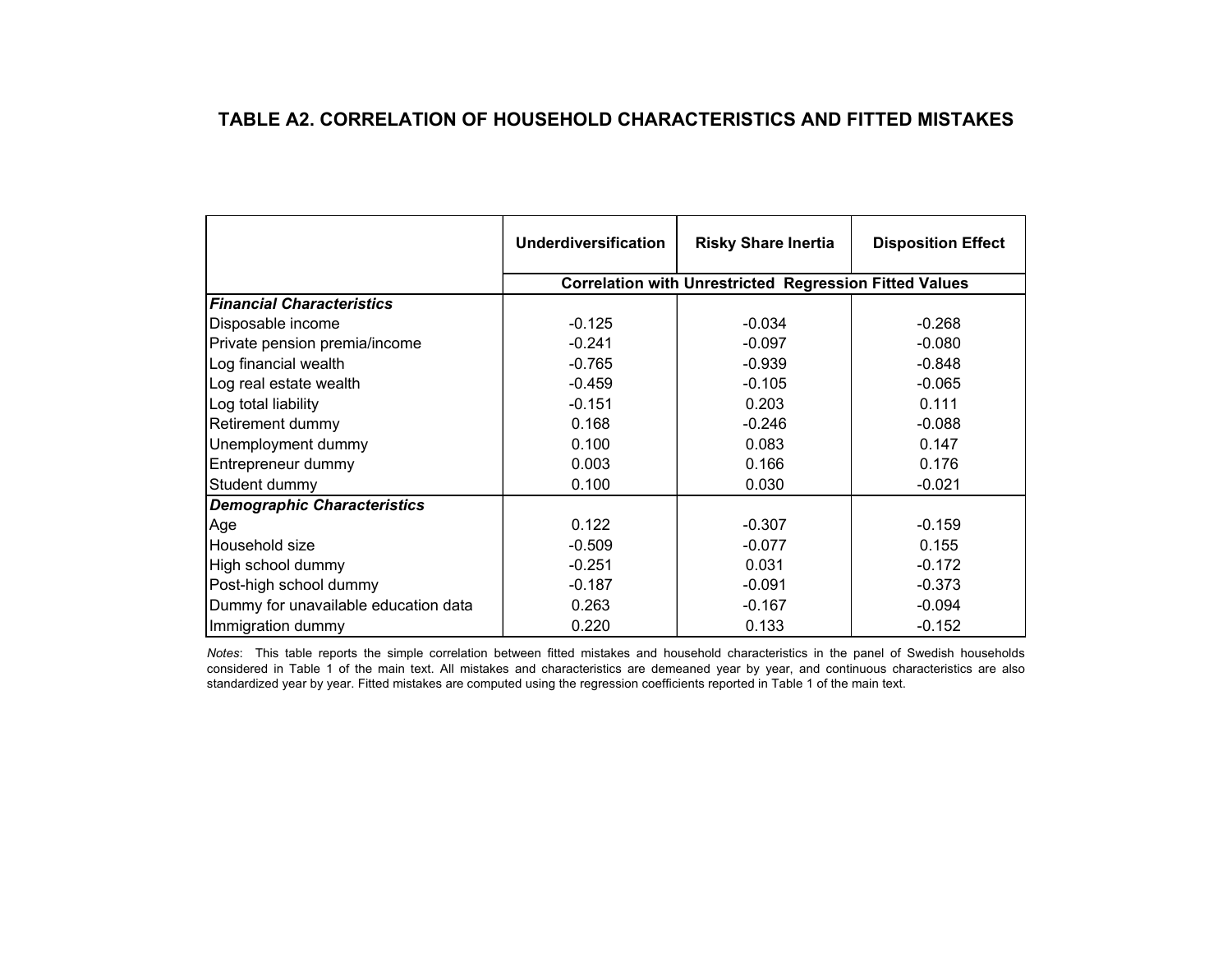## **TABLE A3. RESTRICTED REGRESSION OF INVESTMENT MISTAKES ON HOUSEHOLD CHARACTERISTICS**

|                                      | <b>Underdiversification</b> |          | <b>Risky Share Inertia</b> |          | <b>Disposition Effect</b> |          |
|--------------------------------------|-----------------------------|----------|----------------------------|----------|---------------------------|----------|
|                                      | <b>Estimate</b>             | t-stat   | <b>Estimate</b>            | t-stat   | <b>Estimate</b>           | t-stat   |
| <b>Financial Characteristics</b>     |                             |          |                            |          |                           |          |
| Disposable income                    | 0.673                       | 15.80    | 1.626                      | 15.60    | 0.941                     | 15.20    |
| Private pension premia/income        | $-0.322$                    | $-7.70$  | $-0.778$                   | $-7.68$  | $-0.450$                  | $-7.63$  |
| Log financial wealth                 | $-4.335$                    | $-72.40$ | $-10.466$                  | $-59.30$ | $-6.055$                  | $-43.30$ |
| Log real estate wealth               | $-0.073$                    | $-1.58$  | $-0.177$                   | $-1.58$  | $-0.102$                  | $-1.58$  |
| Log total liability                  | $-0.379$                    | $-7.24$  | $-0.916$                   | $-7.22$  | $-0.530$                  | $-7.18$  |
| Retirement dummy                     | $-0.313$                    | $-1.99$  | $-0.755$                   | $-1.99$  | $-0.437$                  | $-1.99$  |
| Unemployment dummy                   | 0.614                       | 3.67     | 1.483                      | 3.67     | 0.858                     | 3.67     |
| Entrepreneur dummy                   | 2.865                       | 15.40    | 6.916                      | 15.20    | 4.001                     | 14.80    |
| Student dummy                        | $-0.243$                    | $-0.72$  | $-0.586$                   | $-0.72$  | $-0.339$                  | $-0.72$  |
| <b>Demographic Characteristics</b>   |                             |          |                            |          |                           |          |
| Age                                  | 0.012                       | 2.58     | 0.028                      | 2.58     | 0.016                     | 2.58     |
| Household size                       | $-0.632$                    | $-17.00$ | $-1.527$                   | $-16.70$ | $-0.883$                  | $-16.20$ |
| High school dummy                    | $-0.805$                    | $-6.78$  | $-1.944$                   | $-6.77$  | $-1.125$                  | $-6.73$  |
| Post-high school dummy               | $-0.327$                    | $-3.36$  | $-0.789$                   | $-3.36$  | $-0.456$                  | $-3.36$  |
| Dummy for unavailable education data | 1.070                       | 5.86     | 2.584                      | 5.85     | 1.495                     | 5.83     |
| Immigration dummy                    | 1.751                       | 13.10    | 4.228                      | 13.00    | 2.446                     | 12.80    |
| Adjusted $R^2$                       | 6.02%                       |          | 3.76%                      |          | 1.91%                     |          |
| Number of observations               | 102,731                     |          | 102,731                    |          | 102,731                   |          |

*Notes*: This table reports the coefficients of household characteristics in the restricted system estimated in Table 2.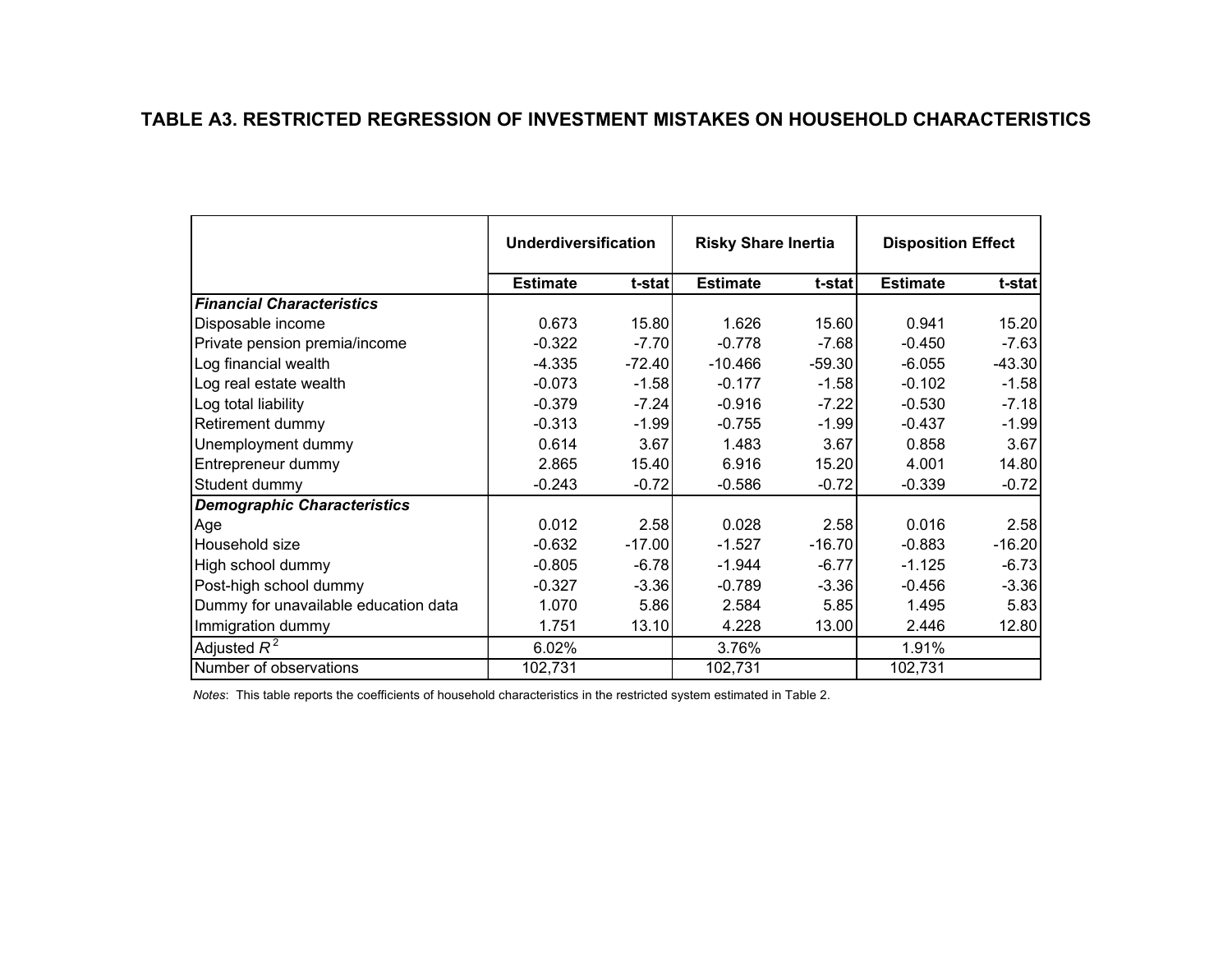## **TABLE A4. UNRESTRICTED REGRESSION OF INVESTMENT MISTAKES ON HOUSEHOLD CHARACTERISTICS***Stockholders with both gains and losses*

|                                      | <b>Underdiversification</b> |          | <b>Risky Share Inertia</b> |          | <b>Disposition Effect</b> |          |
|--------------------------------------|-----------------------------|----------|----------------------------|----------|---------------------------|----------|
|                                      | <b>Estimate</b>             | t-stat   | <b>Estimate</b>            | t-stat   | <b>Estimate</b>           | t-stat   |
| <b>Financial Characteristics</b>     |                             |          |                            |          |                           |          |
| Disposable income                    | 0.761                       | 11.30    | 2.607                      | 12.60    | $-0.276$                  | $-1.32$  |
| Private pension premia/income        | $-0.987$                    | $-14.50$ | $-0.686$                   | $-3.28$  | 0.689                     | 3.25     |
| Log financial wealth                 | $-2.172$                    | $-28.90$ | $-10.451$                  | $-45.50$ | $-6.668$                  | $-28.60$ |
| Log real estate wealth               | $-0.573$                    | $-7.83$  | 1.152                      | 5.14     | 0.570                     | 2.51     |
| Log total liability                  | 0.323                       | 4.03     | $-0.989$                   | $-4.04$  | $-1.328$                  | $-5.35$  |
| Retirement dummy                     | $-0.460$                    | $-1.83$  | $-1.838$                   | $-2.38$  | 0.687                     | 0.88     |
| Unemployment dummy                   | 1.557                       | 5.52     | $-0.746$                   | $-0.86$  | 1.863                     | 2.13     |
| Entrepreneur dummy                   | 1.952                       | 6.58     | 10.091                     | 11.10    | 3.319                     | 3.61     |
| Student dummy                        | 0.777                       | 1.37     | $-4.250$                   | $-2.45$  | $-3.793$                  | $-2.16$  |
| <b>Demographic Characteristics</b>   |                             |          |                            |          |                           |          |
| Age                                  | $-0.015$                    | $-2.05$  | $-0.040$                   | $-1.77$  | $-0.033$                  | $-1.45$  |
| IHousehold size                      | $-1.280$                    | $-21.80$ | $-1.015$                   | $-5.65$  | 1.615                     | 8.87     |
| High school dummy                    | $-0.200$                    | $-0.99$  | $-0.737$                   | $-1.20$  | $-1.667$                  | $-2.67$  |
| Post-high school dummy               | 0.047                       | 0.31     | $-0.933$                   | $-2.03$  | $-3.940$                  | $-8.47$  |
| Dummy for unavailable education data | 3.710                       | 11.60    | $-0.871$                   | $-0.89$  | $-7.607$                  | $-7.66$  |
| Immigration dummy                    | 2.832                       | 13.40    | 4.069                      | 6.30     | $-3.431$                  | $-5.24$  |
| Adjusted $R^2$                       | 4.93%                       |          | 5.02%                      |          | 2.58%                     |          |
| Number of observations               | 54,746                      |          | 54,746                     |          | 54,746                    |          |

*Notes*: This table reports the pooled regressions of investment mistakes on household characteristics. The estimation is based on households that hold stocks at t, experience both gains and losses in their stock portfolios between t and t+1, still hold risky assets at t+1, and for which the immigration dummy is available. Underdiversification is measured by the Sharpe ratio loss relative to the unhedged world index under the CAPM. Risky share inertia is proxied by the absolute value of changes in the log risky share. The disposition effect measure is the difference between the proportion of gains realized and the proportion of losses realized during the year. A stock is classified as a gain if it outperforms the unhedged world index during the year, and as a loss otherwise. Mistakes are expressed in percentage points. All mistakes and characteristics are demeaned year by year, and continuous characteristics are also standardized year by year.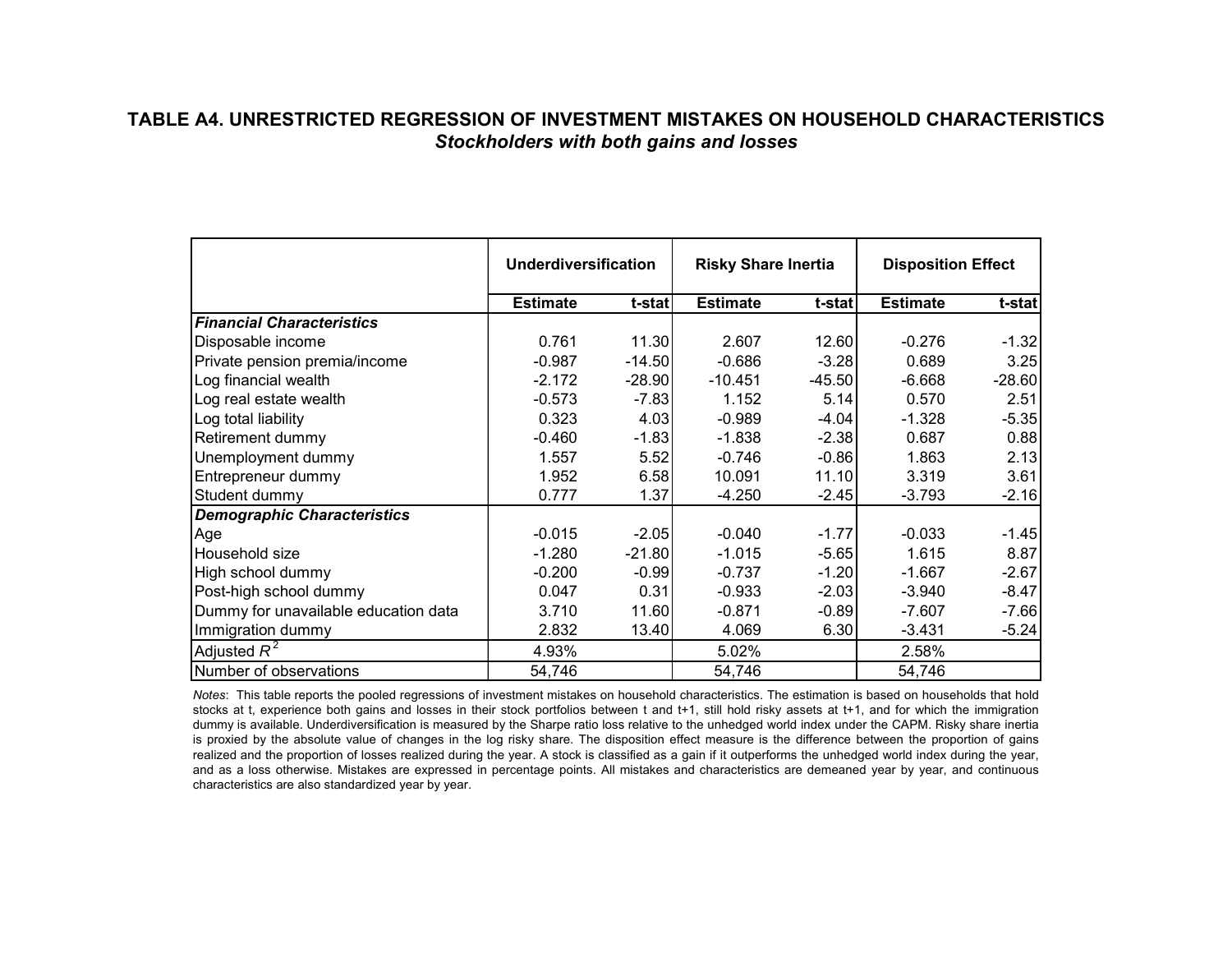## **TABLE A5. CORRELATION OF INVESTMENT MISTAKES***Stockholders with both gains and losses*

|                         |                           |                      | <b>Observed</b>     |                    |                      | <b>Predicted</b>    |                    |
|-------------------------|---------------------------|----------------------|---------------------|--------------------|----------------------|---------------------|--------------------|
|                         |                           | Underdiversification | Risky share inertia | Disposition effect | Underdiversification | Risky share inertia | Disposition effect |
|                         | Underdiversification      | 100.00%              |                     |                    |                      |                     |                    |
|                         | Risky share inertia       | 15.99%               | 100.00%             |                    |                      |                     |                    |
| Obsei                   | Disposition effect        | -6.75%               | 5.22%               | 100.00%            |                      |                     |                    |
|                         | Underdiversification      | 22.21%               | 16.43%              | 5.77%              | 100.00%              |                     |                    |
| edicted                 | Risky share inertia       | 16.28%               | 22.40%              | 13.28%             | 73.33%               | 100.00%             |                    |
| $\overline{\mathbf{a}}$ | <b>Disposition effect</b> | 7.96%                | 18.51%              | 16.08%             | 35.87%               | 82.60%              | 100.00%            |

*Notes*: This table reports the cross-sectional correlation of investment mistakes. The measure of each mistake and the set of households are the same as in Table A4. In the top left panel we compute the correlation of *observed* mistakes, in the bottom right panel the correlation of *predicted* mistakes, and in the bottom left panel the correlation between predicted and observed mistakes. All mistakes are demeaned year by year, and predicted mistakes are computed using the pooled regressions reported in Table A4.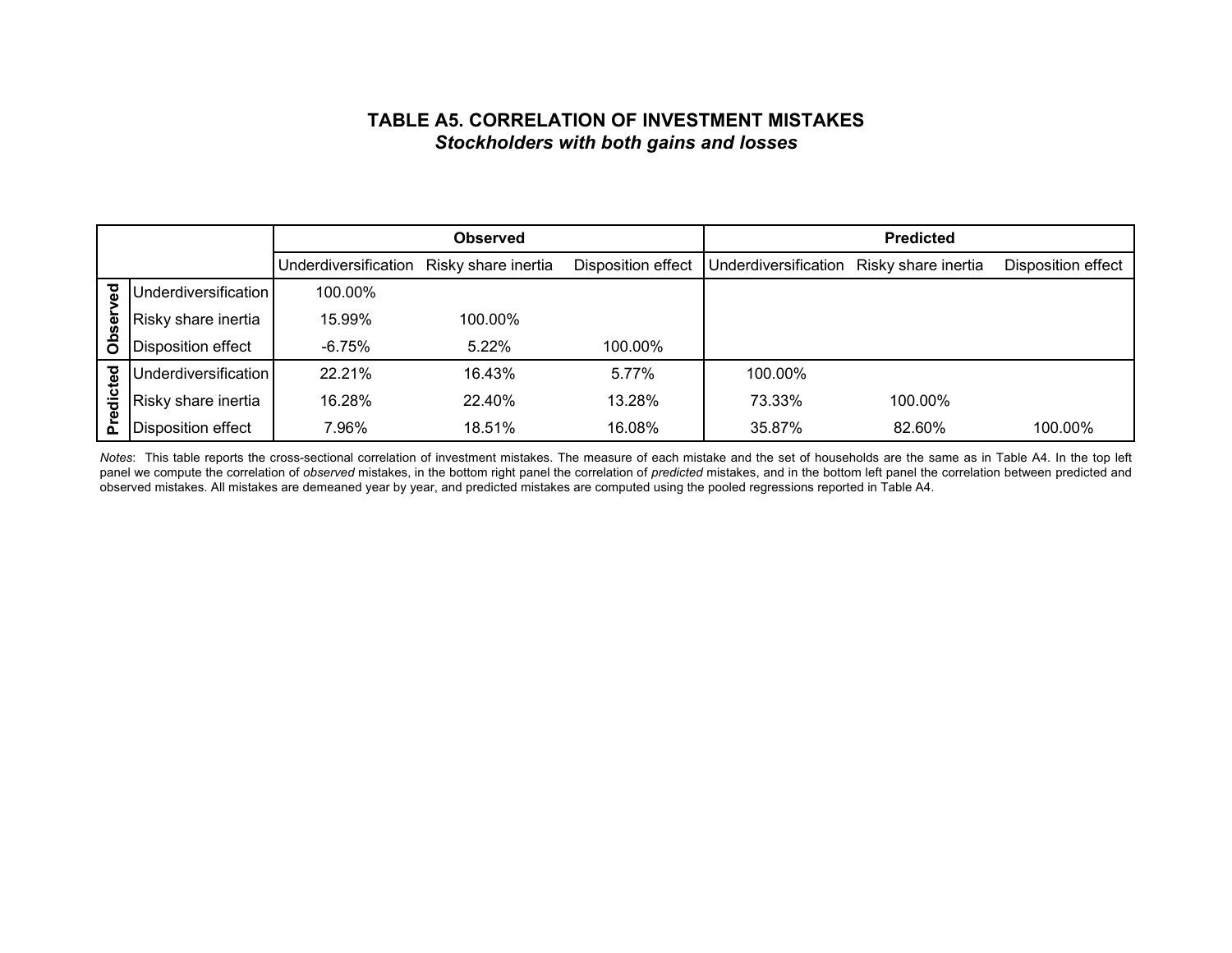## **TABLE A6. RESTRICTED REGRESSION OF INVESTMENT MISTAKES ON HOUSEHOLD CHARACTERISTICS***Stockholders with both gains and losses*

|                                      | <b>Estimate</b> | t-stat   | <b>Correlation</b> |
|--------------------------------------|-----------------|----------|--------------------|
| <b>Financial Characteristics</b>     |                 |          |                    |
| Disposable income                    | $-0.619$        | $-14.50$ | 0.058              |
| Private pension premia/income        | 0.402           | 9.50     | 0.209              |
| Log financial wealth                 | 2.753           | 41.20    | 0.920              |
| Log real estate wealth               | 0.005           | 0.10     | 0.246              |
| Log total liability                  | 0.121           | 2.48     | $-0.122$           |
| Retirement dummy                     | 0.371           | 2.41     | 0.160              |
| Unemployment dummy                   | $-0.604$        | $-3.49$  | $-0.125$           |
| Entrepreneur dummy                   | $-2.368$        | $-12.70$ | $-0.119$           |
| Student dummy                        | 0.598           | 1.72     | $-0.070$           |
| <b>Demographic Characteristics</b>   |                 |          |                    |
| Age                                  | 0.013           | 3.01     | 0.265              |
| Household size                       | 0.485           | 13.10    | 0.198              |
| High school dummy                    | 0.302           | 2.45     | 0.025              |
| Post-high school dummy               | 0.412           | 4.48     | 0.155              |
| Dummy for unavailable education data | $-0.651$        | $-3.32$  | 0.067              |
| Immigration dummy                    | $-1.337$        | $-10.20$ | $-0.173$           |
| Number of observations               | 54,746          |          |                    |

#### *A. Sophistication Index*

#### *B. Proportionality Coefficients and Adjusted R2*

|                      | <b>Proportionality Coefficient</b> | Adjusted $R^2$ |          |
|----------------------|------------------------------------|----------------|----------|
| Underdiversification |                                    |                | $3.65\%$ |
| Risky share inertia  | 3.494                              | 34.20          | 4.75%    |
| Disposition effect   | 1.964                              | 24.40          | $1.50\%$ |

*Notes*: This table reports the pooled restricted regression of the negative of investment mistakes on household characteristics. The measure of each mistake and the set of households are the same as in Tables A4 and A5. In Panel A, we compute the coefficients of the sophistication index, their *t*-statistics, as well as the simple correlation of the index with each characteristic. In Panel B, we report the proportionality coefficient of risky share inertia and the disposition effect measure, and the adjusted *R*<sup>2</sup> of all three mistakes. The proportionality coefficient of underdiversification is by definition equal to unity and is not reported. Mistakes are expressed in percentage points. All mistakes and characteristics are demeaned year by year, and continuous characteristics are also standardized year by year.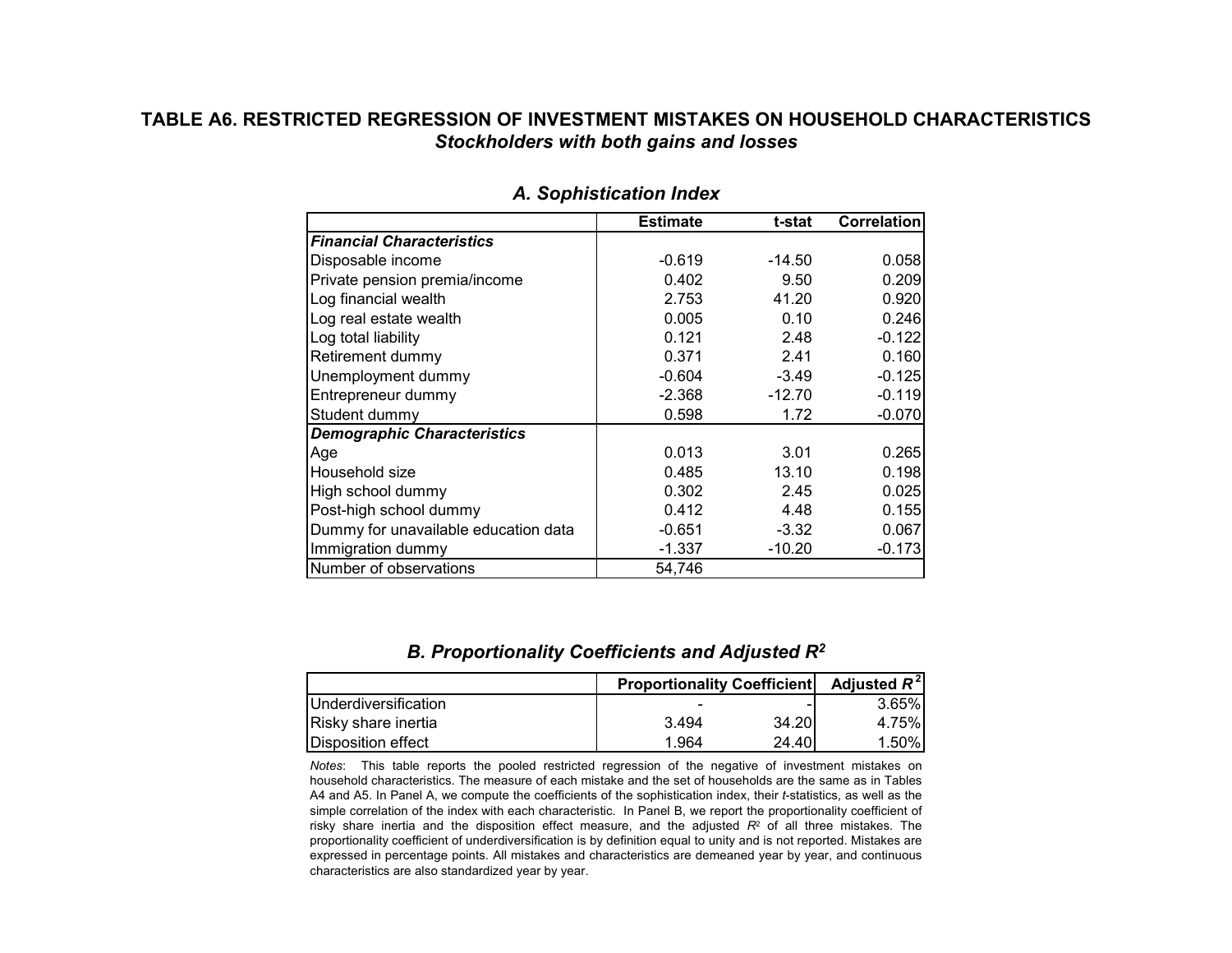## **TABLE A7. UNRESTRICTED REGRESSION OF INVESTMENT MISTAKES ON HOUSEHOLD CHARACTERISTICS***Gains and losses defined by absolute performance during the year*

|                                      | <b>Underdiversification</b> |          | <b>Risky Share Inertia</b> |          | <b>Disposition Effect</b> |          |
|--------------------------------------|-----------------------------|----------|----------------------------|----------|---------------------------|----------|
|                                      | <b>Estimate</b>             | t-stat   | <b>Estimate</b>            | t-stat   | <b>Estimate</b>           | t-stat   |
| <b>Financial Characteristics</b>     |                             |          |                            |          |                           |          |
| Disposable income                    | 0.879                       | 11.80    | 2.877                      | 13.20    | $-0.352$                  | $-1.58$  |
| Private pension premia/income        | $-0.989$                    | $-13.20$ | $-0.822$                   | $-3.73$  | 0.345                     | 1.53     |
| Log financial wealth                 | $-2.554$                    | $-31.10$ | $-10.479$                  | $-43.40$ | $-4.972$                  | $-20.20$ |
| Log real estate wealth               | $-0.600$                    | $-7.53$  | 1.201                      | 5.12     | 0.306                     | 1.28     |
| Log total liability                  | 0.313                       | 3.55     | $-0.862$                   | $-3.33$  | $-1.302$                  | $-4.92$  |
| Retirement dummy                     | $-0.773$                    | $-2.85$  | $-2.866$                   | $-3.59$  | $-0.301$                  | $-0.37$  |
| Unemployment dummy                   | 1.488                       | 4.82     | $-1.447$                   | $-1.59$  | 1.761                     | 1.90     |
| Entrepreneur dummy                   | 1.826                       | 5.64     | 10.003                     | 10.50    | 2.518                     | 2.59     |
| Student dummy                        | 0.831                       | 1.33     | $-2.965$                   | $-1.61$  | $-1.857$                  | $-0.99$  |
| <b>Demographic Characteristics</b>   |                             |          |                            |          |                           |          |
| Age                                  | $-0.026$                    | $-3.26$  | $-0.029$                   | $-1.22$  | 0.002                     | 0.08     |
| Household size                       | $-1.249$                    | $-19.20$ | $-1.008$                   | $-5.27$  | 1.318                     | 6.74     |
| High school dummy                    | $-0.346$                    | $-1.57$  | $-0.570$                   | $-0.88$  | $-1.698$                  | $-2.56$  |
| Post-high school dummy               | $-0.035$                    | $-0.21$  | $-0.895$                   | $-1.84$  | $-2.229$                  | $-4.48$  |
| Dummy for unavailable education data | 3.867                       | 11.50    | 0.132                      | 0.13     | $-3.688$                  | $-3.66$  |
| Immigration dummy                    | 3.162                       | 13.30    | 3.537                      | 5.06     | $-3.305$                  | $-4.63$  |
| Adjusted $R^2$                       | 5.60%                       |          | 5.21%                      |          | 1.39%                     |          |
| Number of observations               | 47,392                      |          | 47,392                     |          | 47,392                    |          |

*Notes*: This table reports the pooled regressions of investment mistakes on household characteristics when a stock is classified as a winner if it has a positive return during the year, and is otherwise classified as a loser. Underdiversification is measured by the Sharpe ratio loss relative to the unhedged world index under the CAPM. Risky share inertia is proxied by the absolute value of changes in the log risky share. The disposition effect measure is the difference between the proportion of gains realized and the proportion of losses realized during the year. The estimation is based on households that hold stocks at t, experience both gains and losses in their stock portfolios between t and t+1, still hold risky assets at t+1, and for which the immigration dummy is available. Mistakes are expressed in percentage points. All mistakes and characteristics are demeaned year by year, and continuous characteristics are also standardized year by year.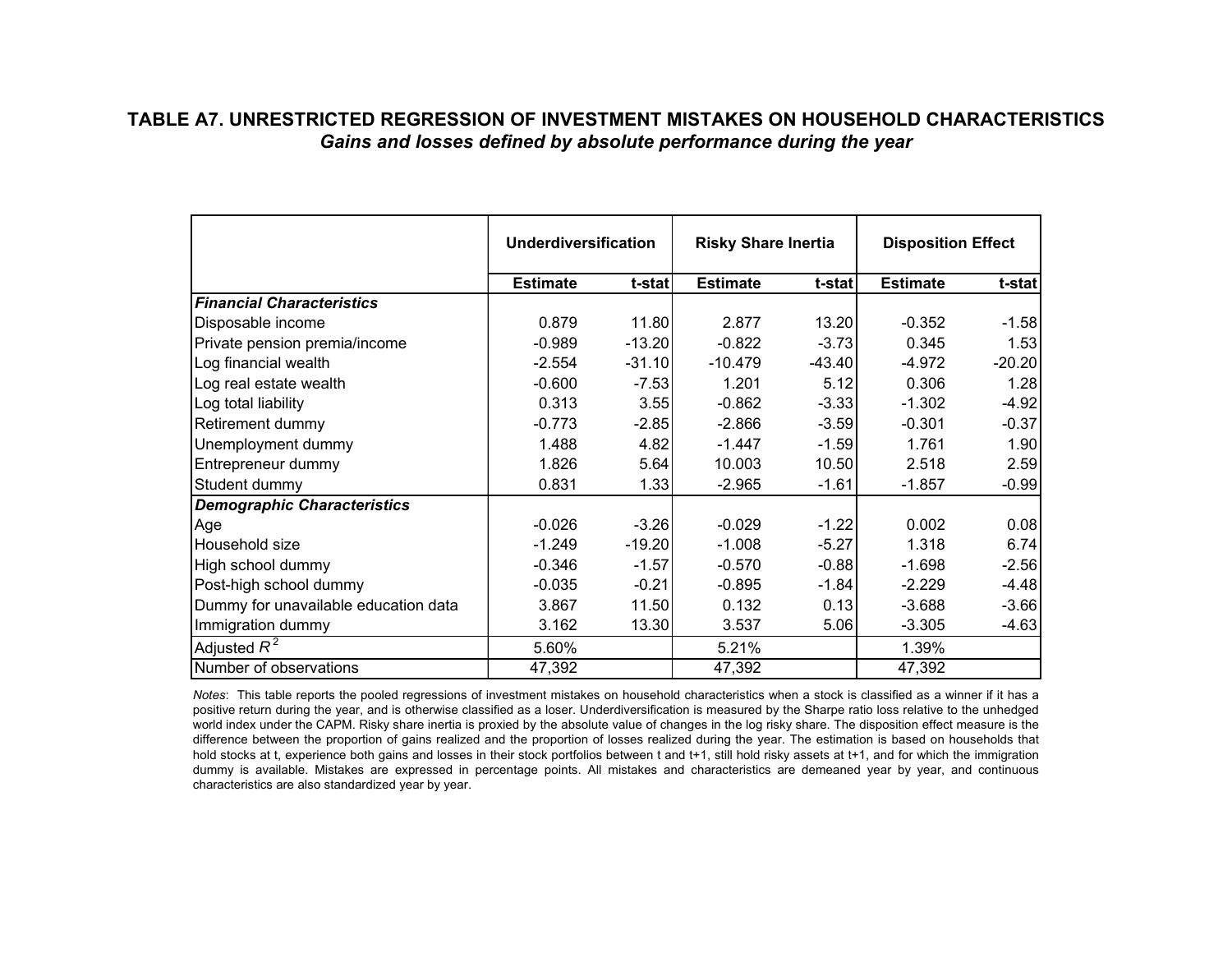## **TABLE A8. CORRELATION OF INVESTMENT MISTAKES***Gains and losses defined by absolute performance during the year*

|            |                      |                      | <b>Observed</b>     |                    |                      | <b>Predicted</b>    |                    |
|------------|----------------------|----------------------|---------------------|--------------------|----------------------|---------------------|--------------------|
|            |                      | Underdiversification | Risky share inertia | Disposition effect | Underdiversification | Risky share inertia | Disposition effect |
| ਲ਼         | Underdiversification | 100.00%              |                     |                    |                      |                     |                    |
|            | Risky share inertia  | 16.38%               | 100.00%             |                    |                      |                     |                    |
| Obser      | Disposition effect   | $-3.55\%$            | 4.32%               | 100.00%            |                      |                     |                    |
| <b>Del</b> | Underdiversification | 23.67%               | 17.77%              | 5.41%              | 100.00%              |                     |                    |
| edict      | Risky share inertia  | 18.42%               | 22.84%              | 9.52%              | 77.79%               | 100.00%             |                    |
| ᇍ          | Disposition effect   | 10.88%               | 18.46%              | 11.77%             | 45.97%               | 80.85%              | 100.00%            |

*Notes*: This table reports the cross-sectional correlation of investment mistakes. The measure of each mistake and the set of households are the same as in Table A7. In the top left panel we compute the correlation of *observed* mistakes, in the bottom right panel the correlation of *predicted* mistakes, and in the bottom left panel the correlation between predicted and observed mistakes. All mistakes are demeaned year by year, and predicted mistakes are computed using the pooled regressions reported in Table A7.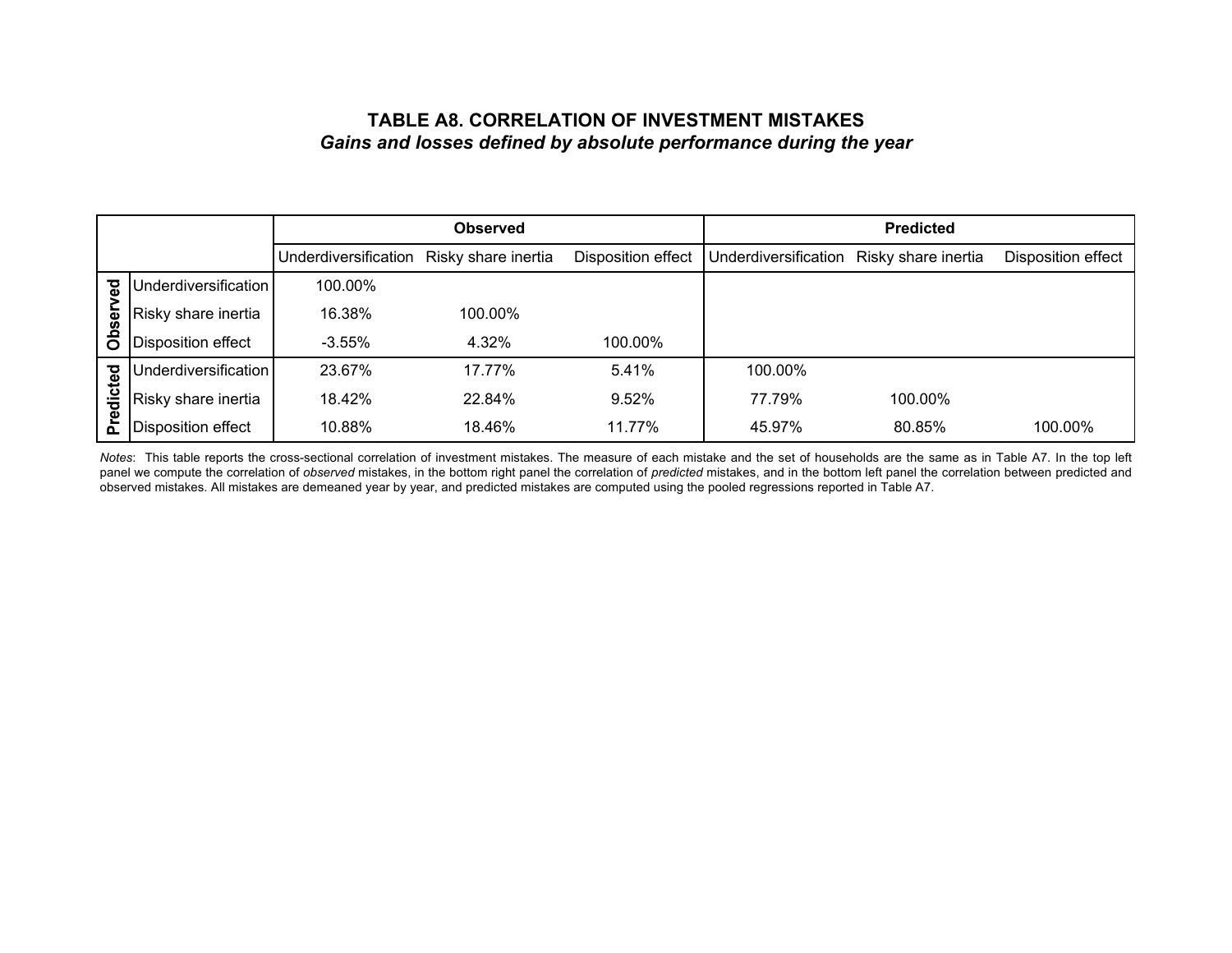## **TABLE A9. REGRESSION OF INVESTMENT MISTAKES ON HOUSEHOLD CHARACTERISTICS***Gains and losses defined by absolute performance during the year*

|                                      | <b>Estimate</b> | t-stat   | Correlation |
|--------------------------------------|-----------------|----------|-------------|
| <b>Financial Characteristics</b>     |                 |          |             |
| Disposable income                    | $-0.847$        | $-16.10$ | 0.041       |
| Private pension premia/income        | 0.569           | 10.90    | 0.237       |
| Log financial wealth                 | 3.158           | 42.70    | 0.901       |
| Log real estate wealth               | 0.067           | 1.23     | 0.265       |
| Log total liability                  | 0.071           | 1.17     | $-0.118$    |
| Retirement dummy                     | 0.835           | 4.46     | 0.155       |
| Unemployment dummy                   | -0.562          | $-2.64$  | $-0.116$    |
| Entrepreneur dummy                   | $-2.599$        | $-11.50$ | $-0.094$    |
| Student dummy                        | 0.201           | 0.47     | $-0.092$    |
| <b>Demographic Characteristics</b>   |                 |          |             |
| Age                                  | 0.017           | 3.00     | 0.248       |
| Household size                       | 0.662           | 14.40    | 0.217       |
| High school dummy                    | 0.353           | 2.32     | 0.042       |
| Post-high school dummy               | 0.292           | 2.56     | 0.133       |
| Dummy for unavailable education data | $-1.593$        | $-6.86$  | 0.010       |
| Immigration dummy                    | $-1.835$        | $-11.10$ | $-0.183$    |
| Number of observations               | 47,392          |          |             |

*A. Sophistication Index*

#### *B. Proportionality Coefficients and Adjusted R2*

|                               | <b>Proportionality Coefficient</b> | Adjusted $R^2$ |        |
|-------------------------------|------------------------------------|----------------|--------|
| <b>I</b> Underdiversification |                                    |                | 4.80%I |
| Risky share inertia           | 2.926                              | 34.40          | 4.77%I |
| <b>IDisposition effect</b>    | 1.139                              | 17.301         | 0.72%  |

*Notes*: This table reports the pooled restricted regression of the negative of investment mistakes on household characteristics. The measure of each mistake and the set of households are the same as in Tables A7 and A8. In Panel A, we compute the coefficients of the sophistication index, their *t*-statistics, as well as the simple correlation of the index with each characteristic. In Panel B, we report the proportionality coefficient of risky share inertia and the disposition effect measure, and the adjusted *R*<sup>2</sup> of all three mistakes. The proportionality coefficient of underdiversification is by definition equal to unity and is not reported. Mistakes are expressed in percentage points. All mistakes and characteristics are demeaned year by year, and continuous characteristics are also standardized year by year.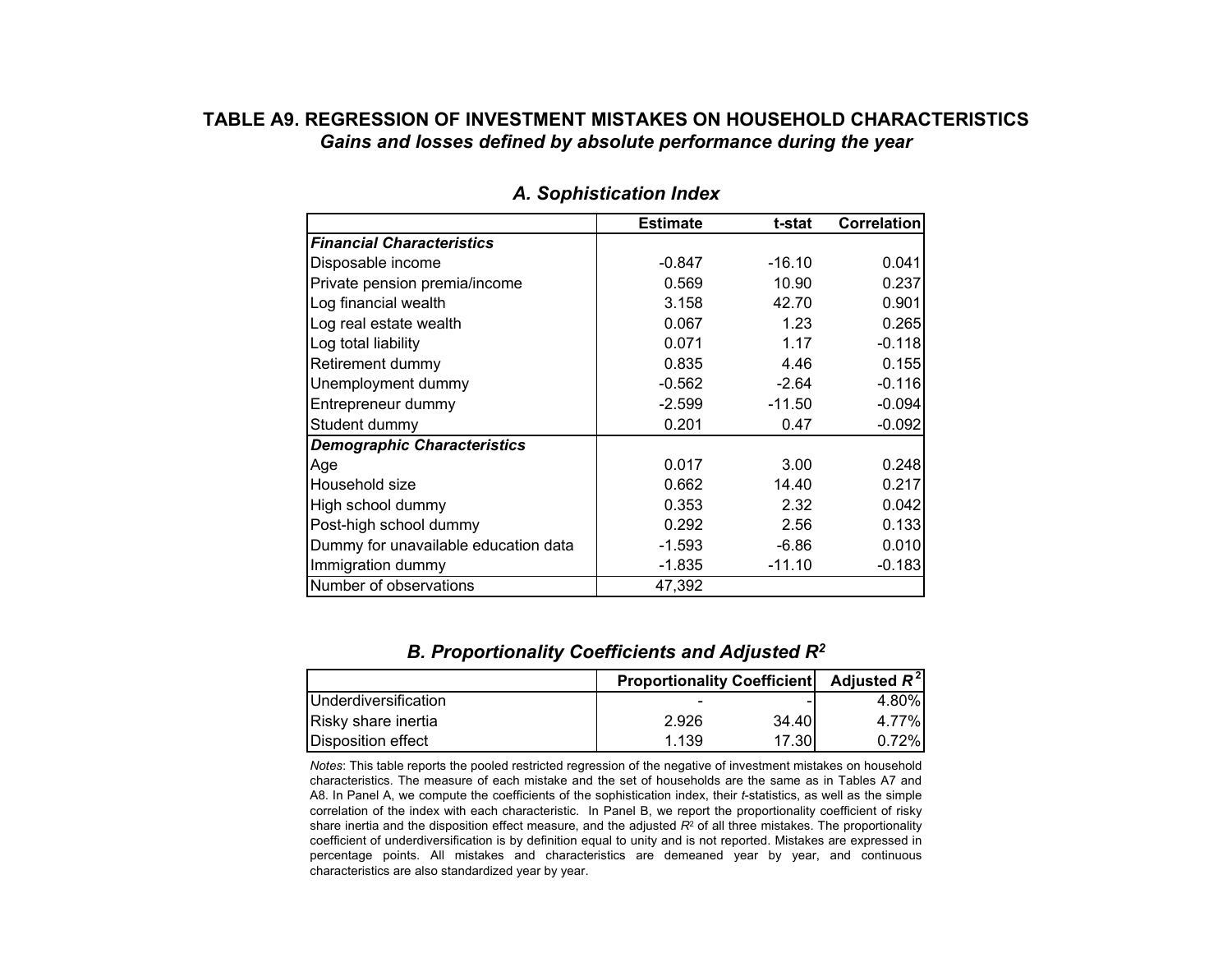## **TABLE A10. UNRESTRICTED REGRESSION OF INVESTMENT MISTAKES ON HOUSEHOLD CHARACTERISTICS***Disposition effect based on full sales only*

|                                      | <b>Underdiversification</b> |          | <b>Risky Share Inertia</b> |          | <b>Disposition Effect</b> |          |
|--------------------------------------|-----------------------------|----------|----------------------------|----------|---------------------------|----------|
|                                      | <b>Estimate</b>             | t-stat   | <b>Estimate</b>            | t-stat   | <b>Estimate</b>           | t-stat   |
| <b>Financial Characteristics</b>     |                             |          |                            |          |                           |          |
| Disposable income                    | 0.816                       | 10.80    | 2.782                      | 12.90    | $-0.334$                  | $-2.38$  |
| Private pension premia/income        | $-0.995$                    | $-12.70$ | $-0.536$                   | $-2.39$  | 0.182                     | 1.25     |
| Log financial wealth                 | $-2.241$                    | $-26.00$ | $-10.101$                  | $-40.90$ | $-1.841$                  | $-11.50$ |
| Log real estate wealth               | $-0.587$                    | $-6.95$  | 1.363                      | 5.63     | $-0.168$                  | $-1.07$  |
| Log total liability                  | 0.382                       | 4.12     | $-0.842$                   | $-3.17$  | $-1.012$                  | $-5.86$  |
| Retirement dummy                     | $-0.574$                    | $-2.00$  | $-2.429$                   | $-2.96$  | 0.450                     | 0.84     |
| Unemployment dummy                   | 1.772                       | 5.45     | $-1.569$                   | $-1.68$  | $-0.292$                  | $-0.48$  |
| Entrepreneur dummy                   | 1.789                       | 5.27     | 8.434                      | 8.67     | $-0.902$                  | $-1.43$  |
| Student dummy                        | 0.685                       | 1.04     | $-3.254$                   | $-1.72$  | $-0.632$                  | $-0.51$  |
| <b>Demographic Characteristics</b>   |                             |          |                            |          |                           |          |
| Age                                  | $-0.036$                    | $-4.21$  | $-0.045$                   | $-1.87$  | 0.008                     | 0.49     |
| Household size                       | $-1.263$                    | $-18.50$ | $-0.866$                   | $-4.44$  | $-0.016$                  | $-0.13$  |
| High school dummy                    | $-0.081$                    | $-0.34$  | $-0.608$                   | $-0.90$  | $-0.668$                  | $-1.52$  |
| Post-high school dummy               | $-0.091$                    | $-0.52$  | $-1.115$                   | $-2.24$  | $-0.105$                  | $-0.32$  |
| Dummy for unavailable education data | 3.929                       | 10.80    | 0.349                      | 0.34     | $-1.681$                  | $-2.49$  |
| Immigration dummy                    | 3.182                       | 12.70    | 2.906                      | 4.06     | $-0.743$                  | $-1.60$  |
| Adjusted $R^2$                       | 5.34%                       |          | 5.43%                      |          | 0.59%                     |          |
| Number of observations               | 39,837                      |          | 39,837                     |          | 39,837                    |          |

*Notes*: This table reports the pooled regressions of investment mistakes on household characteristics when the disposition effect measure only takes full sales into account. Underdiversification is measured by the Sharpe ratio loss relative to the unhedged world index under the CAPM. Risky share inertia is proxied by the absolute value of changes in the log risky share. The disposition effect measure is the difference between the proportion of gains realized and the proportion of losses realized during the year, and only full sales are taken into account. A stock is classified as a gain if it outperforms the unhedged world index during the year, and as a loss otherwise. The estimation is based on households that hold stocks at t, sell at least one stock and experience both gains and losses in their stock portfolios between t and t+1, still hold risky assets at t+1, and for which the immigration dummy is available. Mistakes are expressed in percentage points. All mistakes and characteristics are demeaned year by year, and continuous characteristics are also standardized year by year.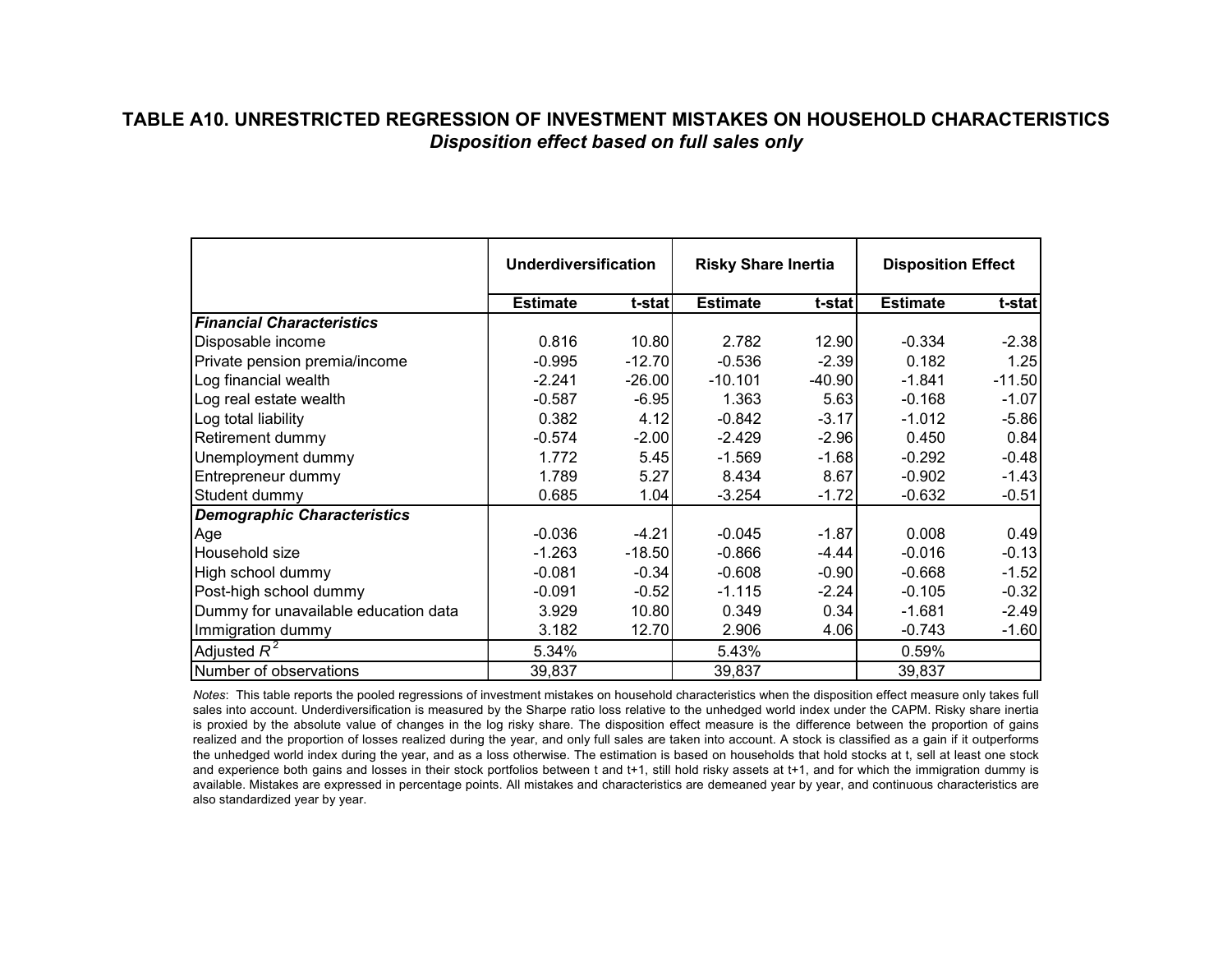## **TABLE A11. CORRELATION OF INVESTMENT MISTAKES***Disposition effect based on full sales only*

|          |                      |                      | <b>Observed</b>     |                    |                      | <b>Predicted</b>    |                    |
|----------|----------------------|----------------------|---------------------|--------------------|----------------------|---------------------|--------------------|
|          |                      | Underdiversification | Risky share inertia | Disposition effect | Underdiversification | Risky share inertia | Disposition effect |
| ್ಠಾ      | Underdiversification | 100.00%              |                     |                    |                      |                     |                    |
| <u>ଡ</u> | Risky share inertia  | 15.59%               | 100.00%             |                    |                      |                     |                    |
| ဝိ       | Disposition effect   | $-0.30\%$            | 1.56%               | 100.00%            |                      |                     |                    |
|          | Underdiversification | 23.14%               | 17.08%              | 4.07%              | 100.00%              |                     |                    |
| edicted  | Risky share inertia  | 16.97%               | 23.30%              | 5.07%              | 73.31%               | 100.00%             |                    |
|          | Disposition effect   | 12.32%               | 15.42%              | 7.66%              | 53.07%               | 66.21%              | 100.00%            |

*Notes*: This table reports the cross-sectional correlation of investment mistakes. The measure of each mistake and the set of households are the same as in Table A10. In the top left panel we compute the correlation of *observed* mistakes, in the bottom right panel the correlation of *predicted* mistakes, and in the bottom left panel the correlation between predicted and observed mistakes. All mistakes are demeaned year by year, and predicted mistakes are computed using the pooled regressions reported in Table A10.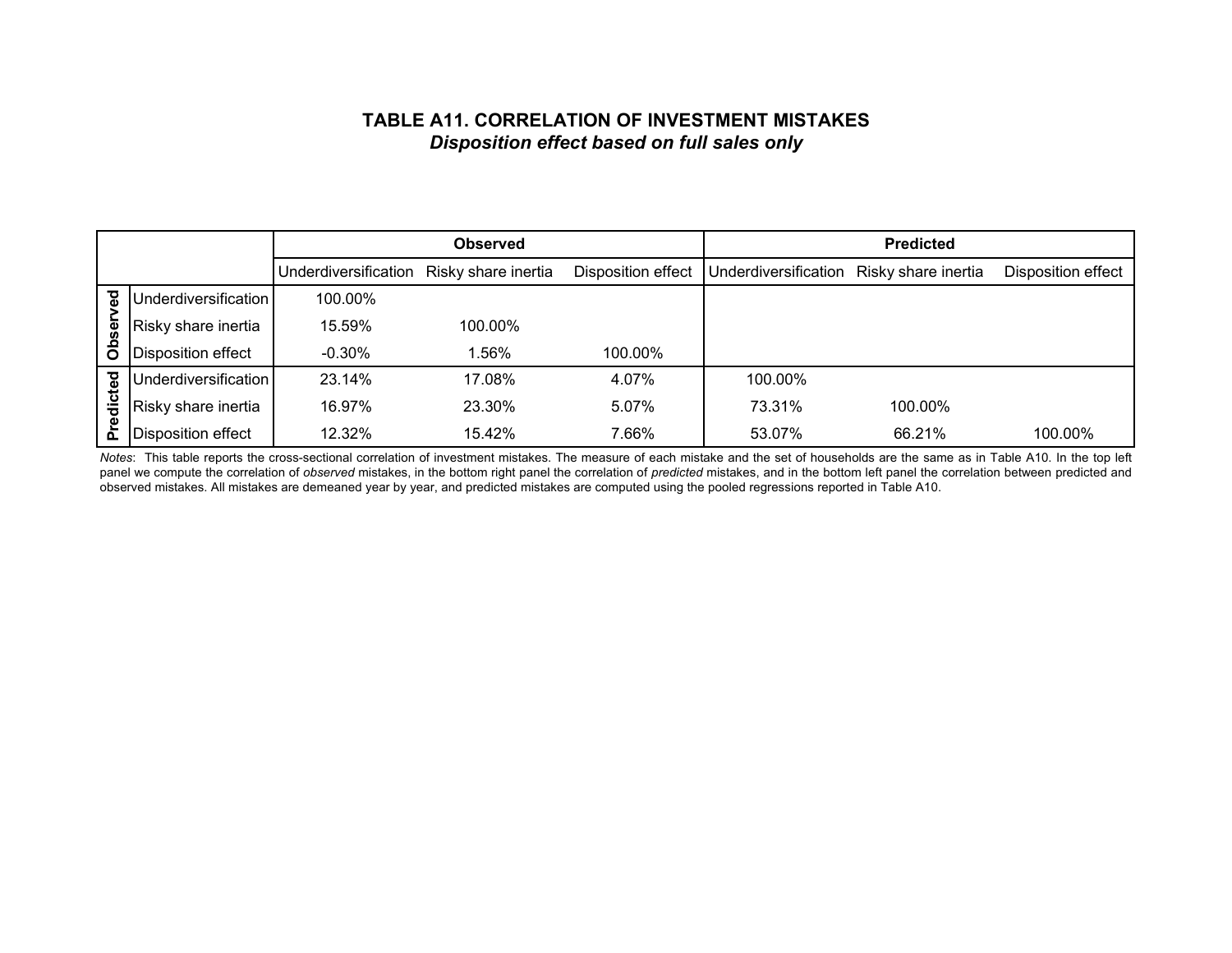## **TABLE A12. RESTRICTED REGRESSION OF INVESTMENT MISTAKES ON HOUSEHOLD CHARACTERISTICS***Disposition effect based on full sales only*

|                                      | <b>Estimate</b> | t-stat   | <b>Correlation</b> |
|--------------------------------------|-----------------|----------|--------------------|
| <b>Financial Characteristics</b>     |                 |          |                    |
| Disposable income                    | $-0.842$        | $-15.50$ | 0.019              |
| Private pension premia/income        | 0.549           | 9.97     | 0.235              |
| Log financial wealth                 | 2.901           | 37.60    | 0.882              |
| Log real estate wealth               | 0.052           | 0.89     | 0.268              |
| Log total liability                  | 0.026           | 0.40     | $-0.121$           |
| Retirement dummy                     | 0.661           | 3.32     | 0.161              |
| Unemployment dummy                   | $-0.547$        | $-2.42$  | $-0.119$           |
| Entrepreneur dummy                   | $-2.237$        | $-9.38$  | $-0.081$           |
| Student dummy                        | 0.275           | 0.60     | $-0.098$           |
| <b>Demographic Characteristics</b>   |                 |          |                    |
| Age                                  | 0.024           | 4.09     | 0.268              |
| Household size                       | 0.744           | 15.20    | 0.239              |
| High school dummy                    | 0.183           | 1.12     | 0.018              |
| Post-high school dummy               | 0.241           | 2.00     | 0.117              |
| Dummy for unavailable education data | $-1.808$        | $-7.12$  | 0.015              |
| Immigration dummy                    | $-1.952$        | $-11.10$ | $-0.202$           |
| Number of observations               | 39,837          |          |                    |

#### *A. Sophistication Index*

## *B. Proportionality Coefficients and Adjusted R2*

|                               | <b>Proportionality Coefficient</b> | Adjusted $R^2$ |          |
|-------------------------------|------------------------------------|----------------|----------|
| <b>I</b> Underdiversification |                                    |                | 4.56%    |
| Risky share inertia           | 2.929                              | 31.10          | $4.77\%$ |
| Disposition effect            | 0.435                              | 9.94           | $0.26\%$ |

*Notes*: This table reports the pooled restricted regression of the negative of investment mistakes on household characteristics. The measure of each mistake and the set of households are the same as in Tables A10 and A11. In Panel A, we compute the coefficients of the sophistication index, their *t*-statistics, as well as the simple correlation of the index with each characteristic. In Panel B, we report the proportionality coefficient of risky share inertia and the disposition effect measure, and the adjusted *R*<sup>2</sup> of all three mistakes. The proportionality coefficient of underdiversification is by definition equal to unity and is not reported. Mistakes are expressed in percentage points. All mistakes and characteristics are demeaned year by year, and continuous characteristics are also standardized year by year.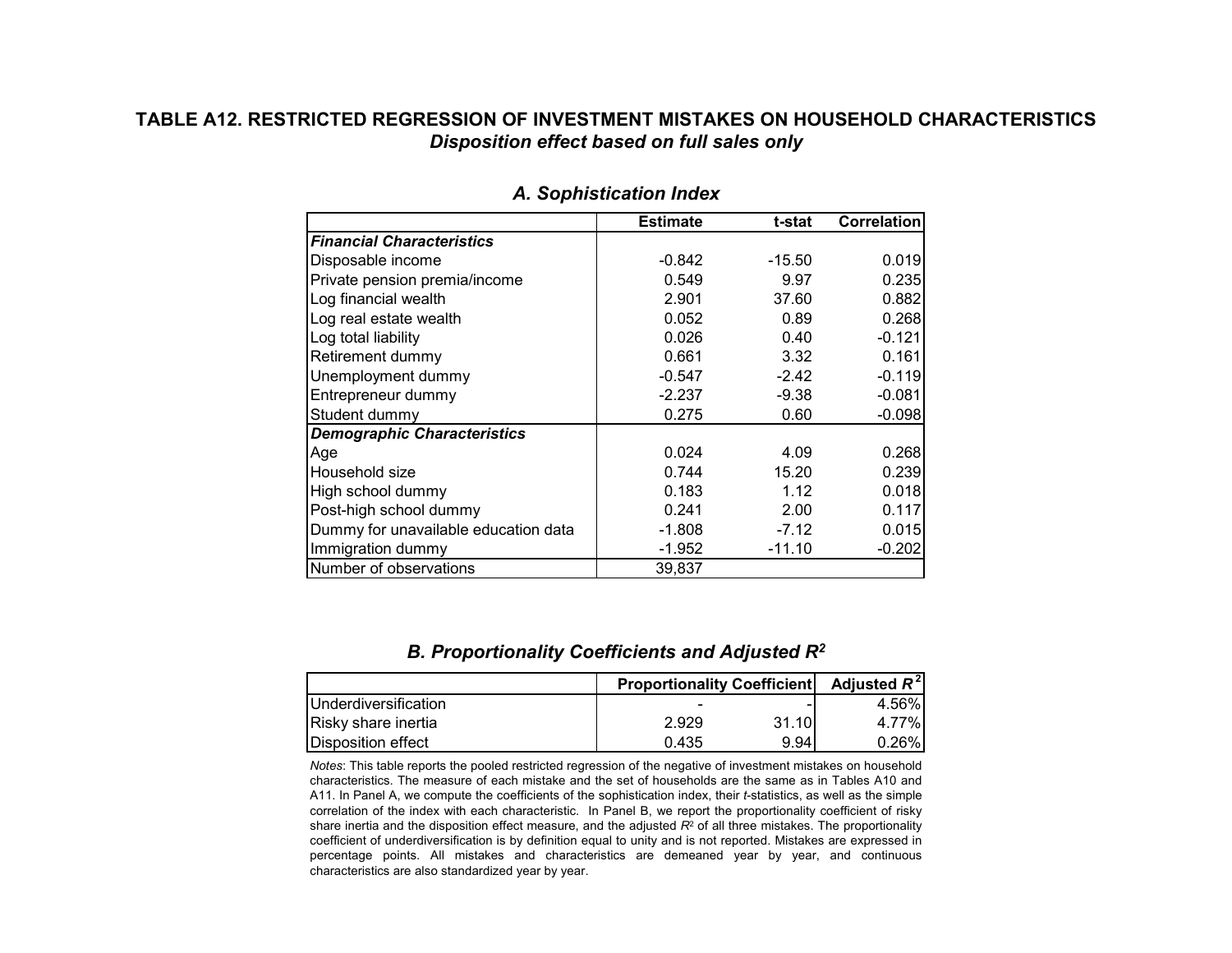## **TABLE A13. UNRESTRICTED REGRESSION OF INVESTMENT MISTAKES ON HOUSEHOLD CHARACTERISTICS***Inertia proxied by absolute value of risky share changes in levels*

|                                      | <b>Underdiversification</b> |          | <b>Risky Share Inertia</b> |          | <b>Disposition Effect</b> |          |
|--------------------------------------|-----------------------------|----------|----------------------------|----------|---------------------------|----------|
|                                      | <b>Estimate</b>             | t-stat   | <b>Estimate</b>            | t-stat   | <b>Estimate</b>           | t-stat   |
| <b>Financial Characteristics</b>     |                             |          |                            |          |                           |          |
| Disposable income                    | 0.841                       | 14.50    | 0.510                      | 11.00    | $-0.626$                  | $-4.27$  |
| Private pension premia/income        | $-0.541$                    | $-9.45$  | $-0.011$                   | $-0.24$  | 0.076                     | 0.52     |
| Log financial wealth                 | $-3.814$                    | $-59.70$ | $-1.299$                   | $-25.40$ | $-7.179$                  | $-44.40$ |
| Log real estate wealth               | $-0.696$                    | $-11.00$ | 0.245                      | 4.83     | 0.632                     | 3.94     |
| Log total liability                  | $-0.156$                    | $-2.17$  | 0.467                      | 8.13     | $-1.196$                  | $-6.59$  |
| Retirement dummy                     | $-0.401$                    | $-1.86$  | $-0.442$                   | $-2.56$  | 1.065                     | 1.95     |
| Unemployment dummy                   | 0.768                       | 3.35     | $-0.439$                   | $-2.39$  | 2.340                     | 4.04     |
| Entrepreneur dummy                   | 1.297                       | 5.12     | 1.414                      | 6.97     | 6.481                     | 10.10    |
| Student dummy                        | 1.067                       | 2.32     | $-0.661$                   | $-1.80$  | $-1.919$                  | $-1.65$  |
| <b>Demographic Characteristics</b>   |                             |          |                            |          |                           |          |
| Age                                  | 0.037                       | 5.95     | $-0.069$                   | $-13.90$ | 0.016                     | 1.04     |
| Household size                       | $-1.420$                    | $-28.10$ | $-0.767$                   | $-18.90$ | 2.022                     | 15.80    |
| High school dummy                    | $-0.654$                    | $-4.02$  | 0.276                      | 2.12     | $-2.705$                  | $-6.58$  |
| Post-high school dummy               | 0.246                       | 1.85     | 0.472                      | 4.43     | $-3.834$                  | $-11.40$ |
| Dummy for unavailable education data | 2.930                       | 11.70    | 0.453                      | 2.26     | $-3.969$                  | $-6.28$  |
| Immigration dummy                    | 3.447                       | 19.00    | 1.066                      | 7.33     | $-5.216$                  | $-11.40$ |
| Adjusted $R^2$                       | 6.96%                       |          | 2.46%                      |          | 3.13%                     |          |
| Number of observations               | 102,731                     |          | 102,731                    |          | 102,731                   |          |

*Notes*: This table reports the pooled regressions of investment mistakes on household characteristics when risky share inertia is proxied by the absolute value of risky share changes in *levels*. Underdiversification is measured by the Sharpe ratio loss relative to the unhedged world index under the CAPM. The disposition effect measure is the difference between the proportion of gains realized and the proportion of losses realized during the year. A stock is classified as a gain if it outperforms the unhedged world index during the year, and as a loss otherwise. The estimation is based on participants at t and t+1 with direct stockholdings at t for which the immigration dummy is available. Mistakes are expressed in percentage points. All mistakes and characteristics are demeaned year by year, and continuous characteristics are also standardized year by year.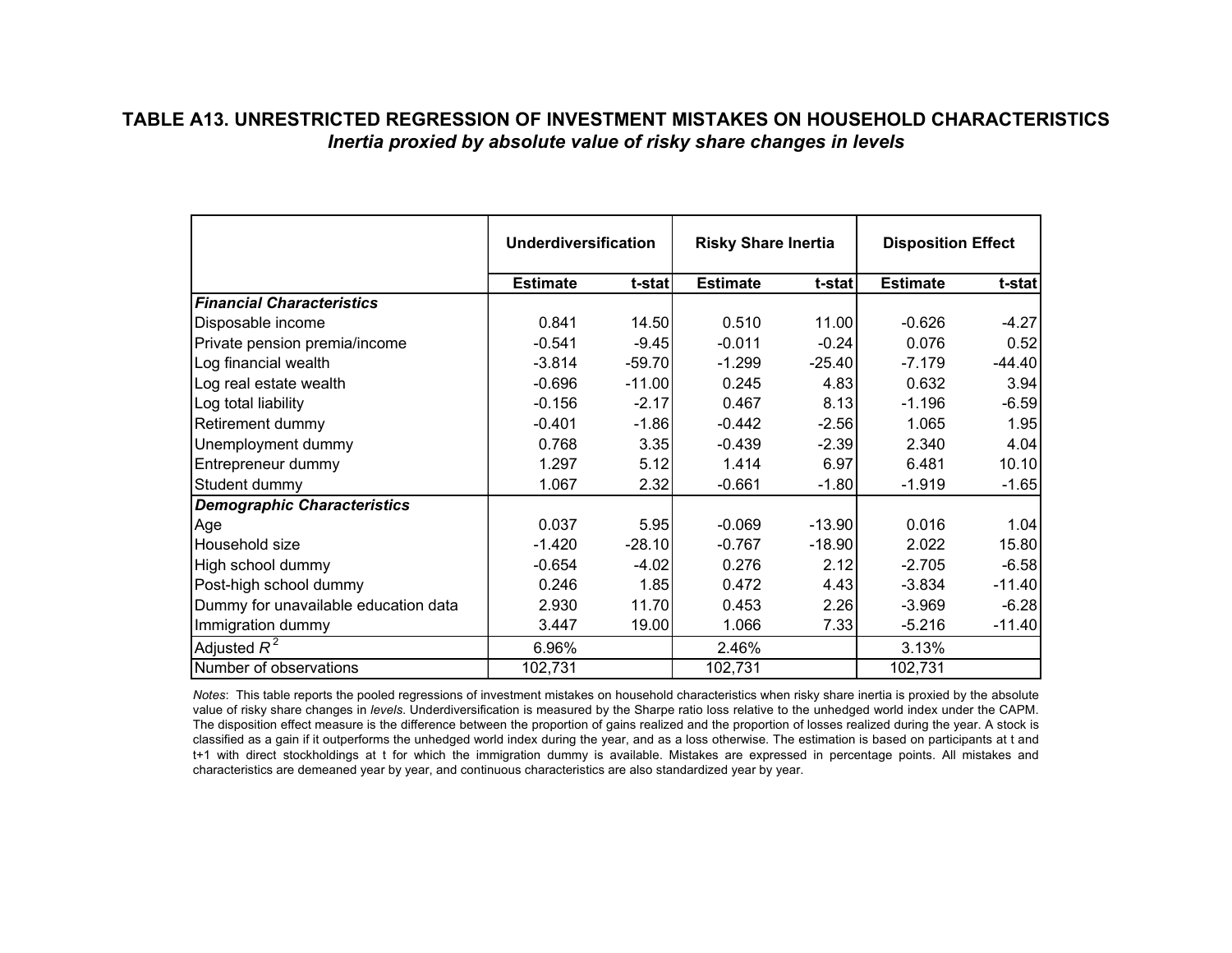## **TABLE A14. CORRELATION OF INVESTMENT MISTAKES***Inertia proxied by absolute value of risky share changes in levels*

|            |                      |                      | <b>Observed</b>     |                    |                      | <b>Predicted</b>    |                    |
|------------|----------------------|----------------------|---------------------|--------------------|----------------------|---------------------|--------------------|
|            |                      | Underdiversification | Risky share inertia | Disposition effect | Underdiversification | Risky share inertia | Disposition effect |
| ಕ          | Underdiversification | 100.00%              |                     |                    |                      |                     |                    |
|            | Risky share inertia  | 3.27%                | 100.00%             |                    |                      |                     |                    |
| Obser      | Disposition effect   | $-10.71%$            | $-0.77\%$           | 100.00%            |                      |                     |                    |
| <b>Del</b> | Underdiversification | 26.39%               | 7.72%               | 9.45%              | 100.00%              |                     |                    |
| edict      | Risky share inertia  | 12.97%               | 15.70%              | 7.22%              | 49.16%               | 100.00%             |                    |
| ൨          | Disposition effect   | 14.09%               | 6.41%               | 17.69%             | 53.39%               | 40.83%              | 100.00%            |

*Notes*: This table reports the cross-sectional correlation of investment mistakes. The measure of each mistake and the set of households are the same as in Table A13. In the top left panel we compute the correlation of *observed* mistakes, in the bottom right panel the correlation of *predicted* mistakes, and in the bottom left panel the correlation between predicted and observed mistakes. All mistakes are demeaned year by year, and predicted mistakes are computed using the pooled regressions reported in Table A13.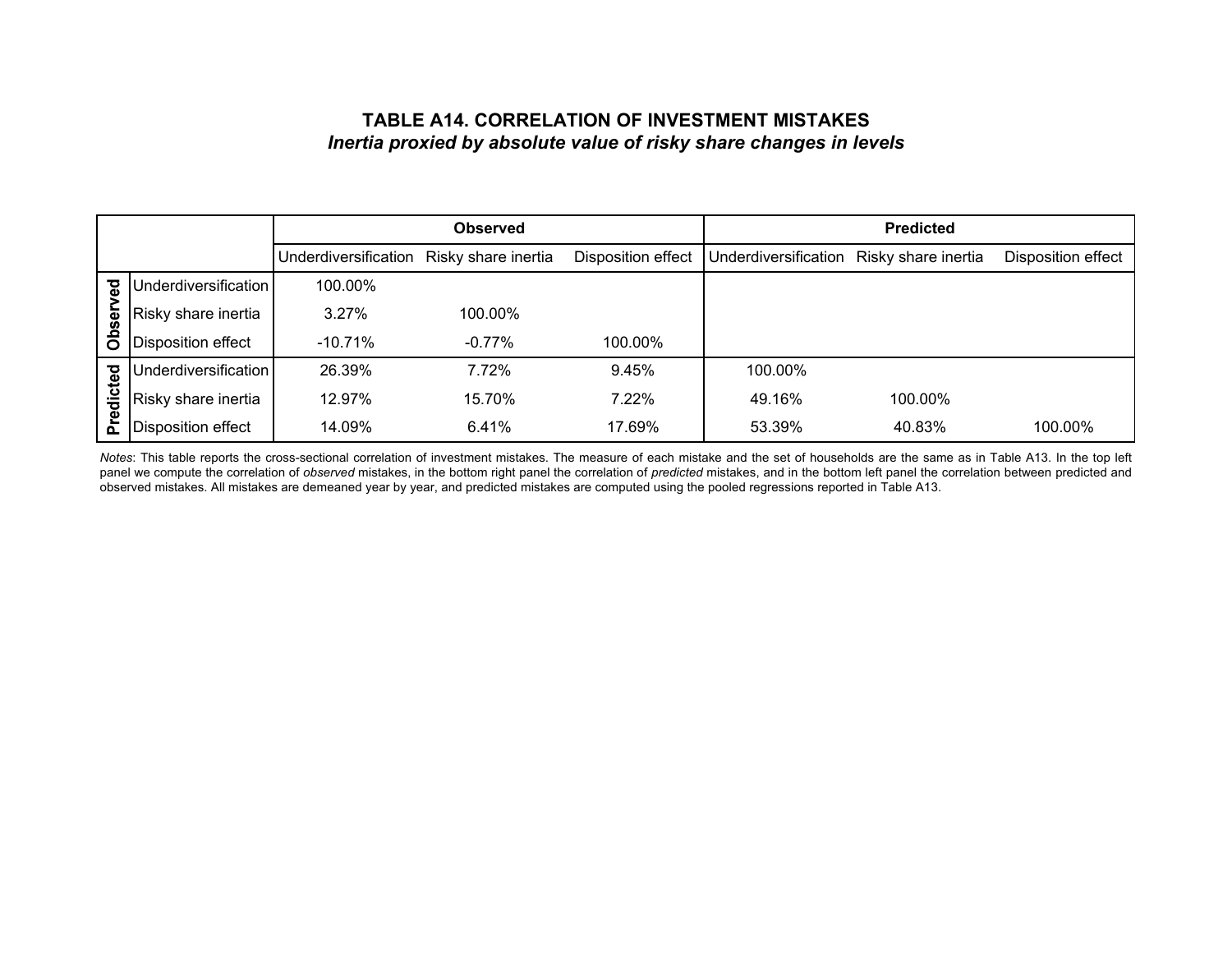## **TABLE A15. RESTRICTED REGRESSION OF INVESTMENT MISTAKES ON HOUSEHOLD CHARACTERISTICS***Inertia proxied by absolute value of risky share changes in levels*

|                                      | <b>Estimate</b> | t-stat   | <b>Correlation</b> |
|--------------------------------------|-----------------|----------|--------------------|
| <b>Financial Characteristics</b>     |                 |          |                    |
| Disposable income                    | $-0.690$        | $-13.80$ | 0.143              |
| Private pension premia/income        | 0.379           | 7.68     | 0.198              |
| Log financial wealth                 | 4.208           | 68.50    | 0.901              |
| Log real estate wealth               | 0.320           | 5.87     | 0.365              |
| Log total liability                  | 0.119           | 1.93     | $-0.002$           |
| Retirement dummy                     | 0.289           | 1.56     | $-0.006$           |
| Unemployment dummy                   | $-0.730$        | $-3.70$  | $-0.120$           |
| Entrepreneur dummy                   | $-2.352$        | $-10.70$ | $-0.062$           |
| Student dummy                        | $-0.255$        | $-0.65$  | $-0.091$           |
| <b>Demographic Characteristics</b>   |                 |          |                    |
| Age                                  | $-0.005$        | $-0.85$  | 0.064              |
| Household size                       | 0.993           | 22.50    | 0.358              |
| High school dummy                    | 0.758           | 5.41     | 0.164              |
| Post-high school dummy               | 0.208           | 1.81     | 0.192              |
| Dummy for unavailable education data | $-1.682$        | $-7.80$  | $-0.099$           |
| Immigration dummy                    | $-2.087$        | $-13.30$ | $-0.149$           |
| Number of observations               | 102,731         |          |                    |

#### *A. Sophistication Index*

## *B. Proportionality Coefficients and Adjusted R2*

|                               | <b>Proportionality Coefficient</b> | Adjusted $R^2$ |          |
|-------------------------------|------------------------------------|----------------|----------|
| <b>I</b> Underdiversification |                                    |                | $6.42\%$ |
| Risky share inertia           | 0.309                              | 30.00          | $1.00\%$ |
| <b>IDisposition effect</b>    | 1.238                              | 36.80          | $1.60\%$ |

*Notes*: This table reports the pooled restricted regression of the negative of investment mistakes on household characteristics. The measure of each mistake and the set of households are the same as in Tables A13 and A14. In Panel A, we compute the coefficients of the sophistication index, their *t*-statistics, as well as the simple correlation of the index with each characteristic. In Panel B, we report the proportionality coefficient of risky share inertia and the disposition effect measure, and the adjusted *R*<sup>2</sup> of all three mistakes. The proportionality coefficient of underdiversification is by definition equal to unity and is not reported. Mistakes are expressed in percentage points. All mistakes and characteristics are demeaned year by year, and continuous characteristics are also standardized year by year.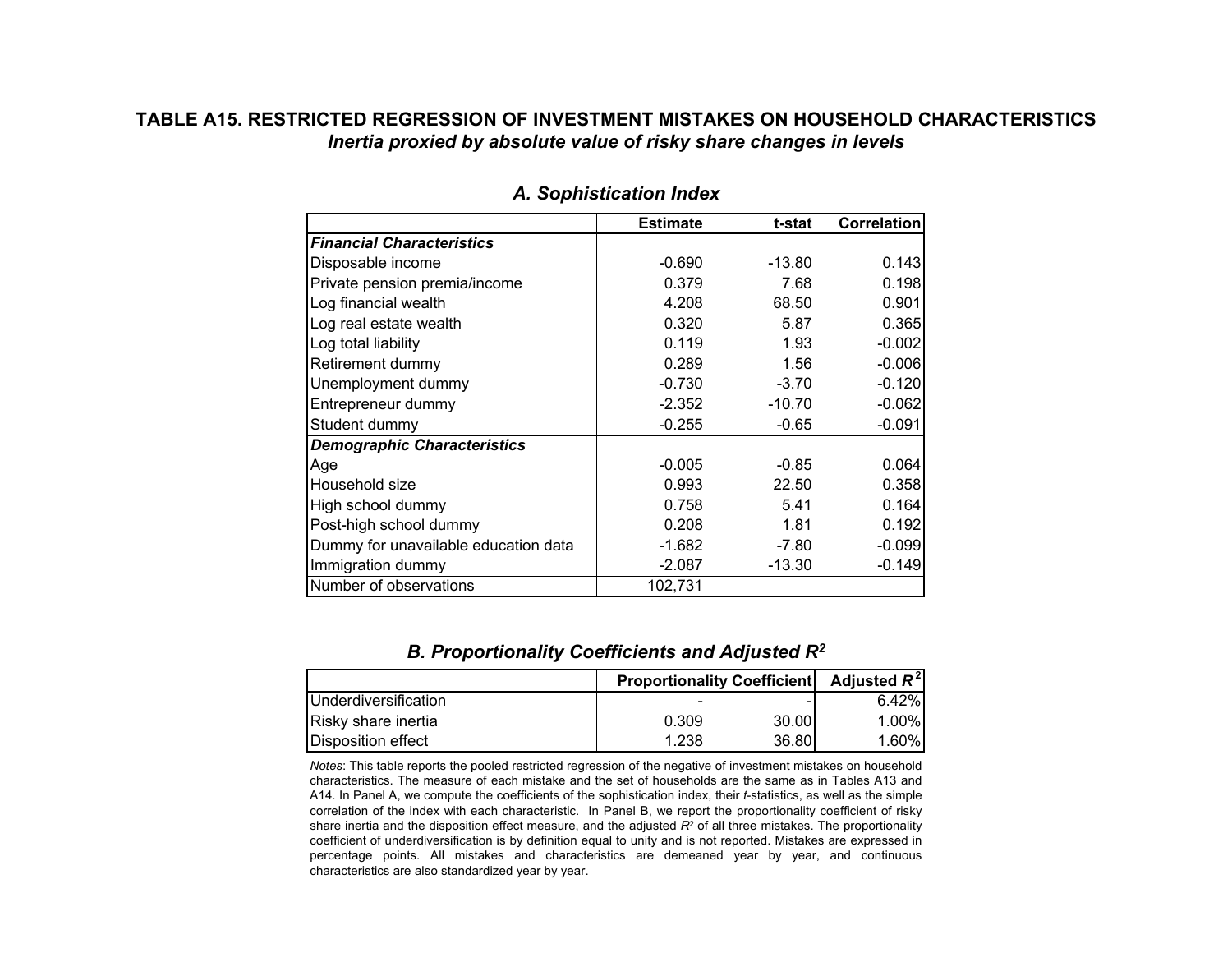## **TABLE A16. UNRESTRICTED REGRESSION OF INVESTMENT MISTAKES ON HOUSEHOLD CHARACTERISTICS***Measure of inertia from the adjustment model winsorized at the 95th percentile*

|                                      | <b>Underdiversification</b> |          | <b>Risky Share Inertia</b> |          | <b>Disposition Effect</b> |          |
|--------------------------------------|-----------------------------|----------|----------------------------|----------|---------------------------|----------|
|                                      | <b>Estimate</b>             | t-stat   | <b>Estimate</b>            | t-stat   | <b>Estimate</b>           | t-stat   |
| <b>Financial Characteristics</b>     |                             |          |                            |          |                           |          |
| Disposable income                    | 0.841                       | 14.50    | 12.930                     | 7.77     | $-0.626$                  | $-4.27$  |
| Private pension premia/income        | $-0.541$                    | $-9.45$  | $-0.837$                   | $-0.51$  | 0.076                     | 0.52     |
| Log financial wealth                 | $-3.814$                    | $-59.70$ | $-53.780$                  | $-29.30$ | $-7.179$                  | $-44.40$ |
| Log real estate wealth               | $-0.696$                    | $-11.00$ | 12.385                     | 6.80     | 0.632                     | 3.94     |
| Log total liability                  | $-0.156$                    | $-2.17$  | 2.874                      | 1.39     | $-1.196$                  | $-6.59$  |
| Retirement dummy                     | $-0.401$                    | $-1.86$  | $-7.223$                   | $-1.17$  | 1.065                     | 1.95     |
| Unemployment dummy                   | 0.768                       | 3.35     | $-17.049$                  | $-2.59$  | 2.340                     | 4.04     |
| Entrepreneur dummy                   | 1.297                       | 5.12     | 48.882                     | 6.71     | 6.481                     | 10.10    |
| Student dummy                        | 1.067                       | 2.32     | $-50.566$                  | $-3.83$  | $-1.919$                  | $-1.65$  |
| <b>Demographic Characteristics</b>   |                             |          |                            |          |                           |          |
| Age                                  | 0.037                       | 5.95     | $-1.168$                   | $-6.49$  | 0.016                     | 1.04     |
| Household size                       | $-1.420$                    | $-28.10$ | 3.742                      | 2.57     | 2.022                     | 15.80    |
| High school dummy                    | $-0.654$                    | $-4.02$  | 3.106                      | 0.66     | $-2.705$                  | $-6.58$  |
| Post-high school dummy               | 0.246                       | 1.85     | $-2.296$                   | $-0.60$  | $-3.834$                  | $-11.40$ |
| Dummy for unavailable education data | 2.930                       | 11.70    | $-2.714$                   | $-0.38$  | $-3.969$                  | $-6.28$  |
| Immigration dummy                    | 3.447                       | 19.00    | 7.117                      | 1.36     | $-5.216$                  | $-11.40$ |
| Adjusted $R^2$                       | 6.96%                       |          | 1.59%                      |          | 3.13%                     |          |
| Number of observations               | 102,731                     |          | 102,731                    |          | 102,731                   |          |

*Notes*: This table reports the pooled regressions of investment mistakes on household characteristics when risky share inertia is proxied by the measure from the adjustment model winsorized at the 95<sup>th</sup> percentile. Underdiversification is measured by the Sharpe ratio loss relative to the unhedged world index under the CAPM. The disposition effect measure is the difference between the proportion of gains realized and the proportion of losses realized during the year. A stock is classified as a gain if it outperforms the unhedged world index during the year, and as a loss otherwise. The estimation is based on participants at t and t+1 with direct stockholdings at t for which the immigration dummy is available. Mistakes are expressed in percentage points. All mistakes and characteristics are demeaned year by year, and continuous characteristics are also standardized year by year.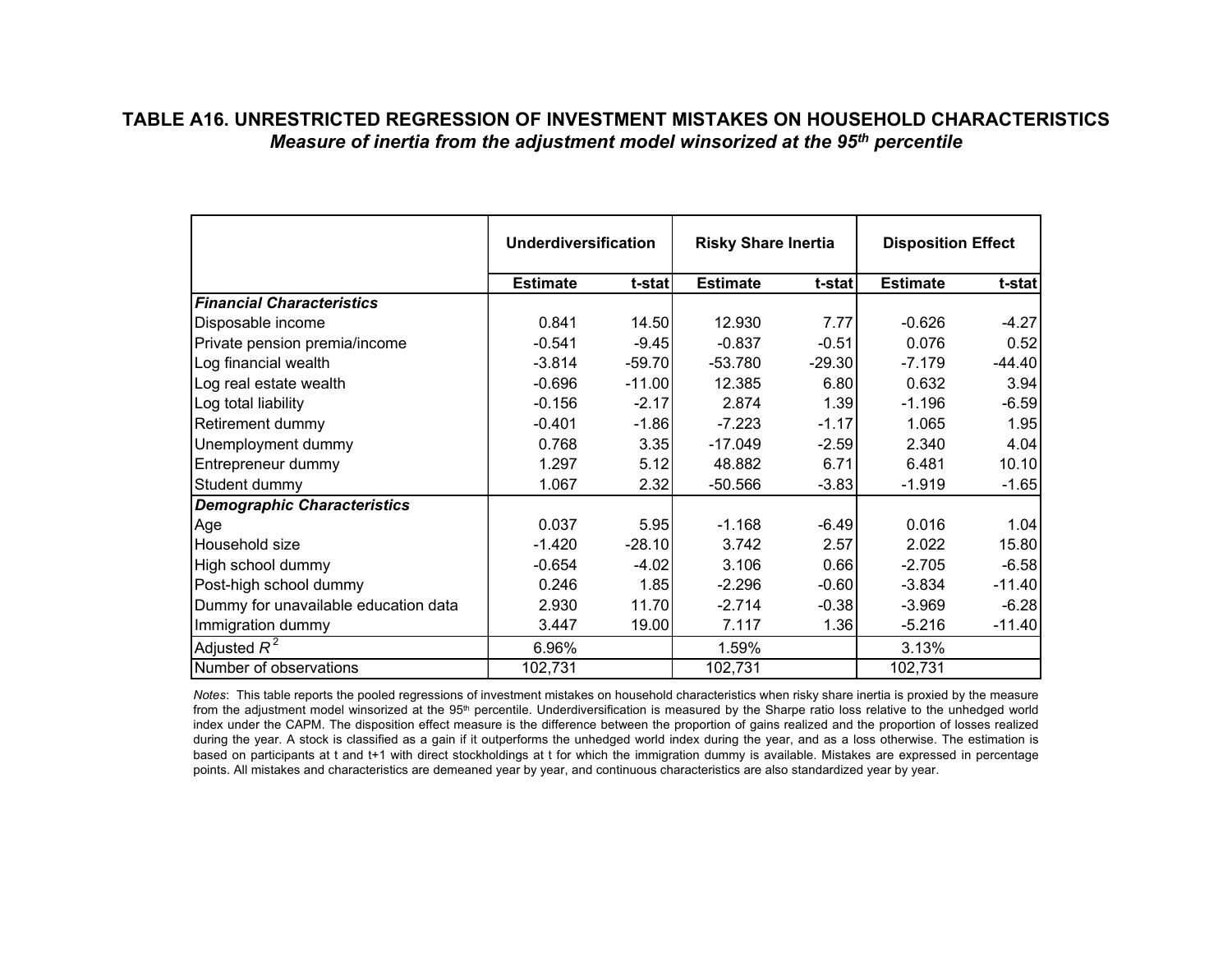## **TABLE A17. CORRELATION OF INVESTMENT MISTAKES***Measure of inertia from the adjustment model winsorized at the 95th percentile*

|         |                           |                      | <b>Observed</b>     |                    |                      | <b>Predicted</b>    |                    |
|---------|---------------------------|----------------------|---------------------|--------------------|----------------------|---------------------|--------------------|
|         |                           | Underdiversification | Risky share inertia | Disposition effect | Underdiversification | Risky share inertia | Disposition effect |
| ढ       | Underdiversification      | 100.00%              |                     |                    |                      |                     |                    |
| ଌ       | Risky share inertia       | 1.87%                | 100.00%             |                    |                      |                     |                    |
| Ö<br>ō  | Disposition effect        | $-10.71%$            | 1.36%               | 100.00%            |                      |                     |                    |
|         | Underdiversification      | 26.39%               | 5.42%               | 9.45%              | 100.00%              |                     |                    |
| edicted | Risky share inertia       | 11.33%               | 12.62%              | 12.95%             | 42.95%               | 100.00%             |                    |
| ō.      | <b>Disposition effect</b> | 14.09%               | 9.24%               | 17.69%             | 53.39%               | 73.19%              | 100.00%            |

*Notes*: This table reports the cross-sectional correlation of investment mistakes. The measure of each mistake and the set of households are the same as in Table A16. In the top left panel we compute the correlation of *observed* mistakes, in the bottom right panel the correlation of *predicted* mistakes, and in the bottom left panel the correlation between predicted and observed mistakes. All mistakes are demeaned year by year, and predicted mistakes are computed using the pooled regressions reported in Table A16.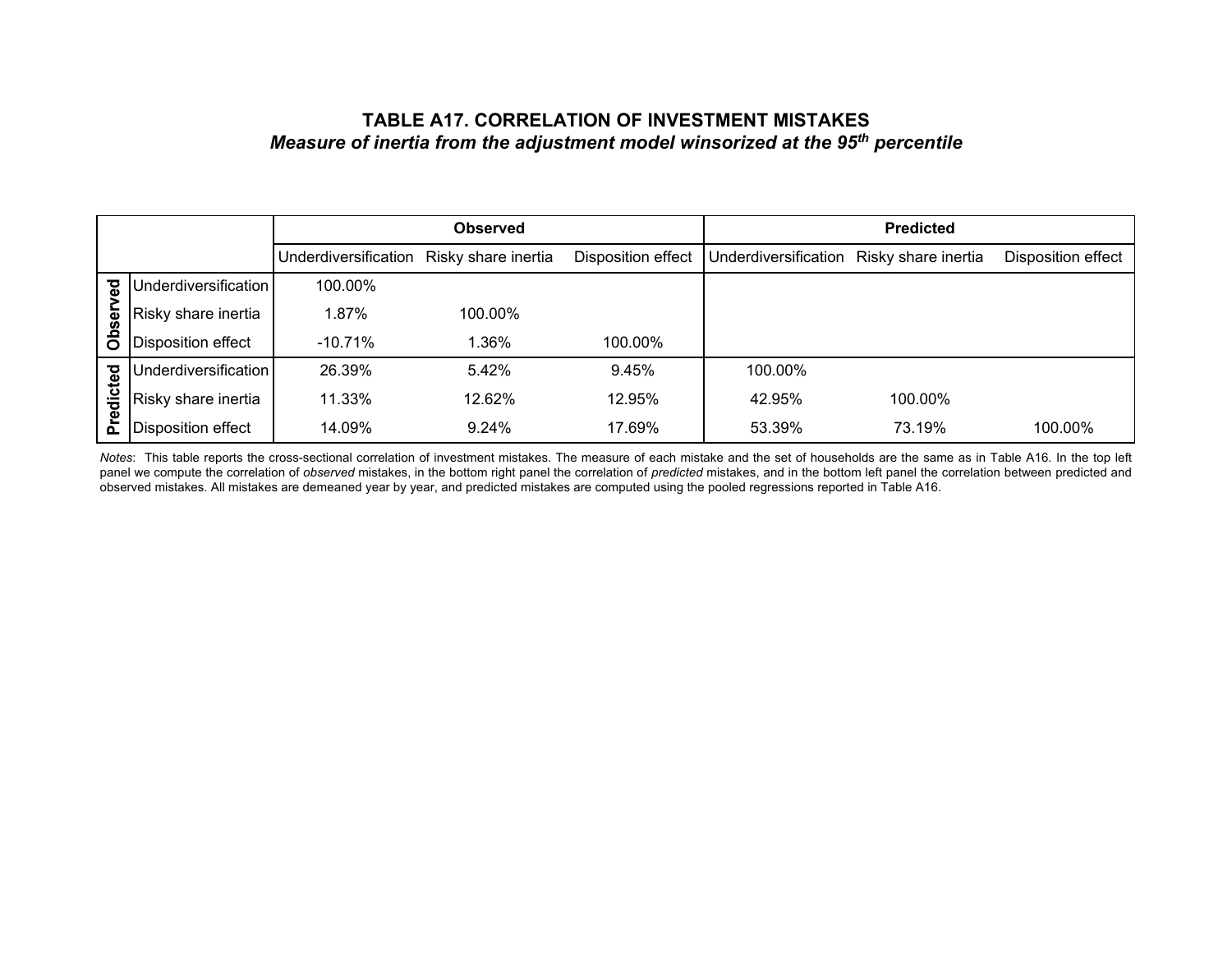## **TABLE A18. RESTRICTED REGRESSION OF INVESTMENT MISTAKES ON HOUSEHOLD CHARACTERISTICS***Measure of inertia from the adjustment model winsorized at the 95th percentile*

|                                      | <b>Estimate</b> | t-stat   | <b>Correlation</b> |
|--------------------------------------|-----------------|----------|--------------------|
| <b>Financial Characteristics</b>     |                 |          |                    |
| Disposable income                    | $-0.613$        | $-12.10$ | 0.158              |
| Private pension premia/income        | 0.383           | 7.67     | 0.207              |
| Log financial wealth                 | 4.303           | 68.80    | 0.906              |
| Log real estate wealth               | 0.298           | 5.39     | 0.353              |
| Log total liability                  | 0.274           | 4.39     | 0.025              |
| Retirement dummy                     | 0.182           | 0.97     | $-0.044$           |
| Unemployment dummy                   | $-0.774$        | $-3.87$  | $-0.118$           |
| Entrepreneur dummy                   | $-2.348$        | $-10.60$ | $-0.066$           |
| Student dummy                        | $-0.047$        | $-0.12$  | $-0.069$           |
| <b>Demographic Characteristics</b>   |                 |          |                    |
| Age                                  | $-0.020$        | $-3.59$  | 0.020              |
| Household size                       | 0.672           | 15.20    | 0.311              |
| High school dummy                    | 0.865           | 6.10     | 0.204              |
| Post-high school dummy               | 0.440           | 3.79     | 0.237              |
| Dummy for unavailable education data | $-1.461$        | $-6.69$  | $-0.127$           |
| Immigration dummy                    | $-1.719$        | $-10.80$ | $-0.131$           |
| Number of observations               | 102,731         |          |                    |

#### *A. Sophistication Index*

#### *B. Proportionality Coefficients and Adjusted R2*

|                               | <b>Proportionality Coefficient</b> | Adjusted $R^2$ |          |
|-------------------------------|------------------------------------|----------------|----------|
| <b>I</b> Underdiversification |                                    |                | 6.29%    |
| Risky share inertia           | 9.012                              | 24.901         | $0.65\%$ |
| <b>IDisposition effect</b>    | 1.332                              | 38.30          | $1.81\%$ |

*Notes*: This table reports the pooled restricted regression of the negative of investment mistakes on household characteristics. The measure of each mistake and the set of households are the same as in Tables A16 and A17. In Panel A, we compute the coefficients of the sophistication index, their *t*-statistics, as well as the simple correlation of the index with each characteristic. In Panel B, we report the proportionality coefficient of risky share inertia and the disposition effect measure, and the adjusted *R*<sup>2</sup> of all three mistakes. The proportionality coefficient of underdiversification is by definition equal to unity and is not reported. Mistakes are expressed in percentage points. All mistakes and characteristics are demeaned year by year, and continuous characteristics are also standardized year by year.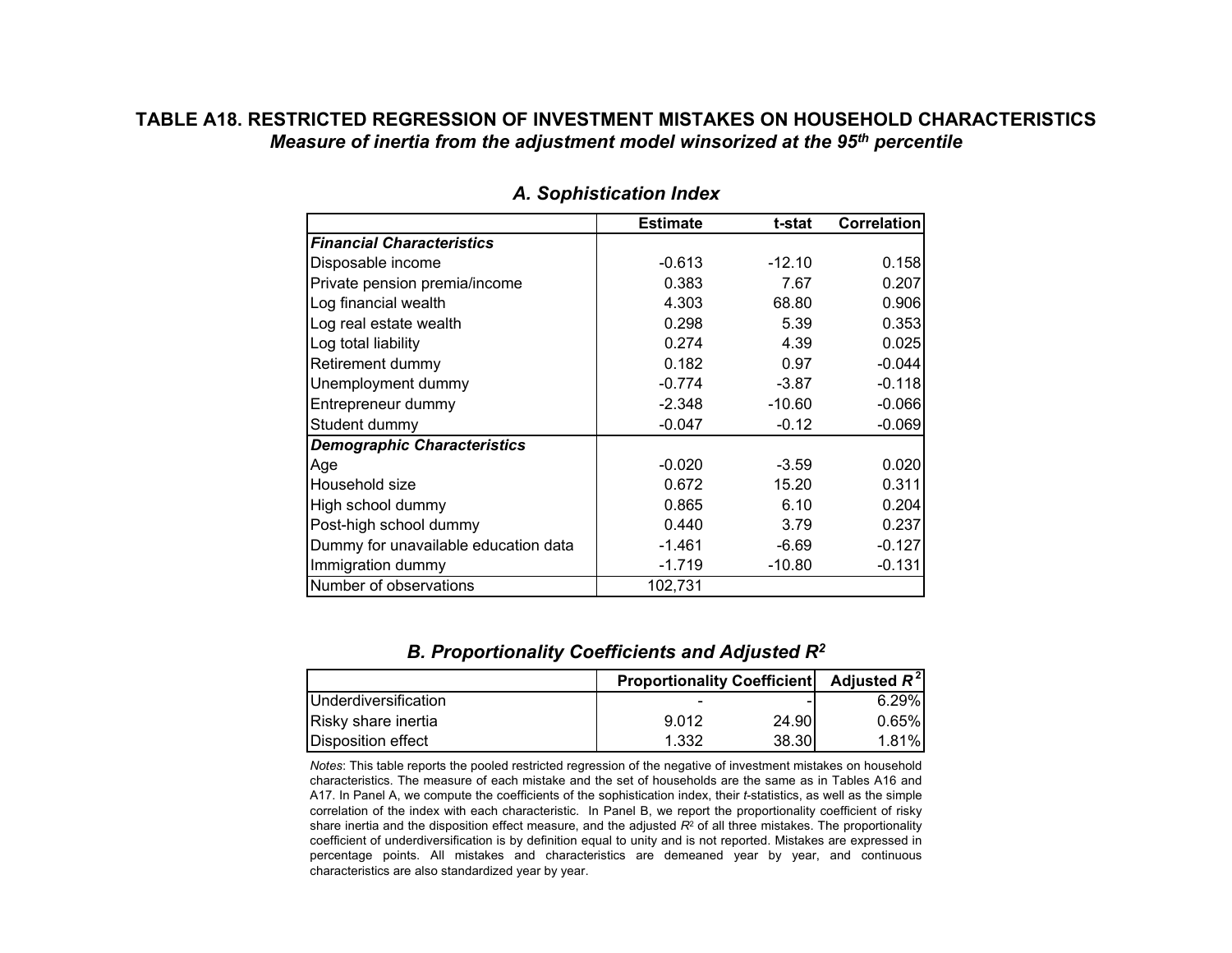## **TABLE A19. UNRESTRICTED REGRESSION OF INVESTMENT MISTAKES ON HOUSEHOLD CHARACTERISTICS***Measure of inertia from the adjustment model winsorized at the 90th percentile*

|                                      | <b>Underdiversification</b> |          | <b>Risky Share Inertia</b> |          | <b>Disposition Effect</b> |          |
|--------------------------------------|-----------------------------|----------|----------------------------|----------|---------------------------|----------|
|                                      | <b>Estimate</b>             | t-stat   | <b>Estimate</b>            | t-stat   | <b>Estimate</b>           | t-stat   |
| <b>Financial Characteristics</b>     |                             |          |                            |          |                           |          |
| Disposable income                    | 0.841                       | 14.50    | 9.718                      | 9.62     | $-0.626$                  | $-4.27$  |
| Private pension premia/income        | $-0.541$                    | $-9.45$  | $-0.793$                   | $-0.79$  | 0.076                     | 0.52     |
| Log financial wealth                 | $-3.814$                    | $-59.70$ | $-37.641$                  | $-33.70$ | $-7.179$                  | $-44.40$ |
| Log real estate wealth               | $-0.696$                    | $-11.00$ | 9.202                      | 8.33     | 0.632                     | 3.94     |
| Log total liability                  | $-0.156$                    | $-2.17$  | 1.915                      | 1.53     | $-1.196$                  | $-6.59$  |
| Retirement dummy                     | $-0.401$                    | $-1.86$  | $-5.370$                   | $-1.43$  | 1.065                     | 1.95     |
| Unemployment dummy                   | 0.768                       | 3.35     | $-13.330$                  | $-3.33$  | 2.340                     | 4.04     |
| Entrepreneur dummy                   | 1.297                       | 5.12     | 35.458                     | 8.02     | 6.481                     | 10.10    |
| Student dummy                        | 1.067                       | 2.32     | $-31.234$                  | $-3.90$  | $-1.919$                  | $-1.65$  |
| <b>Demographic Characteristics</b>   |                             |          |                            |          |                           |          |
| Age                                  | 0.037                       | 5.95     | $-0.853$                   | $-7.81$  | 0.016                     | 1.04     |
| Household size                       | $-1.420$                    | $-28.10$ | 2.236                      | 2.53     | 2.022                     | 15.80    |
| High school dummy                    | $-0.654$                    | $-4.02$  | 2.255                      | 0.80     | $-2.705$                  | $-6.58$  |
| Post-high school dummy               | 0.246                       | 1.85     | $-1.377$                   | $-0.59$  | $-3.834$                  | $-11.40$ |
| Dummy for unavailable education data | 2.930                       | 11.70    | $-3.850$                   | $-0.88$  | $-3.969$                  | $-6.28$  |
| Immigration dummy                    | 3.447                       | 19.00    | 2.678                      | 0.85     | $-5.216$                  | $-11.40$ |
| Adjusted $R^2$                       | 6.96%                       |          | 2.16%                      |          | 3.13%                     |          |
| Number of observations               | 102,731                     |          | 102,731                    |          | 102,731                   |          |

*Notes*: This table reports the pooled regressions of investment mistakes on household characteristics when risky share inertia is proxied by the adjustment model measure winsorized at the 90<sup>th</sup> percentile. Underdiversification is measured by the Sharpe ratio loss relative to the unhedged world index under the CAPM. The disposition effect measure is the difference between the proportion of gains realized and the proportion of losses realized during the year. A stock is classified as a gain if it outperforms the unhedged world index during the year, and as a loss otherwise. The estimation is based on participants at *t* and *t*+1 with direct stockholdings at *t* for which the immigration dummy is available. Mistakes are expressed in percentage points. All mistakes and characteristics are demeaned year by year, and continuous characteristics are also standardized year by year.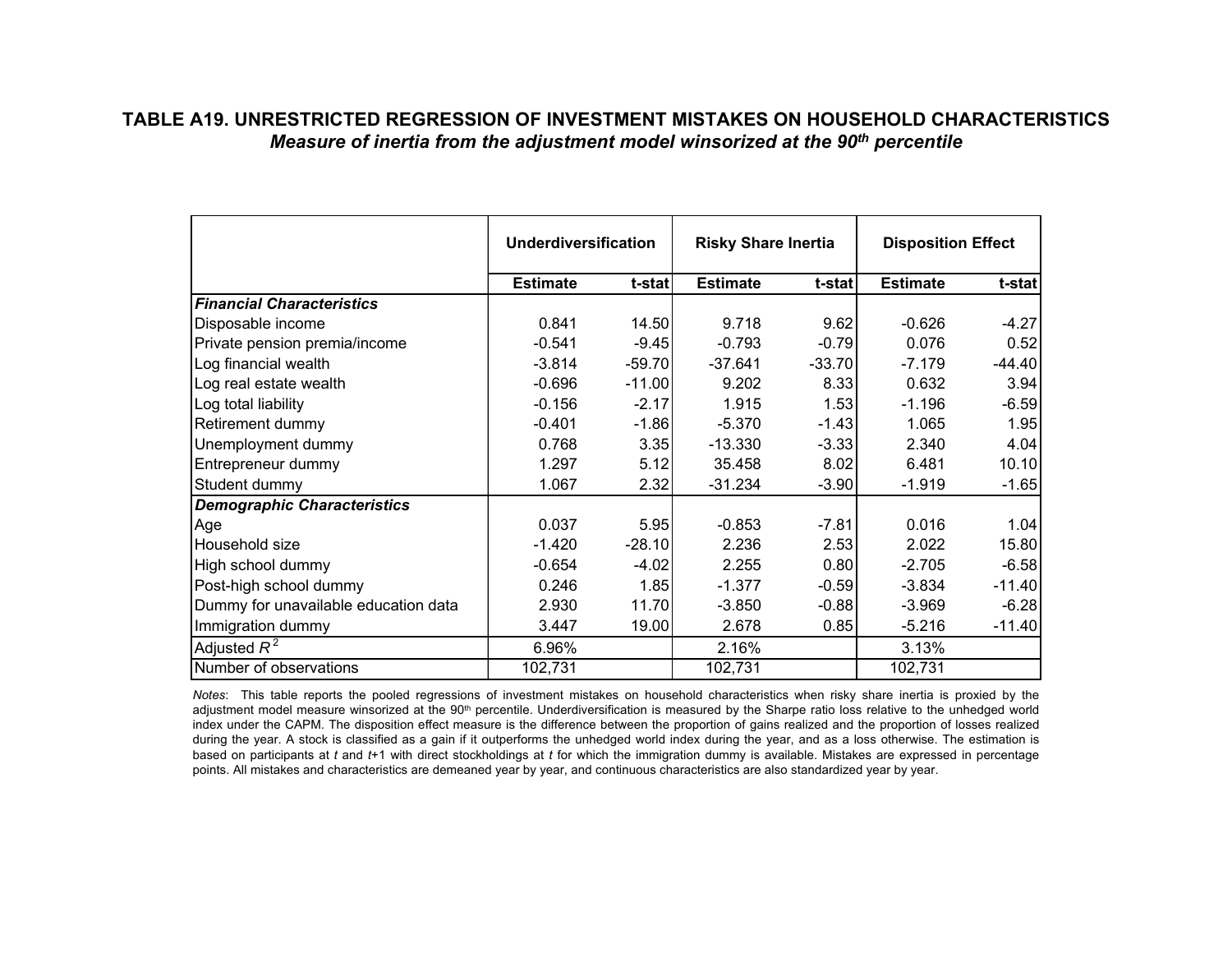## **TABLE A20. CORRELATION OF INVESTMENT MISTAKES***Measure of inertia from the adjustment model winsorized at the 90th percentile*

|            |                      |                      | <b>Observed</b>     |                    |                      | <b>Predicted</b>    |                    |
|------------|----------------------|----------------------|---------------------|--------------------|----------------------|---------------------|--------------------|
|            |                      | Underdiversification | Risky share inertia | Disposition effect | Underdiversification | Risky share inertia | Disposition effect |
| ਲ਼         | Underdiversification | 100.00%              |                     |                    |                      |                     |                    |
| bsei       | Risky share inertia  | 1.13%                | 100.00%             |                    |                      |                     |                    |
| ō          | Disposition effect   | $-10.71%$            | 1.55%               | 100.00%            |                      |                     |                    |
| <b>Del</b> | Underdiversification | 26.39%               | 6.09%               | 9.45%              | 100.00%              |                     |                    |
| edict      | Risky share inertia  | 10.94%               | 14.70%              | 12.75%             | 41.45%               | 100.00%             |                    |
| ᇍ          | Disposition effect   | 14.09%               | 10.59%              | 17.69%             | 53.39%               | 72.06%              | 100.00%            |

*Notes*: This table reports the cross-sectional correlation of investment mistakes. The measure of each mistake and the set of households are the same as in Table A19. In the top left panel we compute the correlation of *observed* mistakes, in the bottom right panel the correlation of *predicted* mistakes, and in the bottom left panel the correlation between predicted and observed mistakes. All mistakes are demeaned year by year, and predicted mistakes are computed using the pooled regressions reported in Table A19.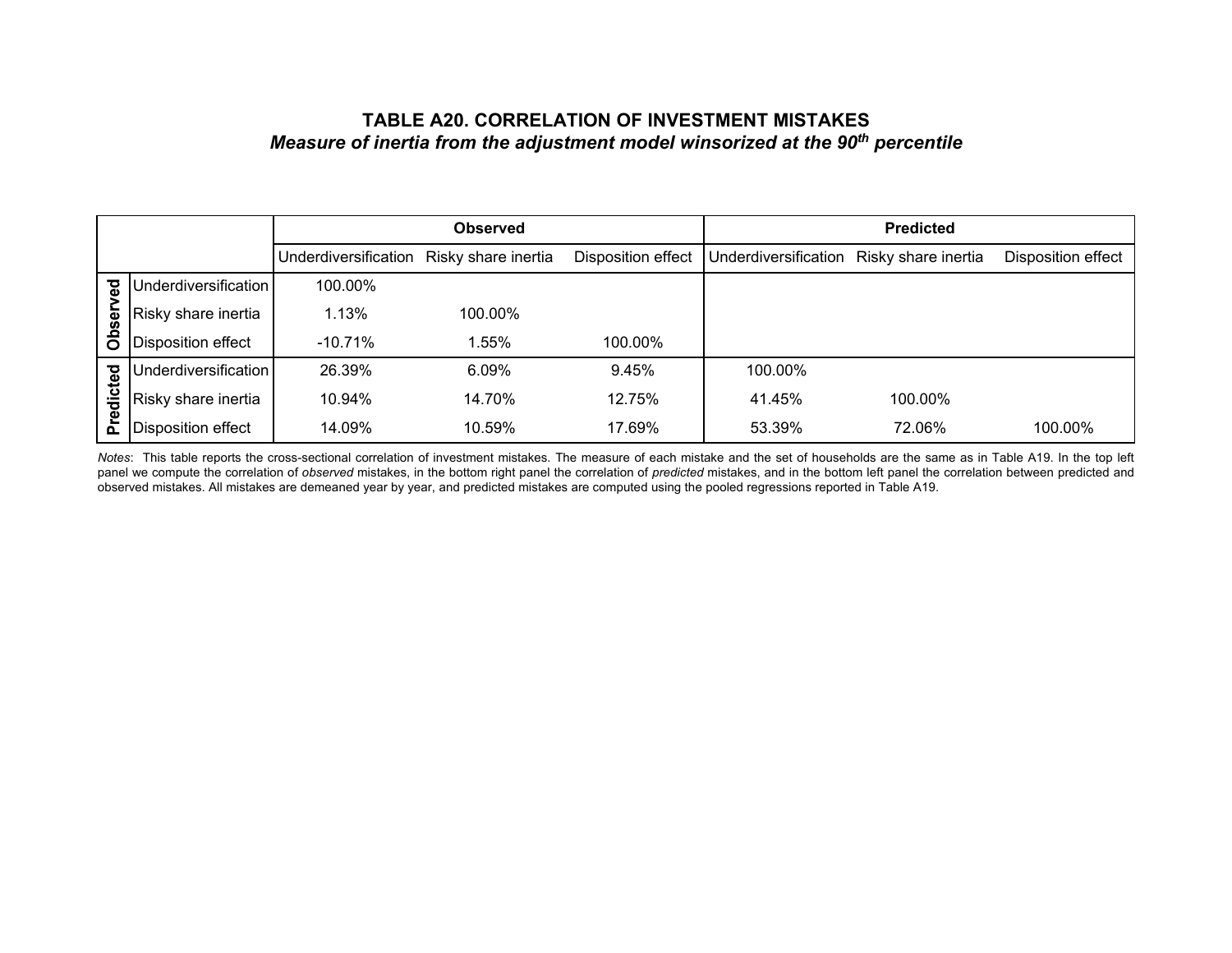## **TABLE A21. RESTRICTED REGRESSION OF INVESTMENT MISTAKES ON HOUSEHOLD CHARACTERISTICS***Measure of inertia from the adjustment model winsorized at the 90th percentile*

|                                      | <b>Estimate</b> | t-stat   | <b>Correlation</b> |
|--------------------------------------|-----------------|----------|--------------------|
| <b>Financial Characteristics</b>     |                 |          |                    |
| Disposable income                    | $-0.634$        | $-12.80$ | 0.149              |
| Private pension premia/income        | 0.371           | 7.60     | 0.202              |
| Log financial wealth                 | 4.308           | 69.10    | 0.919              |
| Log real estate wealth               | 0.234           | 4.33     | 0.335              |
| Log total liability                  | 0.260           | 4.25     | $-0.002$           |
| Retirement dummy                     | 0.196           | 1.07     | $-0.016$           |
| Unemployment dummy                   | $-0.674$        | $-3.45$  | $-0.116$           |
| Entrepreneur dummy                   | $-2.443$        | $-11.30$ | $-0.072$           |
| Student dummy                        | 0.058           | 0.15     | $-0.067$           |
| <b>Demographic Characteristics</b>   |                 |          |                    |
| Age                                  | $-0.015$        | $-2.72$  | 0.050              |
| Household size                       | 0.626           | 14.50    | 0.287              |
| High school dummy                    | 0.827           | 5.97     | 0.184              |
| Post-high school dummy               | 0.441           | 3.89     | 0.227              |
| Dummy for unavailable education data | $-1.336$        | $-6.27$  | $-0.100$           |
| Immigration dummy                    | $-1.601$        | $-10.30$ | $-0.126$           |
| Number of observations               | 102,731         |          |                    |

#### *A. Sophistication Index*

#### *B. Proportionality Coefficients and Adjusted R2*

|                               | <b>Proportionality Coefficient</b> | Adjusted R <sup>-1</sup> |          |
|-------------------------------|------------------------------------|--------------------------|----------|
| <b>I</b> Underdiversification |                                    |                          | 6.15%    |
| Risky share inertia           | 6.633                              | 29.20                    | $0.93\%$ |
| <b>IDisposition effect</b>    | 1.372                              | 38.80                    | 1.88%    |

*Notes*: This table reports the pooled restricted regression of the negative of investment mistakes on household characteristics. The measure of each mistake and the set of households are the same as in Tables A19 and A20. In Panel A, we compute the coefficients of the sophistication index, their *t*-statistics, as well as the simple correlation of the index with each characteristic. In Panel B, we report the proportionality coefficient of risky share inertia and the disposition effect measure, and the adjusted *R*<sup>2</sup> of all three mistakes. The proportionality coefficient of underdiversification is by definition equal to unity and is not reported. Mistakes are expressed in percentage points. All mistakes and characteristics are demeaned year by year, and continuous characteristics are also standardized year by year.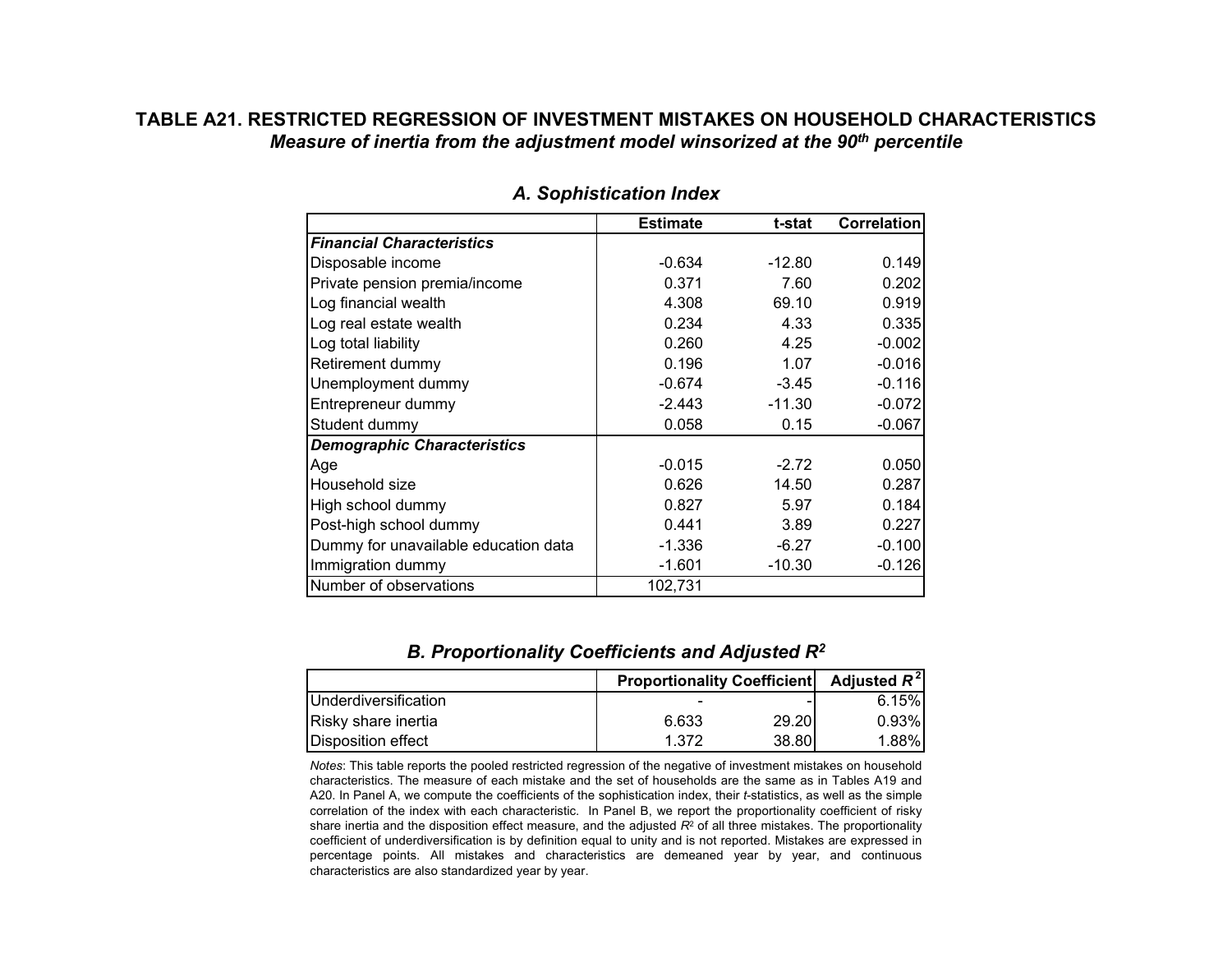## **TABLE A22. UNRESTRICTED REGRESSION OF INVESTMENT MISTAKES ON HOUSEHOLD CHARACTERISTICS***Market measure of inertia*

|                                      | <b>Underdiversification</b> |          | <b>Risky Share Inertia</b> |          | <b>Disposition Effect</b> |          |
|--------------------------------------|-----------------------------|----------|----------------------------|----------|---------------------------|----------|
|                                      | <b>Estimate</b>             | t-stat   | <b>Estimate</b>            | t-stat   | <b>Estimate</b>           | t-stat   |
| <b>Financial Characteristics</b>     |                             |          |                            |          |                           |          |
| Disposable income                    | 0.841                       | 14.50    | 2.323                      | 12.90    | $-0.626$                  | $-4.27$  |
| Private pension premia/income        | $-0.541$                    | $-9.45$  | $-0.540$                   | $-3.03$  | 0.076                     | 0.52     |
| Log financial wealth                 | $-3.814$                    | $-59.70$ | $-11.005$                  | $-55.30$ | $-7.179$                  | $-44.40$ |
| Log real estate wealth               | $-0.696$                    | $-11.00$ | 1.449                      | 7.35     | 0.632                     | 3.94     |
| Log total liability                  | $-0.156$                    | $-2.17$  | $-0.806$                   | $-3.61$  | $-1.196$                  | $-6.59$  |
| Retirement dummy                     | $-0.401$                    | $-1.86$  | $-1.623$                   | $-2.42$  | 1.065                     | 1.95     |
| Unemployment dummy                   | 0.768                       | 3.35     | $-0.531$                   | $-0.74$  | 2.340                     | 4.04     |
| Entrepreneur dummy                   | 1.297                       | 5.12     | 11.309                     | 14.30    | 6.481                     | 10.10    |
| Student dummy                        | 1.067                       | 2.32     | $-4.602$                   | $-3.22$  | $-1.919$                  | $-1.65$  |
| <b>Demographic Characteristics</b>   |                             |          |                            |          |                           |          |
| Age                                  | 0.037                       | 5.95     | $-0.096$                   | $-4.94$  | 0.016                     | 1.04     |
| Household size                       | $-1.420$                    | $-28.10$ | $-1.147$                   | $-7.28$  | 2.022                     | 15.80    |
| High school dummy                    | $-0.654$                    | $-4.02$  | $-1.334$                   | $-2.64$  | $-2.705$                  | $-6.58$  |
| Post-high school dummy               | 0.246                       | 1.85     | $-0.523$                   | $-1.26$  | $-3.834$                  | $-11.40$ |
| Dummy for unavailable education data | 2.930                       | 11.70    | 0.396                      | 0.51     | $-3.969$                  | $-6.28$  |
| Immigration dummy                    | 3.447                       | 19.00    | 3.868                      | 6.85     | $-5.216$                  | $-11.40$ |
| Adjusted $R^2$                       | 6.96%                       |          | 4.09%                      |          | 3.13%                     |          |
| Number of observations               | 102,731                     |          | 102,731                    |          | 102,731                   |          |

*Notes*: This table reports the pooled regressions of investment mistakes on household characteristics when risky share inertia is proxied by the market measure. Underdiversification is measured by the Sharpe ratio loss relative to the unhedged world index under the CAPM. The market measure of risky share inertia is the absolute value of the difference between the household's log risky share, ln( *wh,t+1* ), and its log passive share if it holds the unhedged world index during the year, In(α<sup>ρ</sup>(w<sub>h,t</sub>,r<sub>m,t+1</sub>)). The disposition effect measure is the difference between the proportion of gains realized and the proportion of losses realized during the year. A stock is classified as a gain if it outperforms the unhedged world index during the year, and as a loss otherwise. The estimation is based on participants at *t* and *t*+1 with direct stockholdings at *t* for which the immigration dummy is available. Mistakes are expressed in percentage points. All mistakes and characteristics are demeaned year by year, and continuous characteristics are also standardized year by year.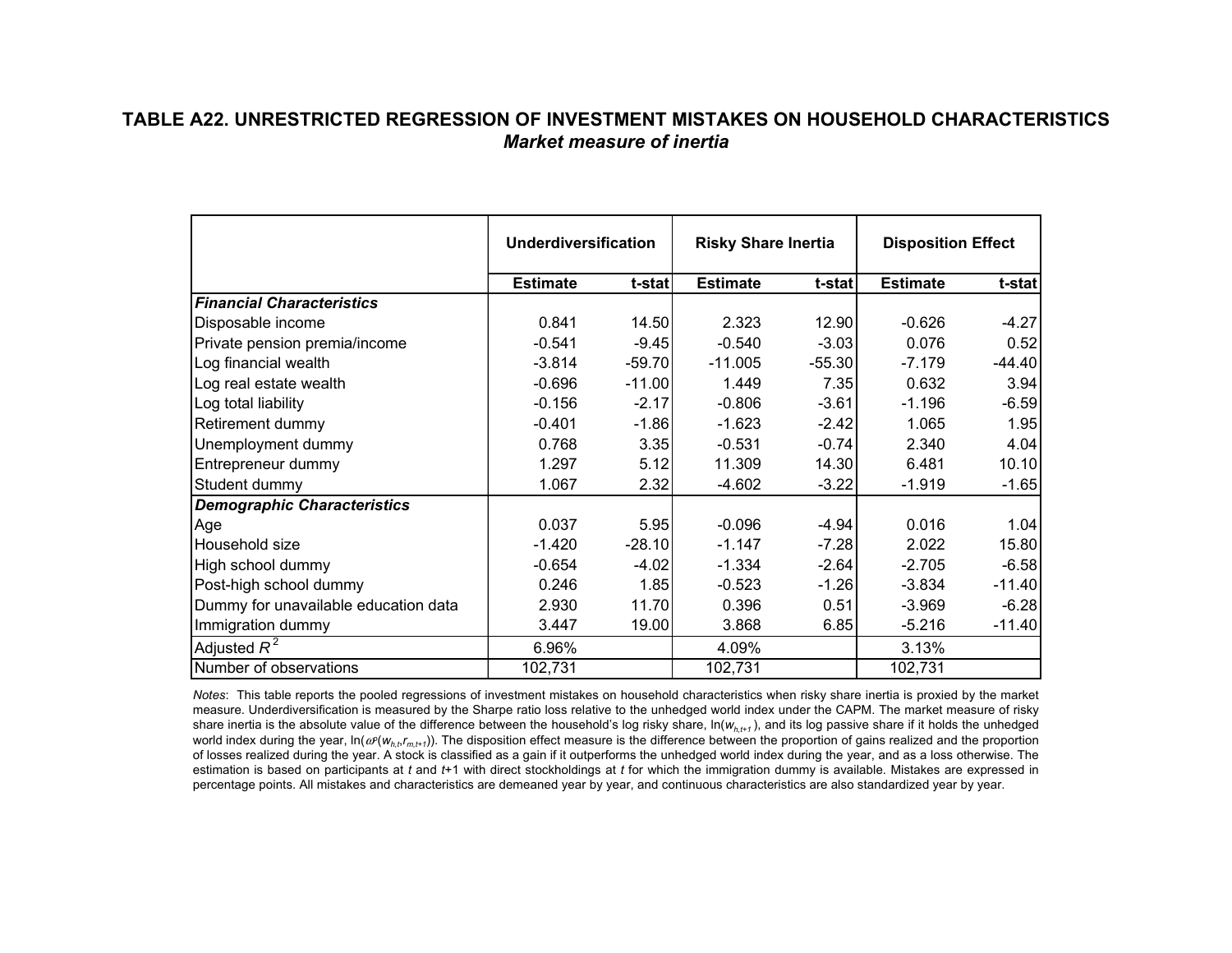## **TABLE A23. CORRELATION OF INVESTMENT MISTAKES***Market measure of inertia*

|         |                      |                      | <b>Observed</b>     |                    |                      | <b>Predicted</b>    |                    |
|---------|----------------------|----------------------|---------------------|--------------------|----------------------|---------------------|--------------------|
|         |                      | Underdiversification | Risky share inertia | Disposition effect | Underdiversification | Risky share inertia | Disposition effect |
| ढ       | Underdiversification | 100.00%              |                     |                    |                      |                     |                    |
| ଌ       | Risky share inertia  | 15.49%               | 100.00%             |                    |                      |                     |                    |
| Ö<br>ō  | Disposition effect   | $-10.71%$            | 5.16%               | 100.00%            |                      |                     |                    |
|         | Underdiversification | 26.39%               | 15.40%              | 9.45%              | 100.00%              |                     |                    |
| edicted | Risky share inertia  | 20.10%               | 20.21%              | 14.25%             | 76.18%               | 100.00%             |                    |
| ō.      | Disposition effect   | 14.09%               | 16.29%              | 17.69%             | 53.39%               | 80.56%              | 100.00%            |

*Notes*: This table reports the cross-sectional correlation of investment mistakes. The measure of each mistake and the set of households are the same as in Table A22. In the top left panel we compute the correlation of *observed* mistakes, in the bottom right panel the correlation of *predicted* mistakes, and in the bottom left panel the correlation between predicted and observed mistakes. All mistakes are demeaned year by year, and predicted mistakes are computed using the pooled regressions reported in Table A22.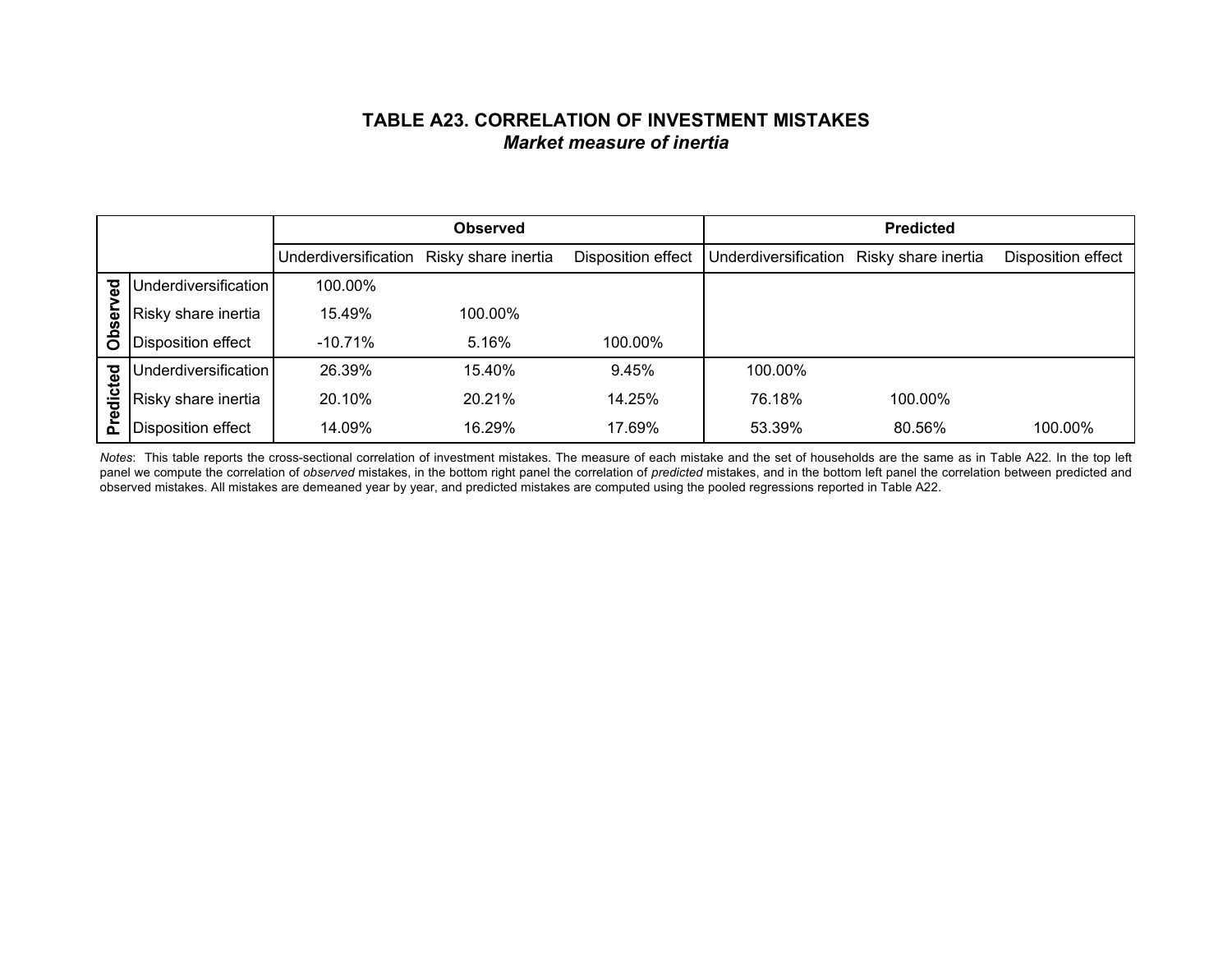## **TABLE A24. RESTRICTED REGRESSION OF INVESTMENT MISTAKES ON HOUSEHOLD CHARACTERISTICS***Market measure of inertia*

|                                      | <b>Estimate</b> | t-stat   | <b>Correlation</b> |
|--------------------------------------|-----------------|----------|--------------------|
| <b>Financial Characteristics</b>     |                 |          |                    |
| Disposable income                    | $-0.676$        | $-15.70$ | 0.136              |
| Private pension premia/income        | 0.347           | 8.21     | 0.189              |
| Log financial wealth                 | 4.301           | 72.00    | 0.922              |
| Log real estate wealth               | 0.102           | 2.18     | 0.309              |
| Log total liability                  | 0.328           | 6.21     | $-0.013$           |
| Retirement dummy                     | 0.300           | 1.89     | 0.010              |
| Unemployment dummy                   | $-0.609$        | $-3.61$  | $-0.114$           |
| Entrepreneur dummy                   | $-2.933$        | $-15.60$ | $-0.098$           |
| Student dummy                        | 0.269           | 0.79     | $-0.063$           |
| <b>Demographic Characteristics</b>   |                 |          |                    |
| Age                                  | $-0.009$        | $-1.92$  | 0.074              |
| Household size                       | 0.662           | 17.60    | 0.282              |
| High school dummy                    | 0.838           | 6.98     | 0.167              |
| Post-high school dummy               | 0.389           | 3.96     | 0.217              |
| Dummy for unavailable education data | $-1.130$        | $-6.13$  | $-0.072$           |
| Immigration dummy                    | $-1.713$        | $-12.70$ | $-0.133$           |
| Number of observations               | 102,731         |          |                    |

#### *A. Sophistication Index*

## *B. Proportionality Coefficients and Adjusted R2*

|                               | <b>Proportionality Coefficient</b> | Adjusted $R^2$ |          |
|-------------------------------|------------------------------------|----------------|----------|
| <b>I</b> Underdiversification |                                    |                | $6.03\%$ |
| Risky share inertia           | 2.352                              | 48.90          | $3.55\%$ |
| Disposition effect            | 1.392                              | 39.10          | $1.90\%$ |

*Notes*: This table reports the pooled restricted regression of the negative of investment mistakes on household characteristics. The measure of each mistake and the set of households are the same as in Tables A22 and A23. In Panel A, we compute the coefficients of the sophistication index, their *t*-statistics, as well as the simple correlation of the index with each characteristic. In Panel B, we report the proportionality coefficient of risky share inertia and the disposition effect measure, and the adjusted *R*<sup>2</sup> of all three mistakes. The proportionality coefficient of underdiversification is by definition equal to unity and is not reported. Mistakes are expressed in percentage points. All mistakes and characteristics are demeaned year by year, and continuous characteristics are also standardized year by year.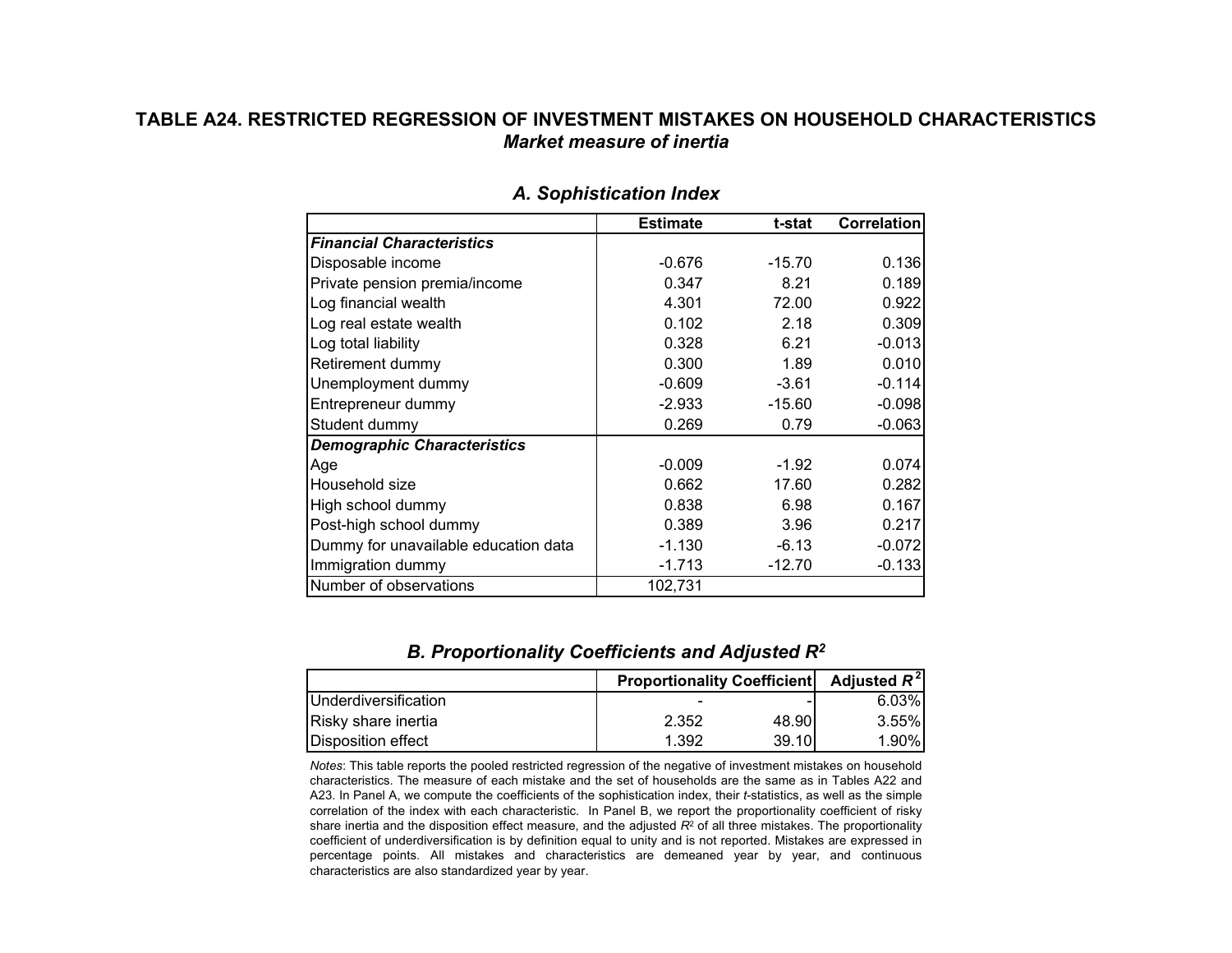## **TABLE A25. CORRELATION BETWEEN SHARPE RATIO AND DIVERSIFICATION PROXIES**

|                                             | <b>Sharpe ratio</b> | <b>Imputed</b><br>Sharpe ratio | Number of<br><b>stocks</b> | Number of<br>funds | Number of<br>risky assets | Weighted<br>number of<br>risky assets | Share of<br>funds in risky<br>portfolio |
|---------------------------------------------|---------------------|--------------------------------|----------------------------|--------------------|---------------------------|---------------------------------------|-----------------------------------------|
| Sharpe ratio                                | 1.00                | 0.50                           | $-0.04$                    | 0.32               | 0.13                      | 0.13                                  | 0.49                                    |
| Imputed Sharpe ratio                        | 0.50                | 1.00                           | $-0.08$                    | 0.32               | 0.10                      | 0.13                                  | 0.89                                    |
| Number of stocks (n)                        | $-0.04$             | $-0.08$                        | 1.00                       | 0.27               | 0.88                      | 0.82                                  | $-0.43$                                 |
| Number of funds (m)                         | 0.32                | 0.32                           | 0.27                       | 1.00               | 0.69                      | 0.64                                  | 0.23                                    |
| Number of risky assets (n+m)                | 0.13                | 0.10                           | 0.88                       | 0.69               | 1.00                      | 0.93                                  | $-0.21$                                 |
| Weighted number of risky assets (Fm+(1-F)n) | 0.13                | 0.13                           | 0.82                       | 0.64               | 0.93                      | 1.00                                  | $-0.19$                                 |
| Share of funds in risky portfolio (F)       | 0.49                | 0.89                           | $-0.43$                    | 0.23               | $-0.21$                   | $-0.19$                               | 1.00                                    |

## *A. Participants*

#### *B. Direct stockholders*

|                                             | Sharpe ratio | <b>Imputed</b>      | Number of | Number of | <b>Number of</b> | Weighted     | Share of       |
|---------------------------------------------|--------------|---------------------|-----------|-----------|------------------|--------------|----------------|
|                                             |              | <b>Sharpe ratio</b> | stocks    | funds     | risky assets     | number of    | funds in risky |
|                                             |              |                     |           |           |                  | risky assets | portfolio      |
| Sharpe ratio                                | 00.1         | 0.63                | 0.06      | 0.44      | 0.26             | 0.20         | 0.62           |
| Imputed Sharpe ratio                        | 0.63         | 1.00                | 0.23      | 0.54      | 0.44             | 0.38         | 0.84           |
| Number of stocks (n)                        | 0.06         | 0.23                | 1.00      | 0.26      | 0.88             | 0.86         | $-0.21$        |
| Number of funds (m)                         | 0.44         | 0.54                | 0.26      | 1.00      | 0.68             | 0.57         | 0.47           |
| Number of risky assets (n+m)                | 0.26         | 0.44                | 0.88      | 0.68      | 1.00             | 0.93         | 0.07           |
| Weighted number of risky assets (Fm+(1-F)n) | 0.20         | 0.38                | 0.86      | 0.57      | 0.93             | 1.00         | $-0.02$        |
| Share of funds in risky portfolio (F)       | 0.62         | 0.84                | $-0.21$   | 0.47      | 0.07             | $-0.02$      | 1.00           |

*Notes*: This table reports the cross-sectional correlation between the Sharpe ratio and several diversification proxies among households that participate in risky asset markets (panel A) and directly hold stocks (panel B). All measures are demeaned year by year.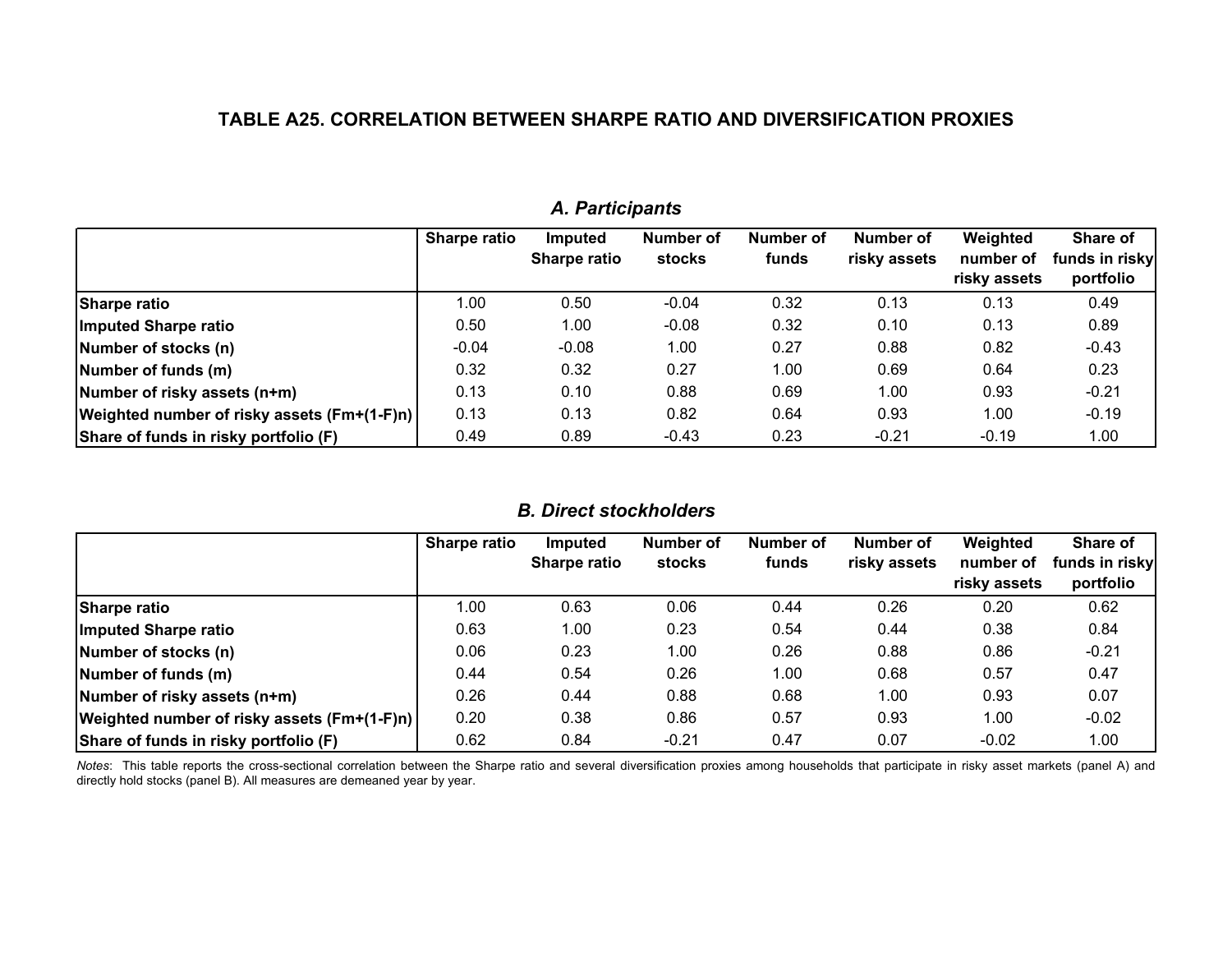## **TABLE A26. UNRESTRICTED REGRESSION OF INVESTMENT MISTAKES ON HOUSEHOLD CHARACTERISTICS***Underdiversification proxied by share of direct stockholdings in risky portfolio*

|                                      | <b>Underdiversification</b> |          | <b>Risky Share Inertia</b> |          | <b>Disposition Effect</b> |          |
|--------------------------------------|-----------------------------|----------|----------------------------|----------|---------------------------|----------|
|                                      | <b>Estimate</b>             | t-stat   | <b>Estimate</b>            | t-stat   | <b>Estimate</b>           | t-stat   |
| <b>Financial Characteristics</b>     |                             |          |                            |          |                           |          |
| Disposable income                    | 3.336                       | 27.90    | 2.329                      | 13.00    | $-0.626$                  | $-4.27$  |
| Private pension premia/income        | $-1.588$                    | $-13.40$ | $-0.387$                   | $-2.18$  | 0.076                     | 0.52     |
| Log financial wealth                 | $-7.138$                    | $-54.00$ | $-11.510$                  | $-58.10$ | $-7.179$                  | $-44.40$ |
| Log real estate wealth               | $-1.064$                    | $-8.12$  | 1.597                      | 8.14     | 0.632                     | 3.94     |
| Log total liability                  | 2.182                       | 14.70    | $-1.205$                   | $-5.42$  | $-1.196$                  | $-6.59$  |
| Retirement dummy                     | $-1.885$                    | $-4.23$  | $-1.710$                   | $-2.56$  | 1.065                     | 1.95     |
| Unemployment dummy                   | 3.086                       | 6.51     | $-0.390$                   | $-0.55$  | 2.340                     | 4.04     |
| Entrepreneur dummy                   | 7.231                       | 13.80    | 10.835                     | 13.80    | 6.481                     | 10.10    |
| Student dummy                        | $-1.191$                    | $-1.25$  | $-4.288$                   | $-3.01$  | $-1.919$                  | $-1.65$  |
| <b>Demographic Characteristics</b>   |                             |          |                            |          |                           |          |
| Age                                  | 0.061                       | 4.68     | $-0.070$                   | $-3.61$  | 0.016                     | 1.04     |
| Household size                       | $-4.233$                    | $-40.40$ | $-0.991$                   | $-6.32$  | 2.022                     | 15.80    |
| High school dummy                    | $-0.816$                    | $-2.43$  | $-1.166$                   | $-2.31$  | $-2.705$                  | $-6.58$  |
| Post-high school dummy               | 2.327                       | 8.45     | $-0.089$                   | $-0.22$  | $-3.834$                  | $-11.40$ |
| Dummy for unavailable education data | 5.751                       | 11.10    | 0.113                      | 0.15     | $-3.969$                  | $-6.28$  |
| Immigration dummy                    | 8.704                       | 23.20    | 4.289                      | 7.62     | $-5.216$                  | $-11.40$ |
| Adjusted $R^2$                       | 7.09%                       |          | 4.27%                      |          | 3.13%                     |          |
| Number of observations               | 102,731                     |          | 102,731                    |          | 102,731                   |          |

*Notes*: This table reports the pooled regressions of investment mistakes on household characteristics when underdiversification is proxied by the share of direct stockholdings in the risky portfolio. Risky share inertia is proxied by the absolute value of changes in the log risky share. The disposition effect measure is the difference between the proportion of gains realized and the proportion of losses realized during the year. A stock is classified as a gain if it outperforms the unhedged world index during the year, and as a loss otherwise. The estimation is based on participants at *t* and *t*+1 with direct stockholdings at *t* for which the immigration dummy is available. Mistakes are expressed in percentage points. All mistakes and characteristics are demeaned year by year, and continuous characteristics are also standardized year by year.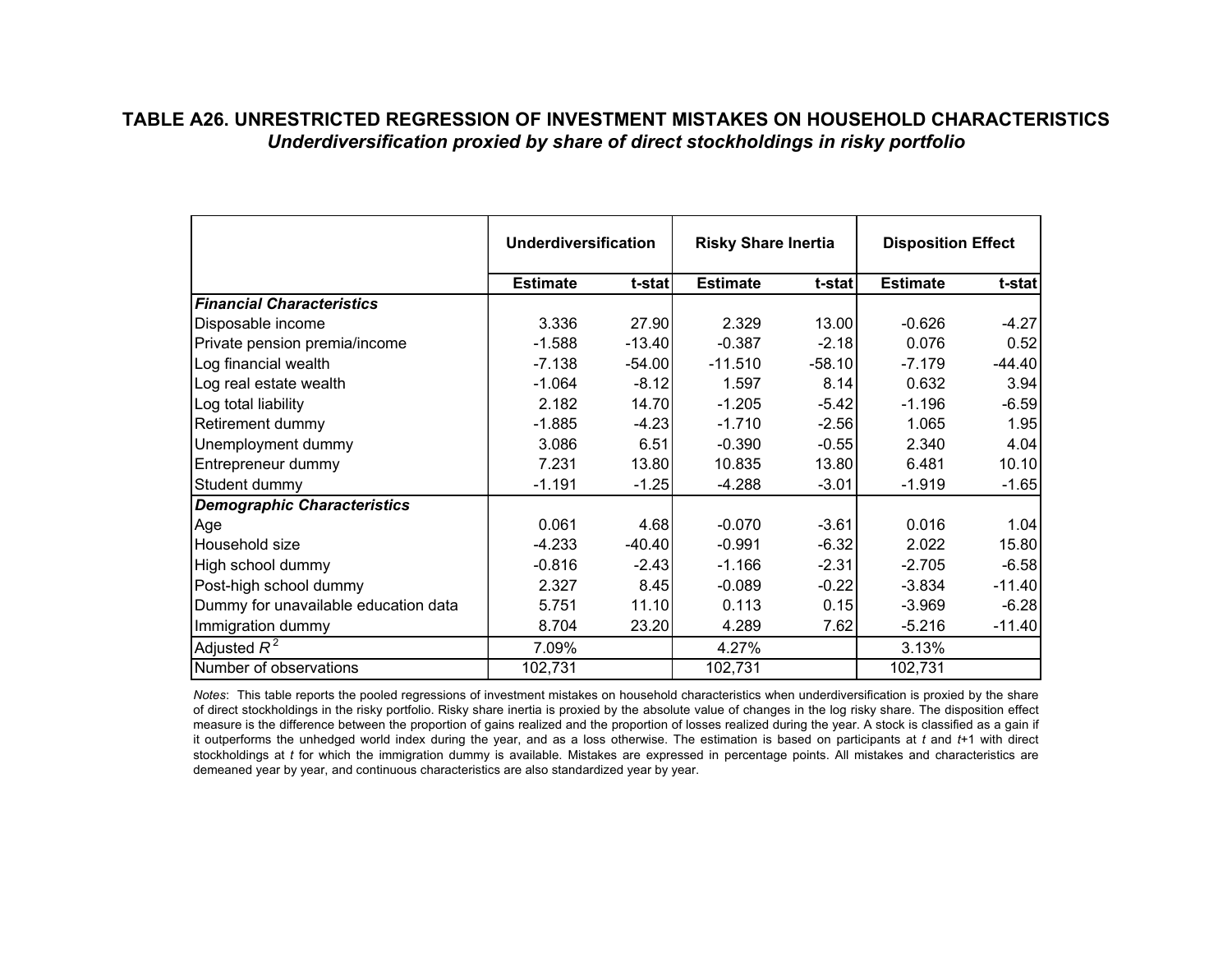## **TABLE A27. CORRELATION OF INVESTMENT MISTAKES***Underdiversification proxied by share of direct stockholdings in risky portfolio*

|         |                           |                      | <b>Observed</b>     |                    |                      | <b>Predicted</b>    |                    |
|---------|---------------------------|----------------------|---------------------|--------------------|----------------------|---------------------|--------------------|
|         |                           | Underdiversification | Risky share inertia | Disposition effect | Underdiversification | Risky share inertia | Disposition effect |
| ढ       | Underdiversification      | 100.00%              |                     |                    |                      |                     |                    |
| ଌ       | Risky share inertia       | 15.42%               | 100.00%             |                    |                      |                     |                    |
| Ö<br>ō  | Disposition effect        | -7.63%               | 5.08%               | 100.00%            |                      |                     |                    |
|         | Underdiversification      | 26.63%               | 16.26%              | 7.34%              | 100.00%              |                     |                    |
| edicted | Risky share inertia       | 20.94%               | 20.67%              | 14.31%             | 78.65%               | 100.00%             |                    |
| ō.      | <b>Disposition effect</b> | 11.05%               | 16.72%              | 17.69%             | 41.50%               | 80.89%              | 100.00%            |

*Notes*: This table reports the cross-sectional correlation of investment mistakes. The measure of each mistake and the set of households are the same as in Table A26. In the top left panel we compute the correlation of *observed* mistakes, in the bottom right panel the correlation of *predicted* mistakes, and in the bottom left panel the correlation between predicted and observed mistakes. All mistakes are demeaned year by year, and predicted mistakes are computed using the pooled regressions reported in Table A26.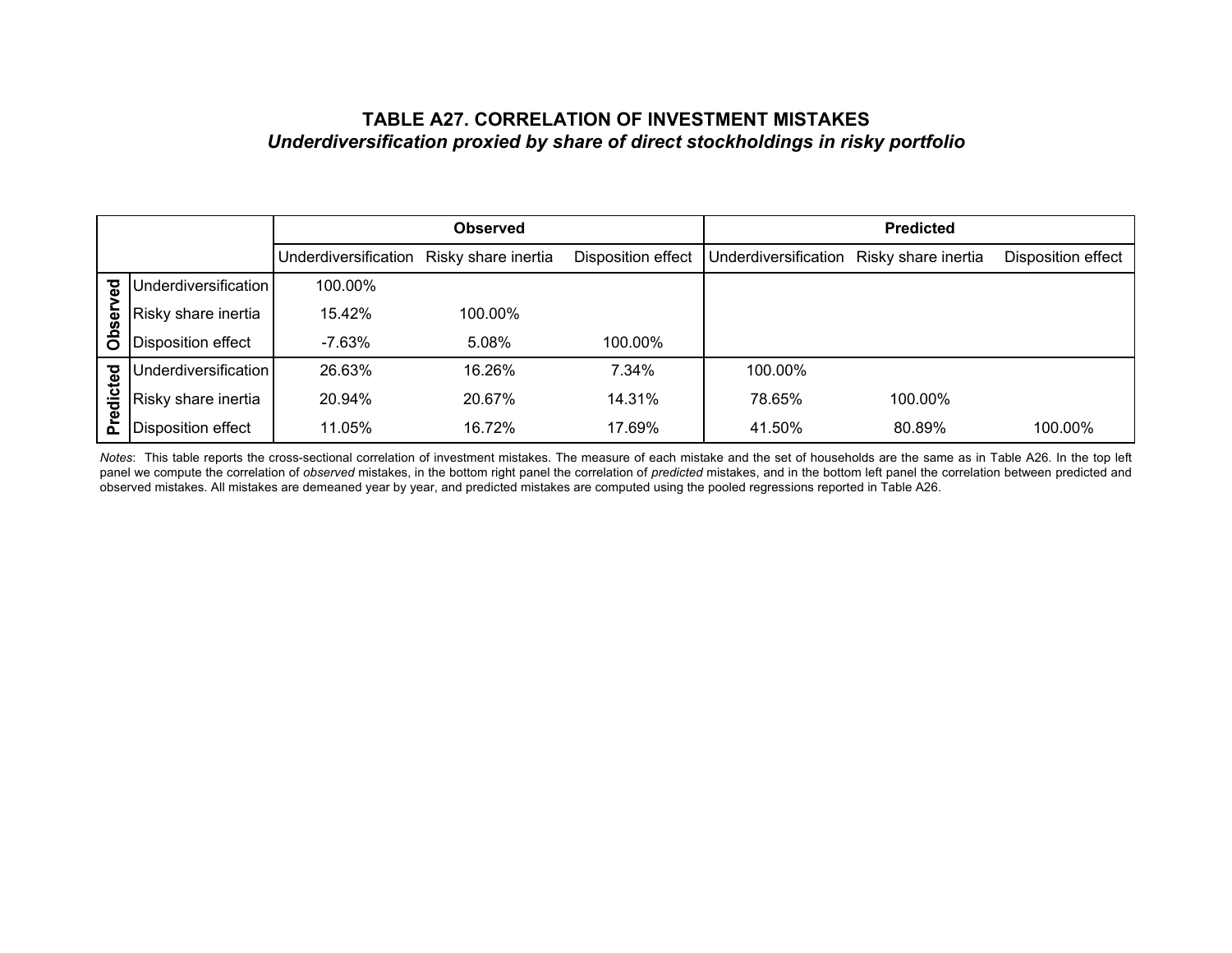## **TABLE A28. RESTRICTED REGRESSION OF INVESTMENT MISTAKES ON HOUSEHOLD CHARACTERISTICS***Underdiversification proxied by share of direct stockholdings in risky portfolio*

|                                      | <b>Estimate</b> | t-stat   | Correlation |
|--------------------------------------|-----------------|----------|-------------|
| <b>Financial Characteristics</b>     |                 |          |             |
| Disposable income                    | $-2.302$        | $-25.50$ | 0.020       |
| Private pension premia/income        | 0.939           | 10.70    | 0.180       |
| Log financial wealth                 | 8.637           | 71.10    | 0.901       |
| Log real estate wealth               | $-0.025$        | $-0.26$  | 0.242       |
| Log total liability                  | $-0.558$        | $-5.11$  | $-0.157$    |
| Retirement dummy                     | 1.258           | 3.83     | 0.103       |
| Unemployment dummy                   | $-2.042$        | $-5.84$  | $-0.127$    |
| Entrepreneur dummy                   | -8.342          | $-21.30$ | $-0.146$    |
| Student dummy                        | 2.272           | 3.25     | $-0.053$    |
| <b>Demographic Characteristics</b>   |                 |          |             |
| Age                                  | $-0.016$        | $-1.68$  | 0.145       |
| Household size                       | 2.094           | 26.50    | 0.274       |
| High school dummy                    | 1.355           | 5.47     | 0.075       |
| Post-high school dummy               | $-0.378$        | $-1.86$  | 0.114       |
| Dummy for unavailable education data | $-2.228$        | $-5.84$  | 0.016       |
| Immigration dummy                    | -4.716          | $-16.90$ | $-0.166$    |
| Number of observations               | 102,731         |          |             |

#### *A. Sophistication Index*

## *B. Proportionality Coefficients and Adjusted R2*

|                               | <b>Proportionality Coefficient</b> | Adjusted $R^2$ |          |
|-------------------------------|------------------------------------|----------------|----------|
| <b>I</b> Underdiversification |                                    |                | $6.10\%$ |
| Risky share inertia           | 1 178                              | 50.60          | $3.89\%$ |
| <b>I</b> Disposition effect   | 0.609                              | 36.30          | $1.57\%$ |

*Notes*: This table reports the pooled restricted regression of the negative of investment mistakes on household characteristics. The measure of each mistake and the set of households are the same as in Tables A26 and A27. In Panel A, we compute the coefficients of the sophistication index, their *t*-statistics, as well as the simple correlation of the index with each characteristic. In Panel B, we report the proportionality coefficient of risky share inertia and the disposition effect measure, and the adjusted *R*<sup>2</sup> of all three mistakes. The proportionality coefficient of underdiversification is by definition equal to unity and is not reported. Mistakes are expressed in percentage points. All mistakes and characteristics are demeaned year by year, and continuous characteristics are also standardized year by year.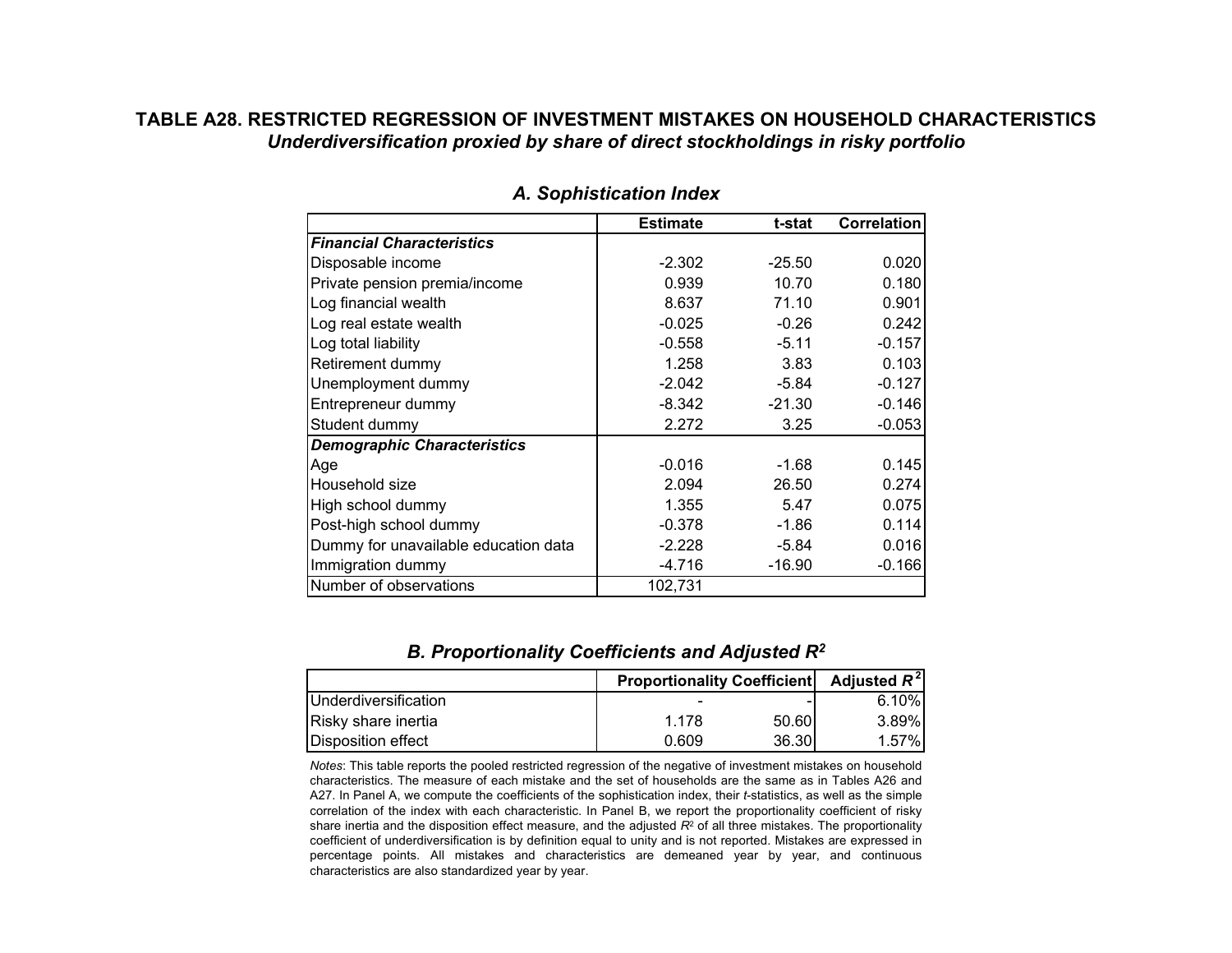## **TABLE A29. UNRESTRICTED REGRESSION OF INVESTMENT MISTAKES ON HOUSEHOLD CHARACTERISTICS***Imputed Sharpe ratio*

|                                      | <b>Underdiversification</b> |           | <b>Risky Share Inertia</b> |          | <b>Disposition Effect</b> |          |
|--------------------------------------|-----------------------------|-----------|----------------------------|----------|---------------------------|----------|
|                                      | <b>Estimate</b>             | t-stat    | <b>Estimate</b>            | t-stat   | <b>Estimate</b>           | t-stat   |
| <b>Financial Characteristics</b>     |                             |           |                            |          |                           |          |
| Disposable income                    | 1.440                       | 20.60     | 2.329                      | 13.00    | $-0.626$                  | $-4.27$  |
| Private pension premia/income        | $-0.774$                    | $-11.20$  | $-0.387$                   | $-2.18$  | 0.076                     | 0.52     |
| Log financial wealth                 | $-10.533$                   | $-136.00$ | $-11.510$                  | $-58.10$ | $-7.179$                  | $-44.40$ |
| Log real estate wealth               | $-0.773$                    | $-10.10$  | 1.597                      | 8.14     | 0.632                     | 3.94     |
| Log total liability                  | $-0.227$                    | $-2.62$   | $-1.205$                   | $-5.42$  | $-1.196$                  | $-6.59$  |
| Retirement dummy                     | $-0.611$                    | $-2.35$   | $-1.710$                   | $-2.56$  | 1.065                     | 1.95     |
| Unemployment dummy                   | 1.870                       | 6.76      | $-0.390$                   | $-0.55$  | 2.340                     | 4.04     |
| Entrepreneur dummy                   | 4.412                       | 14.40     | 10.835                     | 13.80    | 6.481                     | 10.10    |
| Student dummy                        | 1.606                       | 2.90      | $-4.288$                   | $-3.01$  | $-1.919$                  | $-1.65$  |
| <b>Demographic Characteristics</b>   |                             |           |                            |          |                           |          |
| Age                                  | 0.099                       | 13.10     | $-0.070$                   | $-3.61$  | 0.016                     | 1.04     |
| Household size                       | $-1.785$                    | $-29.20$  | $-0.991$                   | $-6.32$  | 2.022                     | 15.80    |
| High school dummy                    | $-1.701$                    | $-8.67$   | $-1.166$                   | $-2.31$  | $-2.705$                  | $-6.58$  |
| Post-high school dummy               | $-0.297$                    | $-1.85$   | $-0.089$                   | $-0.22$  | $-3.834$                  | $-11.40$ |
| Dummy for unavailable education data | 2.139                       | 7.09      | 0.113                      | 0.15     | $-3.969$                  | $-6.28$  |
| Immigration dummy                    | 4.489                       | 20.50     | 4.289                      | 7.62     | $-5.216$                  | $-11.40$ |
| Adjusted $R^2$                       | 21.35%                      |           | 4.27%                      |          | 3.13%                     |          |
| Number of observations               | 102,731                     |           | 102,731                    |          | 102,731                   |          |

*Notes*: This table reports the pooled regressions of investment mistakes on household characteristics when underdiversification is proxied by the imputed Sharpe ratio loss relative to the unhedged index under the CAPM. Risky share inertia is proxied by the absolute value of changes in the log risky share. The disposition effect measure is the difference between the proportion of gains realized and the proportion of losses realized during the year. A stock is classified as a gain if it outperforms the unhedged world index during the year, and as a loss otherwise. The estimation is based on participants at *t* and *t*+1 with direct stockholdings at *t* for which the immigration dummy is available. Mistakes are expressed in percentage points. All mistakes and characteristics are demeaned year by year, and continuous characteristics are also standardized year by year.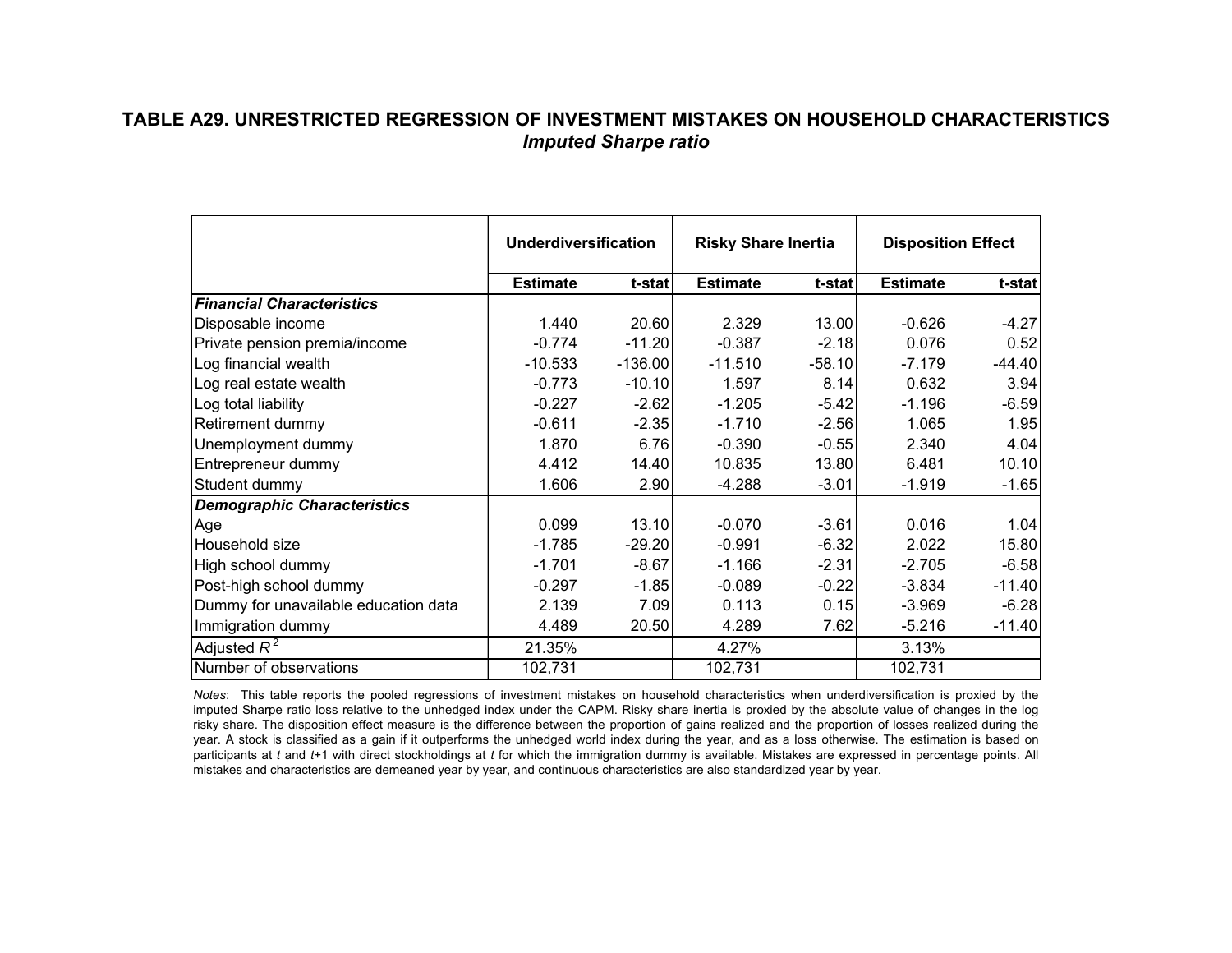## **TABLE A30. CORRELATION OF INVESTMENT MISTAKES***Imputed Sharpe ratio*

|         |                           |                      | <b>Observed</b>     |                    |                      | <b>Predicted</b>    |                    |
|---------|---------------------------|----------------------|---------------------|--------------------|----------------------|---------------------|--------------------|
|         |                           | Underdiversification | Risky share inertia | Disposition effect | Underdiversification | Risky share inertia | Disposition effect |
| टु      | Underdiversification      | 100.00%              |                     |                    |                      |                     |                    |
| ଞି      | Risky share inertia       | 23.27%               | 100.00%             |                    |                      |                     |                    |
| å       | Disposition effect        | 2.97%                | 5.08%               | 100.00%            |                      |                     |                    |
|         | Underdiversification      | 46.21%               | 18.69%              | 13.15%             | 100.00%              |                     |                    |
| edicted | Risky share inertia       | 41.77%               | 20.67%              | 14.31%             | 90.39%               | 100.00%             |                    |
| Δ.      | <b>Disposition effect</b> | 34.36%               | 16.72%              | 17.69%             | 74.36%               | 80.89%              | 100.00%            |

*Notes*: This table reports the cross-sectional correlation of investment mistakes. The measure of each mistake and the set of households are the same as in Table A29. In the top left panel we compute the correlation of *observed* mistakes, in the bottom right panel the correlation of *predicted* mistakes, and in the bottom left panel the correlation between predicted and observed mistakes. All mistakes are demeaned year by year, and predicted mistakes are computed using the pooled regressions reported in Table A29.